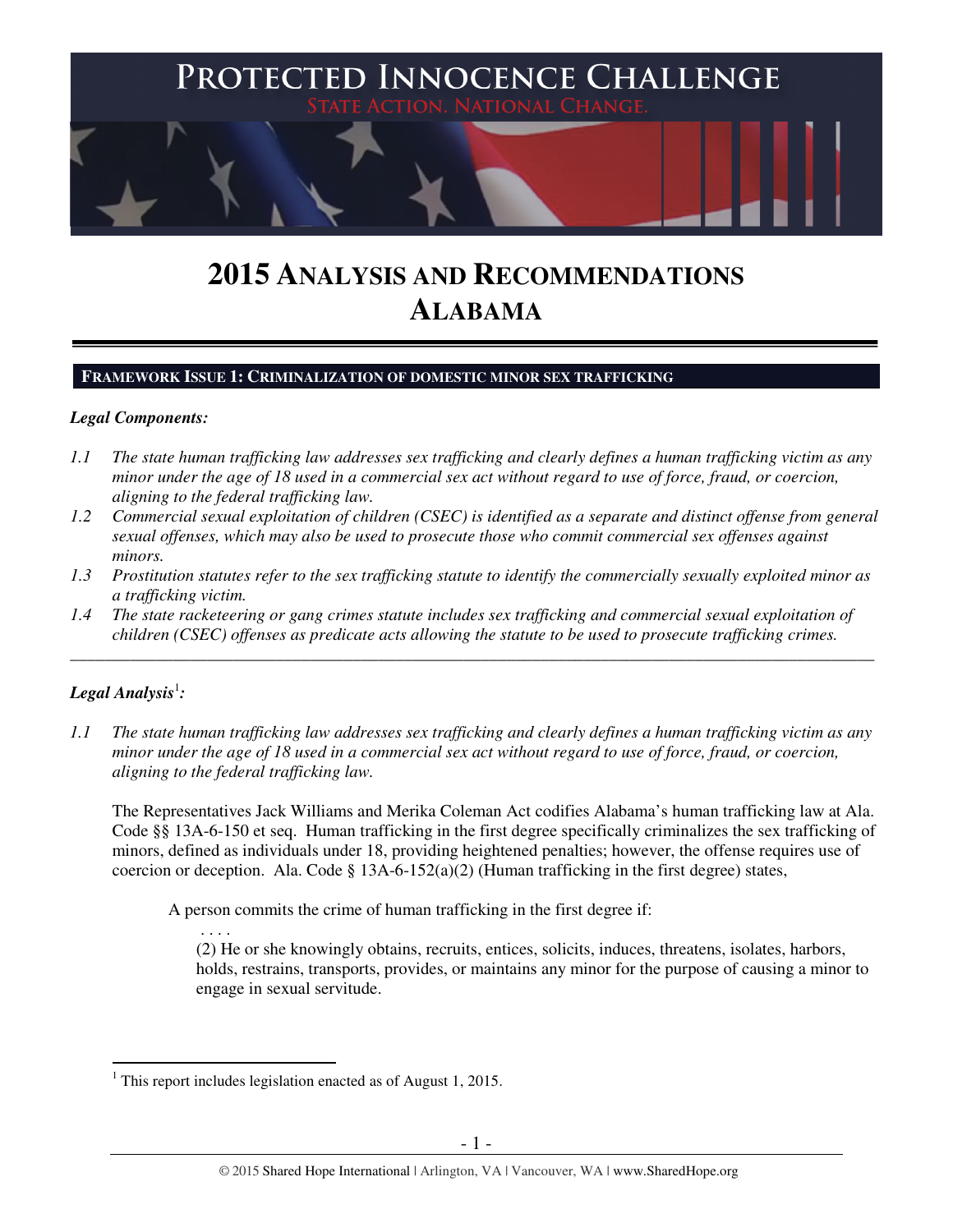a. Any sexual conduct as defined in subdivision (3) of Section 14-11-30, Code of Alabama 1975, for which anything of value is directly or indirectly given, promised to, or received by any person, which conduct is induced or obtained by coercion or deception from a person. b. Sexual conduct includes:

1. Sexually explicit performances, meaning an act or show intended to arouse, satisfy the sexual desires of, or appeal to the prurient interests of patrons or viewers, whether public or private, live, photographed, recorded, videotaped, or projected over the Internet. 2. Commercial sex acts, meaning any sex act on account of which anything of value is given, promised to, or received, directly or indirectly, by any person. 3. Acts defined in subdivision (3) of Section 14-11-30, Code of Alabama 1975.

Additionally, Ala. Code § 13A-6-151(5) defines a "minor" as "[a] person under the age of 18."

A conviction under Ala. Code § 13A-6-152(a) is punishable as a Class A felony by imprisonment for life or 10– 99 years, "which imprisonment includes hard labor," and a possible fine not to exceed \$60,000.<sup>2</sup> Ala. Code §§ 13A-6-152(b), 13A-5-2(a), (b), 13A-5-6(a)(1), 13A-5-11(a)(1). If the victim of a violation of Ala. Code § 13A-6-152 is under 12 years old and the "offense involves sexual servitude,"<sup>3</sup> a mandatory minimum imprisonment of 20 years applies. Ala. Code §§ 13A-5-6(a)(4), 15-20A-5(28), 15-20A-48(a).

 $\overline{a}$ <sup>2</sup> Ala. Code § 13A-5-2(a), (d) (Penalties permitted or required) notes,

. . . .

(d) Every person convicted of a felony, misdemeanor or violation, except for the commission of a sex offense involving a child as defined in Section 15–20A–4(26), may be placed on probation as authorized by law.

Ala. Code § 15-20-21 is located in the article entitled, "Community Notification of Released Convicted Sex Offenders," codified at Ala. Code §§ 15-20-20 et seq, but these statutes have since been repealed and replaced with the article entitled, "Alabama Sex Offender Registration and Community Notification Act," codified at Ala. Code §§ 15-20A-1 et seq. Cross-references in other statutes throughout the Alabama Code to the old sex offender registry statutes have not been updated to reflect the renumbering of the sex offender registry statutes due to the passage of Senate Bill 296 in the 2011 Regular Session. These cross-references should be updated throughout the Alabama Code to fully implement the amendments made by Senate Bill 296. Here and in other places where this report cites Ala. Code §§ 15-20A-1 et seq. or Ala. Code §§ 15-20-20 et seq., the statute numbers and the substance of the analysis have been updated to reflect the new sex offender registry statutes. (LEXIS, however, does note in brackets the cross-referenced statutes that have been repealed and the new statutes that replaced them.) Ala. Code § 15-20A-48(a) states that "[f]or the purposes of sections 13A-5-2 [and] 13A-5-6, a criminal sex offense involving a child shall mean a conviction for any sex offense in which the victim was under the age of 12 or any offense involving child pornography." *See infra* Section 2.10 for a list of sexual offenses. Additionally, the commentary to Ala. Code § 13A-5-2 on Lexis notes,

Section 13A-5-2 makes no attempt to revise the law on probation as provided outside this Criminal Code. Subsection (d). While some jurisdictions permit suspension of imposition of sentence or suspension of execution of sentence, Alabama follows the rule that a definite sentence must first be imposed, which may be suspended and defendant placed on probation on certain terms and conditions.

<sup>3</sup> See supra Section 1.1 for the definitions of "sexual servitude" and "sexual conduct."

<sup>(</sup>a) Every person convicted of a felony shall be sentenced by the court to imprisonment for a term authorized by Sections 13A-5-6 [Prison terms; felonies], 13A-5-9 [Repeat or habitual offenders; generally] and 13A-5-10 [Repeat or habitual offenders; hearings; corporations].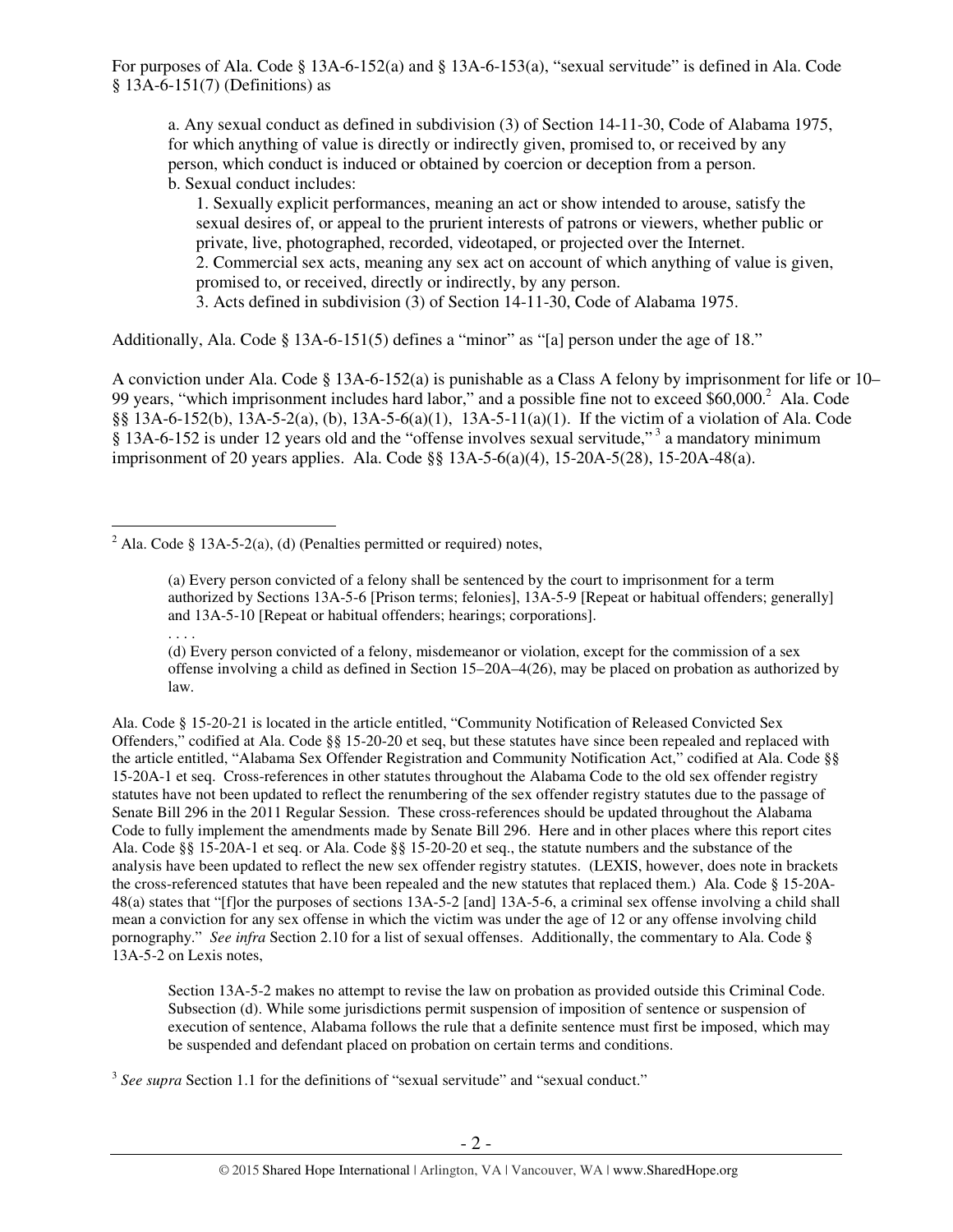Ala. Code § 13A-6-153(a) (Human trafficking in the second degree) is applicable without regard to the age of the trafficking victim and makes it a crime when, in part,

(1) A person knowingly benefits, financially or by receiving anything of value, from participation in a venture or engagement for the purpose of sexual servitude or labor servitude. (2) A person knowingly recruits, entices, solicits, induces, harbors, transports, holds, restrains, provides, maintains, subjects, or obtains by any means another person for the purpose of labor servitude or sexual servitude.

. . . .

 $\overline{a}$ 

A conviction under Ala. Code § 13A-6-153(a) is punishable as a Class B felony by imprisonment for 2–20 years, "which imprisonment includes hard labor," and a possible fine not to exceed \$30,000. Ala. Code §§ 13A-6-153(b), 13A-5-2(a), (b), 13A-5-6(a)(2), 13A-5-11(a)(2).<sup>4</sup> If the victim of a violation of Ala. Code § 13A-6-153 is under 12 years old and the "offense involves sexual servitude," a mandatory minimum imprisonment of 10 years applies. Ala. Code §§ 13A-5-6(a)(5), 15-20A-5(29), 15-20A-48(a).

- 1.1.1 Recommendation: Amend the definition of "sexual servitude" in Ala. Code § 13A-6-151(7) (Definitions) to remove the requirement that "coercion or deception" be used when the victim is a minor.<sup>5</sup>
- *1.2 Commercial sexual exploitation of children (CSEC) is identified as a separate and distinct offense from general sexual offenses, which may also be used to prosecute those who commit commercial sex offenses against minors.*

The following laws make CSEC a crime in Alabama:

1. Under Ala. Code § 13A-12-111(a) (Promoting prostitution; first degree),

 $6$  Ala. Code § 13A-12-110(1) (Definitions) states,

A person "advances prostitution" if, acting other than as a prostitute or a patron of a prostitute, he knowingly causes or aids a person to commit or engage in prostitution, procures or solicits patrons for prostitution, provides persons or premises for prostitution purposes, operates or assists in the operation of a house of prostitution or a prostitution enterprise.

A person commits the crime of promoting prostitution in the first degree if he knowingly: (1) Advances prostitution<sup>6</sup> by compelling a person by force or intimidation to engage in prostitution, or profits from such coercive conduct by another; or  $(2)$  Advances or profits from prostitution<sup>7</sup> of a person less than 16 years of age.

<sup>&</sup>lt;sup>4</sup> For any felony in Alabama, the court may impose a fine greater than the maximum listed in the statute if it does not exceed "double the pecuniary gain to the defendant or loss to the victim caused by the commission of the offense." Ala. Code § 13A-5-11(a)(5). Ala. Code § 13A-5-11(b) defines "gain" as "the amount of money or the value of property derived from the commission of the crime, less the amount of money or the value of property returned to the victim of the crime or seized or surrendered to lawful authority prior to the time sentence is imposed."

Here and elsewhere in this report that Ala. Code § 13A-5-11 is quoted or cited, it has been updated to reflect the amendments added by enactment of Senate Bill 67. S.B. 67, 2015 Gen. Assemb. Reg. Sess. (Ala. 2015) (Effective Oct. 1, 2015).

<sup>&</sup>lt;sup>5</sup> Subsequent recommendations that discuss referring certain crimes to the human trafficking statute are predicated upon the recommendations in 1.1 being simultaneously or previously enacted.

<sup>&</sup>lt;sup>7</sup> Ala. Code § 13A-12-110(2) (Definitions) states, "A person 'profits from prostitution' if, acting other than as a prostitute receiving compensation for personally-rendered prostitution services, he accepts or receives money or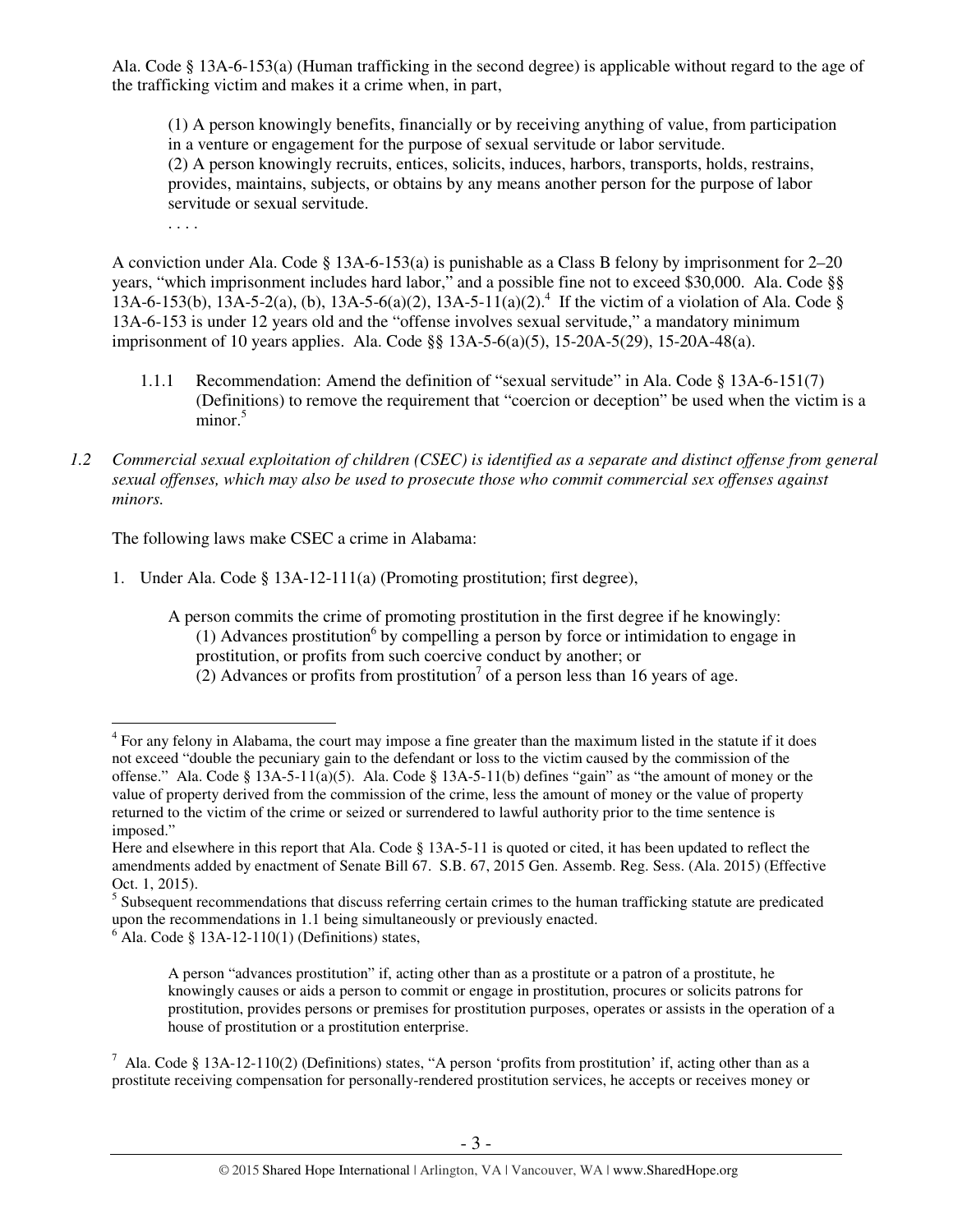A conviction under Ala. Code  $\S 13A-12-111(a)$  is punishable as a Class B felony by imprisonment for 2–20 years, "which imprisonment includes hard labor," and a possible fine not to exceed \$30,000. Ala. Code §§ 13A-12-111(b), 13A-5-2(a), (b), 13A-5-6(a)(2), 13A-5-11(a)(2). If the victim of a violation of Ala. Code § 13A-12-111 (Promoting prostitution; first degree) is under 12 years old, a mandatory minimum imprisonment of 10 years applies. Ala. Code §§ 13A-5-6(a)(5), 15-20A-5(12), 15-20A-48(a).

- 2. Ala. Code § 13A-12-112(a) (Promoting prostitution; second degree) states,
	- A person commits the crime of promoting prostitution in the second degree if he knowingly: (1) Advances or profits from prostitution by managing, supervising, controlling or owning, either alone or in association with others, a house of prostitution or a prostitution business or enterprise involving prostitution activity by two or more prostitutes other than the defendant; or
		- (2) Advances or profits from prostitution of a person less than 18 years of age.

A conviction under Ala. Code  $\S$  13A-12-112(a) is punishable as a Class C felony by imprisonment for 1 year and 1 day to 10 years, "which imprisonment includes hard labor," and a possible fine not to exceed \$15,000. Ala. Code §§ 13A-12-112(b), 13A-5-2(a), (b), 13A-5-6(a)(3), 13A-5-11(a)(3).

3. Ala. Code § 13A-6-121 (Facilitating solicitation of unlawful sexual conduct with a child) states in part,

A person who knowingly compiles, enters into, or transmits by use of computer or otherwise; makes, prints, publishes, or reproduces by computerized or other means; knowingly causes or allows to be entered into or transmitted by use of computer or otherwise; or buys, sells, receives, exchanges, or disseminates any notice, statement, or advertisement of any child's name, telephone number, place of residence, other geographical location, physical characteristics, or other descriptive or identifying information for the purpose of facilitating, encouraging, offering, or soliciting unlawful sexual conduct of or with any child, or the visual depiction of such conduct, is guilty of facilitating solicitation of unlawful sexual conduct with a child. . . .

A conviction under Ala. Code § 13A-6-121 is punishable as a Class C felony by imprisonment for 1 year and 1 day to 10 years, "which imprisonment includes hard labor," and a possible fine not to exceed \$15,000. Ala. Code §§ 13A-6-121, 13A-5-2(a), (b), 13A-5-6(a)(3), 13A-5-11(a)(3).

4. Ala. Code § 13A-6-125 (Facilitating the travel of a child for an unlawful sex act) states in part,

Any person who facilitates, arranges, provides, or pays for the transport of a child for the purposes of engaging in an unlawful sex act with a child, including sexual intercourse, sodomy, a sexual performance, obscene sexual performance, or other sexual conduct for his or her benefit or for the benefit of another shall be guilty of facilitating the transport of a child for an unlawful sex act. . . .

A conviction under Ala. Code § 13A-6-125 is punishable as a Class A felony punishable by imprisonment for life or 10–99 years, "which imprisonment includes hard labor," and a possible fine not to exceed \$60,000. Ala. Code §§ 13A-6-125, 13A-5-2(a), (b), 13A-5-6(a)(1), 13A-5-11(a)(1). If the victim of a violation of Ala. Code § 13A-6-125 is under 12 years old, a mandatory minimum imprisonment of 20 years applies. Ala. Code §§ 13A-5-6(a)(4), 15-20A-5(27), 15-20A-48(a).

 $\overline{a}$ other property pursuant to a prior agreement with any person whereby he participates or is to participate in the proceeds of prostitution activity."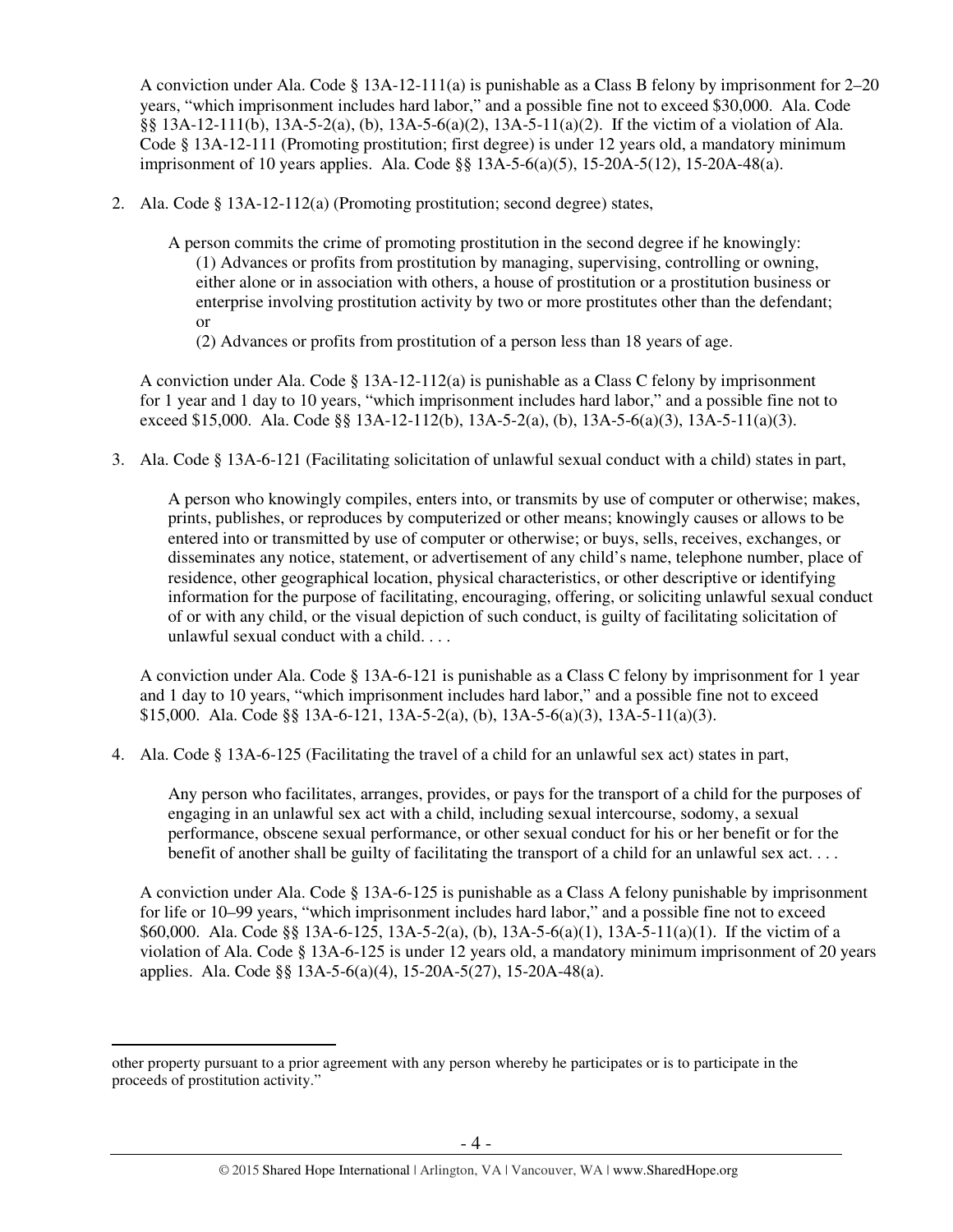The following sexual offenses also may be applicable in cases involving the commercial sexual exploitation of a child:

1. Ala. Code § 13A-6-124 (Traveling to meet a child for an unlawful sex act) states in part,

Any person who travels either within this state, to this state, or from this state by any means, who attempts to do so, or who knowingly causes another to do so or to attempt to do so for the purpose of engaging in any unlawful sex act with a child, including sexual intercourse, sodomy, a sexual performance, obscene sexual performance, or other sexual conduct for his or her benefit or for the benefit of another shall be guilty of traveling to meet a child for an unlawful sex act. . . .

A conviction under Ala. Code § 13A-6-124 is punishable as a Class A felony by imprisonment for life or 10–99 years, "which imprisonment includes hard labor," and a possible fine not to exceed \$60,000. Ala. Code §§ 13A-6-124, 13A-5-2(a), (b), 13A-5-6(a)(1), 13A-5-11(a)(1). If the victim of a violation of Ala. Code § 13A-6-124 is under 12 years old, a mandatory minimum imprisonment of 20 years applies. Ala. Code §§ 13A-5-6(a)(4), 15-20A-5(26), 15-20A-48(a).

- 2. Ala. Code § 13A-12-196 (Permitting or allowing child to engage in production of obscene matter) states, "Any parent or guardian who knowingly permits or allows their child, ward, or dependent under the age of 17 years to engage in the production of any obscene matter containing a visual depiction of such child, ward, or dependent under the age of 17 years engaged in any act of sado-masochistic abuse, sexual excitement, masturbation, breast nudity, genital nudity, or other sexual conduct shall be guilty of a Class A felony." A Class A felony is punishable by life imprisonment or 10–99 years, "which imprisonment includes hard labor," and a possible fine not to exceed  $$60,000$ . Ala. Code §§ 13A-12-196, 13A-5-2(a), (b), 13A-5-6(a)(1), 13A-5-11(a)(1). If the victim of a violation of Ala. Code § 13A-12-196 is under 12 years old, a mandatory minimum imprisonment of 20 years applies. Ala. Code §§ 13A-5-6(a)(4), 15-20A-5(14), 15-20A-48(a).
- 3. Ala. Code § 13A-6-69(a) (Child molestation; luring child someplace in order to perform or to propose sexual acts) states,

It shall be unlawful for any person with lascivious intent to entice, allure, persuade, or invite, or attempt to entice, allure, persuade, or invite, any child under 16 years of age to enter any vehicle, room, house, office or other place for the purpose of proposing to such child the performance of an act of sexual intercourse or . . . for the purpose of proposing the fondling or feeling of the sexual or genital parts of such child or the breast of such child, or for the purpose of committing an aggravated assault on such child, or for the purpose of proposing that such child fondle or feel the sexual or genital parts of such person.

A conviction under Ala. Code § 13A-6-69(a) is punishable as a Class C felony by imprisonment for 1 year and 1 day to 10 years, "which imprisonment includes hard labor," and a possible fine not to exceed \$15,000. Ala. Code §§ 13A-6-69(b), 13A-5-2(a), (b), 13A-5-6(a)(3), 13A-5-11(a)(3).

- 4. Ala. Code § 13A-6-61(a)(3) (Rape; first degree), states, "(a) A person commits the crime of rape in the first degree if: . . . (3) He or she, being 16 years or older, engages in sexual intercourse with a member of the opposite sex who is less than 12 years old." Ala. Code  $\S$  13A-6-61(a)(3) is punishable as a Class A felony by imprisonment for life or 20–99 years, "which imprisonment includes hard labor," and a possible fine not to exceed \$60,000. Ala. Code §§ 13A-6-61(b), 13A-5-2(a), (b), 13A-5-6(a)(1), (4), 13A-5-11(a)(1), 15-  $20A-5(1)$ ,  $15-20A-48(a)$ . If the victim of Ala. Code § 13A-6-61(a)(3) is six years old or younger and the offender is twenty-one years old or older, the offender must be sentenced to life imprisonment. Ala. Code  $§$  13A-5-6(d).
- 5. Ala. Code  $\S$  13A-6-62(a)(1) (Rape; second degree) states,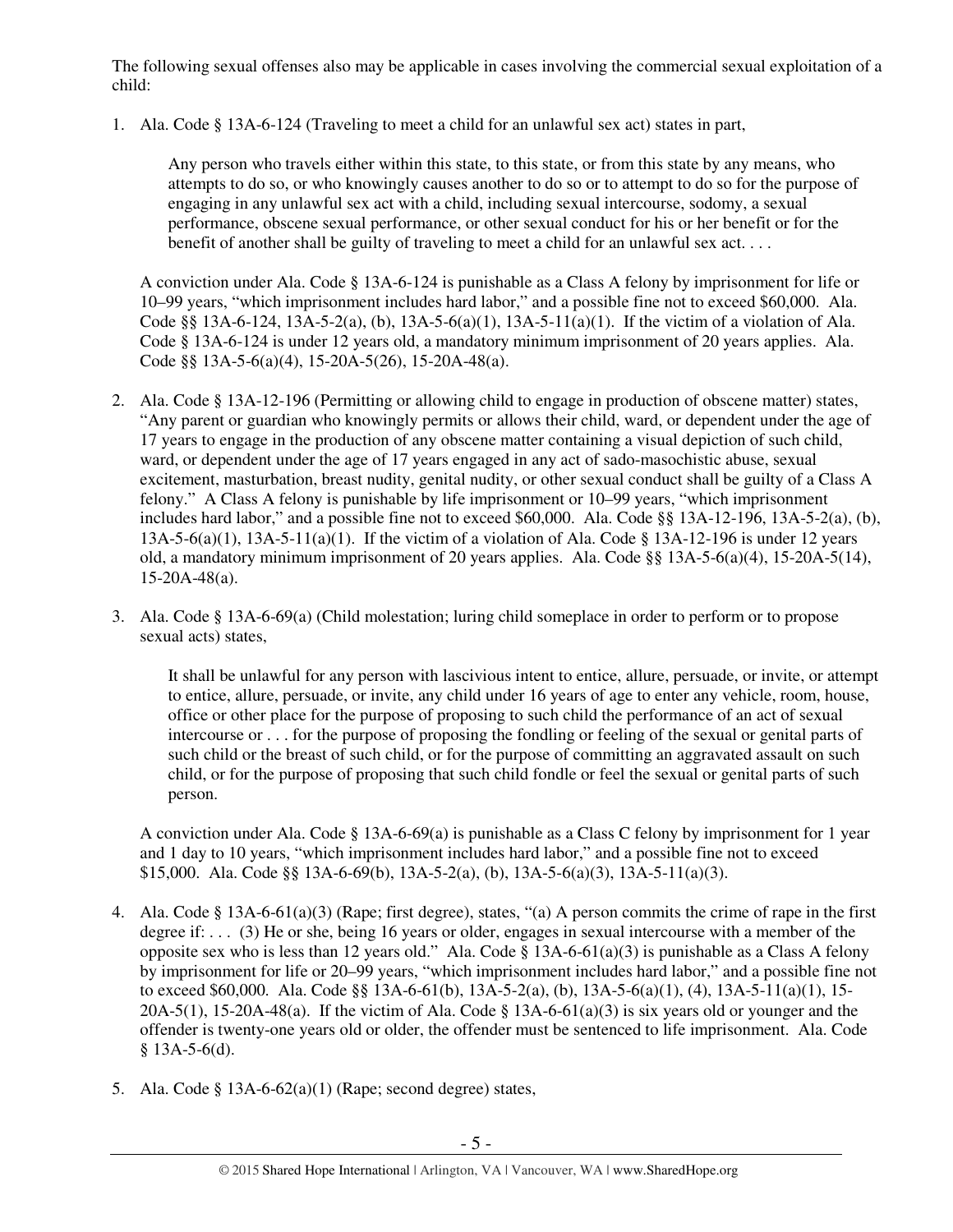(a) A person commits the crime of rape in the second degree if: (1) Being 16 years old or older, he or she engages in sexual intercourse with a member of the opposite sex less than 16 and more than 12 years old; provided, however, the actor is at least two years older than the member of the opposite sex.

A conviction under Ala. Code § 13A-6-62(a)(1) is punishable as a Class B felony by imprisonment for 2–20 years, "which imprisonment includes hard labor," and a possible fine not to exceed \$30,000. Ala. Code §§ 13A-6-62(b), 13A-5-2(a), (b), 13A-5-6(a)(2), 13A-5-11(a)(2).

- 6. Under Ala. Code § 13A-6-66(a)(1) (Sexual abuse; first degree), "A person commits the crime of sexual abuse in the first degree if: (1) He subjects another person to sexual contact by forcible compulsion." A conviction under Ala. Code § 13A-6-66(a)(1) is punishable as a Class C felony and by imprisonment for 1 year and 1 day to 10 years, "which imprisonment includes hard labor," and a possible fine not to exceed \$15,000. Ala. Code §§ 13A-6-66(b), 13A-5-2(a), (b), 13A-5-6(a)(3), 13A-5-11(a)(3).
- 7. Under Ala. Code § 13A-6-67(a) (Sexual abuse; second degree), a person is guilty of second degree sexual abuse if

(1) He subjects another person to sexual contact who is incapable of consent by reason of some factor other than being less than 16 years old or (2) He, being 19 years old or older, subjects another person to sexual contact who is less than 16 years old, but more than 12 years old.

A first offense under Ala. Code § 13A-6-67(a) is punishable as a Class A misdemeanor by "imprisonment in the county jail or to hard labor for the county" up to 1 year, a possible fine not to exceed \$6,000, or both. Ala. Code §§ 13A-6-67(b), 13A-5-2(c), 13A-5-7(a)(1), 13A-5-12(a)(1). The violation increases to a Class C felony where the defendant "commits a second or subsequent offense of sexual abuse in the second degree within one year of another sexual offense." Ala. Code § 13A-6-67(b). Class C felonies are punishable by imprisonment of 1 year and 1 day to 10 years, "which imprisonment includes hard labor," and possible fines not to exceed \$15,000. Ala. Code §§ 13A-5-2(a), (b), 13A-5-6(a)(3), 13A-5-11(a)(3).

Ala. Code § 13A-6-69.1(a) (Sexual abuse of child under 12) states, "A person commits the crime of sexual abuse of a child less than 12 years old if he or she, being 16 years old or older, subjects another person who is less than 12 years old to sexual contact." A conviction under Ala. Code § 13A-6-69.1(a) is a Class B felony punishable by a sentence of imprisonment for 10–20 years, "which imprisonment includes hard labor," and a possible fine not to exceed \$30,000. Ala. Code §§ 13A-6-69.1(b), 13A-5-2(a), (b), 13A-5-  $6(a)(2)$ ,  $(a)(5)$ ,  $13A-5-11(a)(2)$ ,  $15-20A-5(11)$ ,  $15-20A-48(a)$ .

8. Ala. Code § 13A-6-122 (Electronic solicitation of a child) states in part,

[A] person who, knowingly, with the intent to commit an unlawful sex act, entices, induces, persuades, seduces, prevails, advises, coerces, lures, or orders, or attempts to entice, induce, persuade, seduce, prevail, advise, coerce, lure, or order, by means of a computer, on-line service, Internet service, Internet bulletin board service, weblog, cellular phone . . . or any other electronic communication or storage device, a child who is at least three years younger than the defendant, or another person believed by the defendant to be a child at least three years younger than the defendant to meet with the defendant or any other person for the purpose of engaging in sexual intercourse, sodomy, or to engage in a sexual performance, obscene sexual performance, or sexual conduct for his or her benefit or for the benefit of another, is guilty of electronic solicitation of a child. . . .

A violation of Ala. Code § 13A-6-122 is a Class B felony, punishable by 2- 20 years and a possible fine not to exceed \$30,000. Ala. Code §§ 13A-6-122, 13A-5-2(a), (b), 13A-5-6(a)(2), 13A-5-11(a)(2).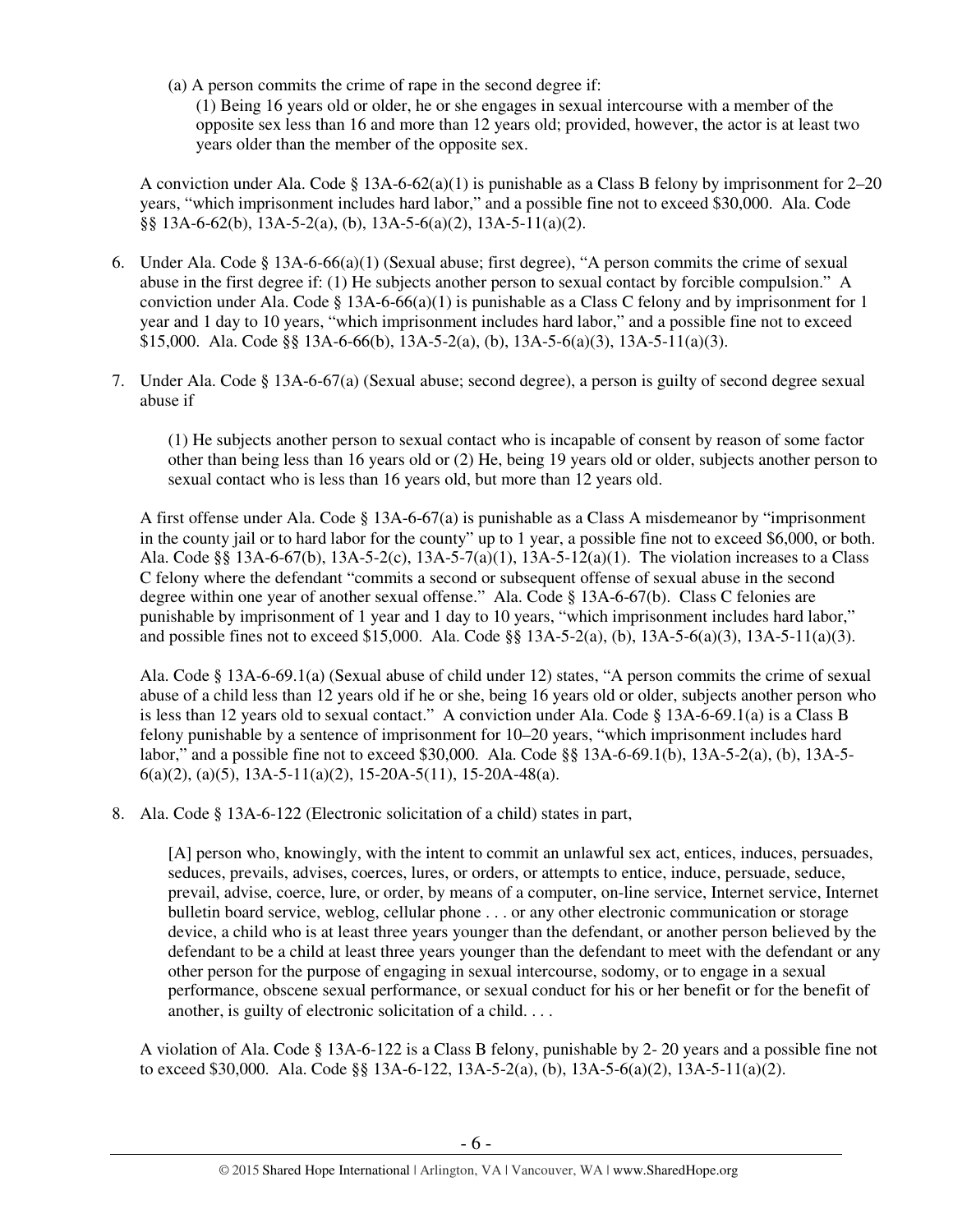*1.3 Prostitution statutes refer to the sex trafficking statute to identify the commercially sexually exploited minor as a trafficking victim.* 

Alabama's prostitution law, Ala. Code § 13A-12-121(a) (Prohibited activity), does not refer to the human trafficking law when the person engaged in prostitution is a minor. However, pursuant to Ala. Code § 13A-6- 159 (Permitted defenses),

In a prosecution for prostitution, or a sexually explicit performance<sup>8</sup> defined in this article, of a human trafficking victim for the victim's illegal acts engaged in or performed as a result of labor servitude or sexual servitude, it shall be an affirmative defense that the person was a victim of human trafficking.

*1.4 The state racketeering or gang crimes statute includes sex trafficking and commercial sexual exploitation of children (CSEC) offenses as predicate acts allowing the statute to be used to prosecute trafficking crimes.* 

Alabama does not have a state racketeering statute and Ala. Code § 13A-12-233 (Drug trafficking enterprise defined; punishment), which applies to criminal enterprises, is solely focused on drug trafficking enterprises. While Alabama's law criminalizing compelling gang membership might reach the actions of sex trafficking networks that compel streetgang membership in the implementation of the trafficking crime, this offense is geared toward making the forced gang membership the criminal act, rather than criminalizing participation in a gang that commits the predicate crimes of human trafficking or CSEC, which might limit its use in combatting these crimes. Ala. Code § 13A-6-26 (Compelling streetgang membership) states,

(a) For purposes of this section, the term "streetgang" means any combination, confederation, alliance, network, conspiracy, understanding, or other similar arrangement in law or in fact, of three or more persons that, through its membership or through the agency of any member, engages in a course or pattern of criminal activity.<sup>9</sup>

(b) A person who expressly or by implication threatens to do bodily harm or does bodily harm to a person, a family member or a friend of the person, or any other person, or uses any other unlawful criminal means to solicit or cause any person to join or remain in a streetgang is guilty of the crime of compelling streetgang membership.

(c) The crime of compelling streetgang membership is a Class C felony.

(d) Notwithstanding subsection (c), the crime of compelling streetgang membership is a Class A felony if the defendant is over the age of 18 years and the other person is under the age of 18 years. (e) This section shall not be construed to repeal other criminal laws. Whenever conduct proscribed by this section is also proscribed by any other provision of law, the provision which carries the more serious penalty shall apply.

1.4.1 Recommendation: Enact a racketeering statute that includes CSEC and trafficking offenses as predicate crimes that may be used to prosecute trafficking enterprises.

 $\overline{a}$ 

 $8$  Ala. Code § 13A-6-151(7)(b)(1) defines "sexually explicit performances" as "an act or show intended to arouse, satisfy the sexual desires of, or appeal to the prurient interests of patrons or viewers, whether public or private, live, photographed, recorded, videotaped, or projected over the Internet."<br><sup>9</sup> Ale Code 8,13A 6.26 (Compalling streatgang mombership) does n

Ala. Code § 13A-6-26 (Compelling streetgang membership) does not define "course or pattern of criminal activity" and Ala. Code § 13A-6-1 (Definitions) which defines terms used in Articles 1 and 2 of Chapter 6, Title 13A, also does not define this term.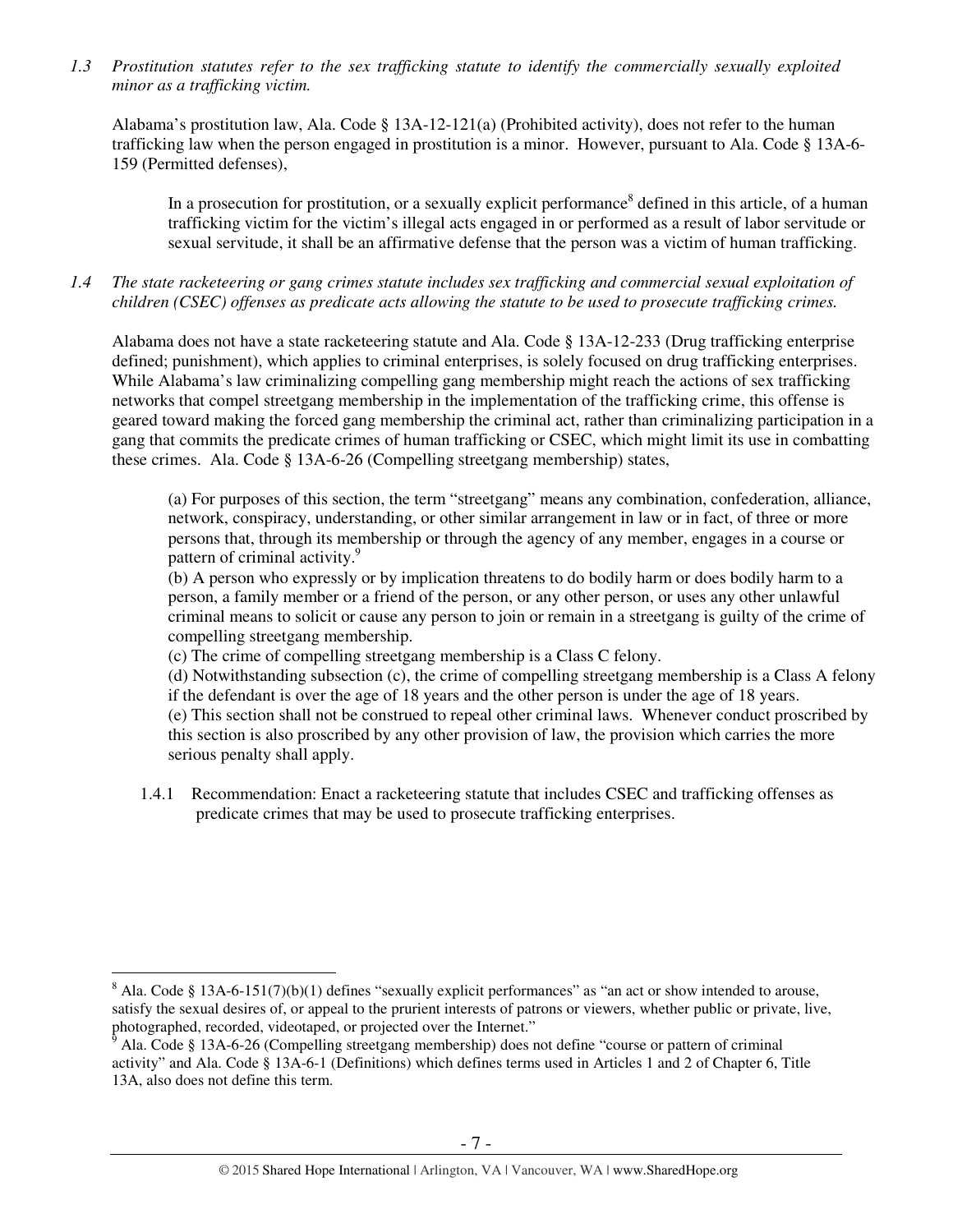#### **FRAMEWORK ISSUE 2: CRIMINAL PROVISIONS FOR DEMAND**

#### *Legal Components:*

- *2.1 The state sex trafficking law can be applied to the buyers of commercial sex acts with a victim of domestic minor sex trafficking.*
- *2.2 Buyers of commercial sex acts with a minor can be prosecuted under commercial sexual exploitation of children (CSEC) laws.*
- *2.3 Solicitation laws differentiate buying sex acts with an adult and buying sex acts with a minor under 18.*
- *2.4 Penalties for buyers of commercial sex acts with minors are as high as federal penalties.*
- *2.5 Using the Internet or electronic communications to lure, entice, or purchase, or attempt to lure, entice, or purchase commercial sex acts with a minor is a separate crime or results in an enhanced penalty for buyers.*
- *2.6 No age mistake defense is permitted for a buyer of commercial sex acts with any minor under 18.*
- *2.7 Base penalties for buying sex acts with a minor under 18 are sufficiently high and not reduced for older minors.*
- *2.8 Financial penalties for buyers of commercial sex acts with minors are sufficiently high to make it difficult for buyers to hide the crime.*
- *2.9 Buying and possessing child pornography carries penalties as high as similar federal offenses.*
- *2.10 Convicted buyers of commercial sex acts with minors and child pornography are required to register as sex offenders.*

\_\_\_\_\_\_\_\_\_\_\_\_\_\_\_\_\_\_\_\_\_\_\_\_\_\_\_\_\_\_\_\_\_\_\_\_\_\_\_\_\_\_\_\_\_\_\_\_\_\_\_\_\_\_\_\_\_\_\_\_\_\_\_\_\_\_\_\_\_\_\_\_\_\_\_\_\_\_\_\_\_\_\_\_\_\_\_\_\_\_\_\_\_\_

# *Legal Analysis:*

 $\overline{a}$ 

*2.1 The state sex trafficking law can be applied to the buyers of commercial sex acts with a victim of domestic minor sex trafficking.* 

Ala. Code § 13A-6-152(a)(2) and § 13A-6-153(a)(2) can apply to buyers of commercial sex with minors following federal precedent through the term "obtain."<sup>10</sup> Ala. Code § 13A-6-152(a)(2) (Human trafficking in the first degree) states, "A person commits the crime of human trafficking in the first degree if: . . . . [h]e or she knowingly obtains . . . any minor for the purpose of causing a minor to engage in sexual servitude." Under Ala. Code § 13A-6-153(a)(2) (Human trafficking in the second degree), "A person commits the crime of human trafficking in the second degree if: . . . . [a] person knowingly . . . obtains by any means another person for the purpose of labor servitude or sexual servitude."

<sup>&</sup>lt;sup>10</sup> See United States v. Jungers, 702 F.3d 1066 (8th Cir. 2013). In this case, the Eighth Circuit specifically addressed whether the federal sex trafficking law, 18 U.S.C. § 1591 (Sex trafficking of children or by force, fraud, or coercion) applies to buyers of sex with minors. Reversing a District of South Dakota ruling that Congress did not intend the string of verbs constituting criminal conduct under 18 U.S.C. § 1591(a)(1) ("recruits, entices, harbors, transports, provides, obtains, or maintains") to reach the conduct of buyers (United States v. Jungers, 834 F. Supp. 2d 930, 931 (D.S.D. 2011)), the Eighth Circuit concluded that 18 U.S.C. § 1591 does not contain a "latent exemption for purchasers" because buyers can "engage in at least some of the prohibited conduct." Jungers, 702 F. 3d 1066, 1072. Congress codified Jungers clarifying that the federal sex trafficking law is intended to apply to buyers in the Justice for Victims of Trafficking Act (JVTA) of 2015 Pub. L. No. 114-22, 129 Stat 227), enacted on May 29, 2015. The JVTA adds the terms "patronize" and "solicit" to the list of prohibited conduct and expressly states, "section 108 of this title amends section 1591 of title 18, United States Code, to add the words 'solicits or patronizes' to the sex trafficking statute making absolutely clear for judges, juries, prosecutors, and law enforcement officials that criminals who purchase sexual acts from human trafficking victims may be arrested, prosecuted, and convicted as sex trafficking offenders when this is merited by the facts of a particular case." Id. at Sec. 109. The Eighth Circuit decision in *United States v. Jungers* and the federal sex trafficking law as amended by the Justice for Victims of Trafficking Act establish persuasive authority when state courts interpret the string of verbs constituting prohibited conduct in state sex trafficking laws (in particular the term "obtains") to the extent such interpretation does not conflict with state case law.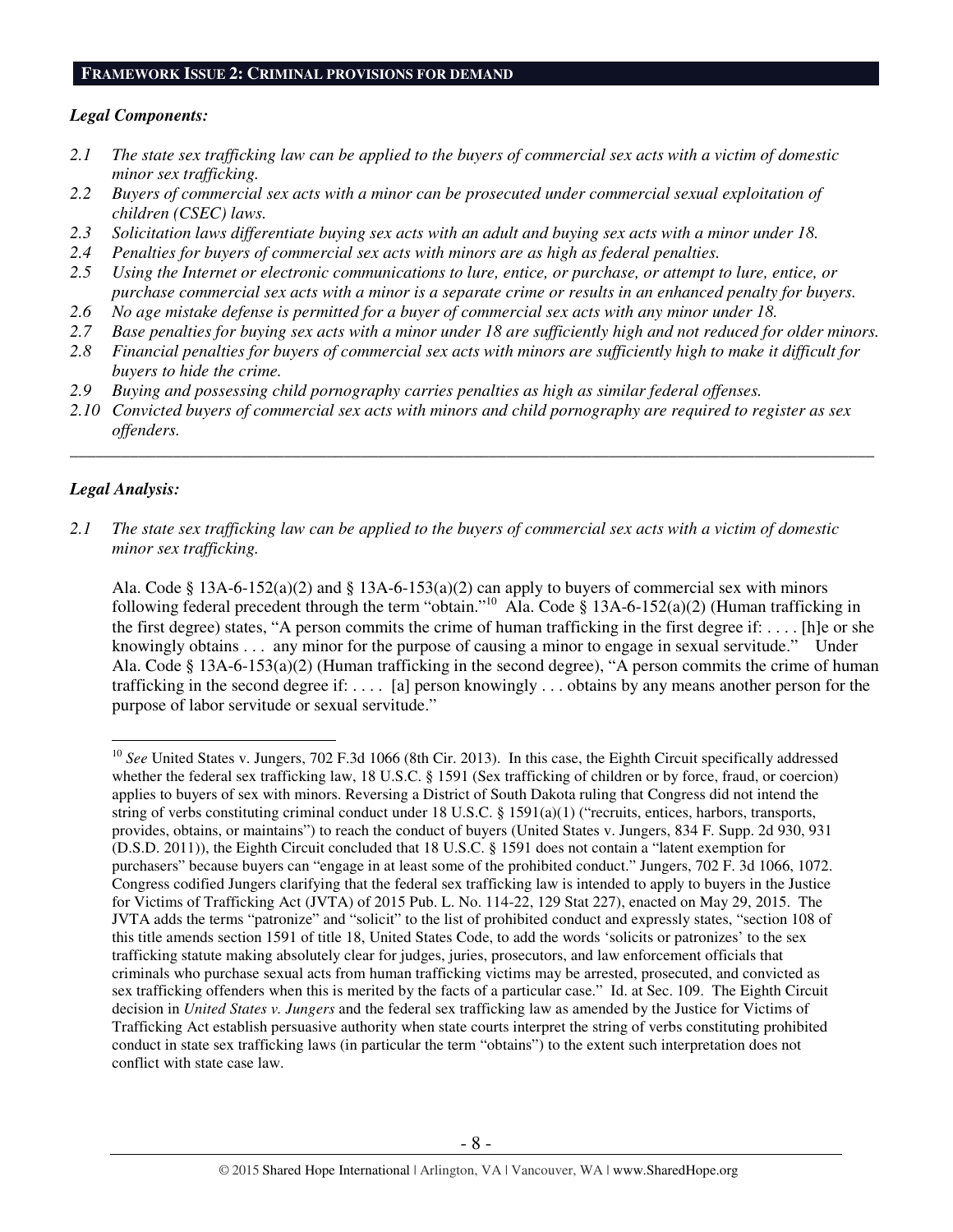However, under the definition of "sexual servitude" in Ala. Code § 13A-6-151(7) (Definitions), the sexual conduct must be "induced or obtained by coercion or deception from a person."

- 2.1.1 Recommendation: Amend the definition of sexual servitude in Ala. Code Ala. Code § 13A-6- 151(7) (Definitions) to make the statute applicable to the actions of buyers of commercial sex with minors without requiring proof of force, fraud or coercion.<sup>11</sup>
- *2.2 Buyers of commercial sex acts with a minor can be prosecuted under commercial sexual exploitation of children (CSEC) laws.*

None of Alabama's CSEC laws include the crime of buying sex acts with a minor.

The non-commercial sexual offense under Ala. Code § 13A-6-124 (Traveling to meet a child for an unlawful sex act) could apply to buyers who satisfy the "travel" requirement. Ala. Code § 13A-6-124 states in part,

Any person who travels either within this state, to this state, or from this state by any means, who attempts to do so, or who knowingly causes another to do so or to attempt to do so for the purpose of engaging in any unlawful sex act with a child, including sexual intercourse, sodomy, a sexual performance, obscene sexual performance, or other sexual conduct for his or her benefit or for the benefit of another shall be guilty of traveling to meet a child for an unlawful sex act. . . .

A conviction under Ala. Code § 13A-6-124 is punishable as a Class A felony by imprisonment for life or 10–99 years, "which imprisonment includes hard labor," and a possible fine up to \$60,000. Ala. Code §§ 13A-6-124, 13A-5-2(a), (b), 13A-5-6(a)(1), 13A-5-11(a)(1). If the victim of a violation of Ala. Code § 13A-12-124 is under 12 years old, a mandatory minimum imprisonment of 20 years applies. Ala. Code §§ 13A-5-6(a)(4), 15-20A-5(26), 15-20A-48(a).

Several other sexual offenses could be used to prosecute a buyer of commercial sex acts with a minor but do not specifically criminalize the commercial sexual exploitation of a child.<sup>12</sup>

- 2.2.1 Recommendation: Enact a law that makes it a crime to purchase sex acts with a minor under 18.
- *2.3 Solicitation laws differentiate buying sex acts with an adult and buying sex acts with a minor under 18.*

Ala. Code § 13A-12-121(b) (Prohibited activity), which includes the crime of soliciting prostitution, does not distinguish between solicitation of minors and the solicitation of adults. Each conviction for violating Ala. Code § 13A-12-121(b) is punishable as a Class A misdemeanor, regardless of the age of the person patronized, by imprisonment up to 1 year, a possible fine up to \$6,000, or both imprisonment and a fine. Ala. Code §§ 13A-12-122, 13A-5-2(c), 13A-5-7(a)(1), 13A-5-12(a)(1).

 $\overline{a}$ <sup>11</sup> See generally SHARED HOPE INTERNATIONAL, "Eliminating the Third Party Control Barrier to Identifying Juvenile Sex Trafficking Victims," JuST Response Policy Paper (2015), http://sharedhope.org/wpcontent/uploads/2015/08/Policy-Paper\_Eliminating-Third-Party-Control\_Final1.pdf (discussing need to include buyer conduct in core sex trafficking offense regardless of whether victim is under control of a third party and explaining negative impact on victims and victim-identification when buyers are excluded as sex trafficking offenders).

<sup>&</sup>lt;sup>12</sup> See supra Section 1.2 for a full description of the sexual offense laws that may be used to prosecute certain buyers.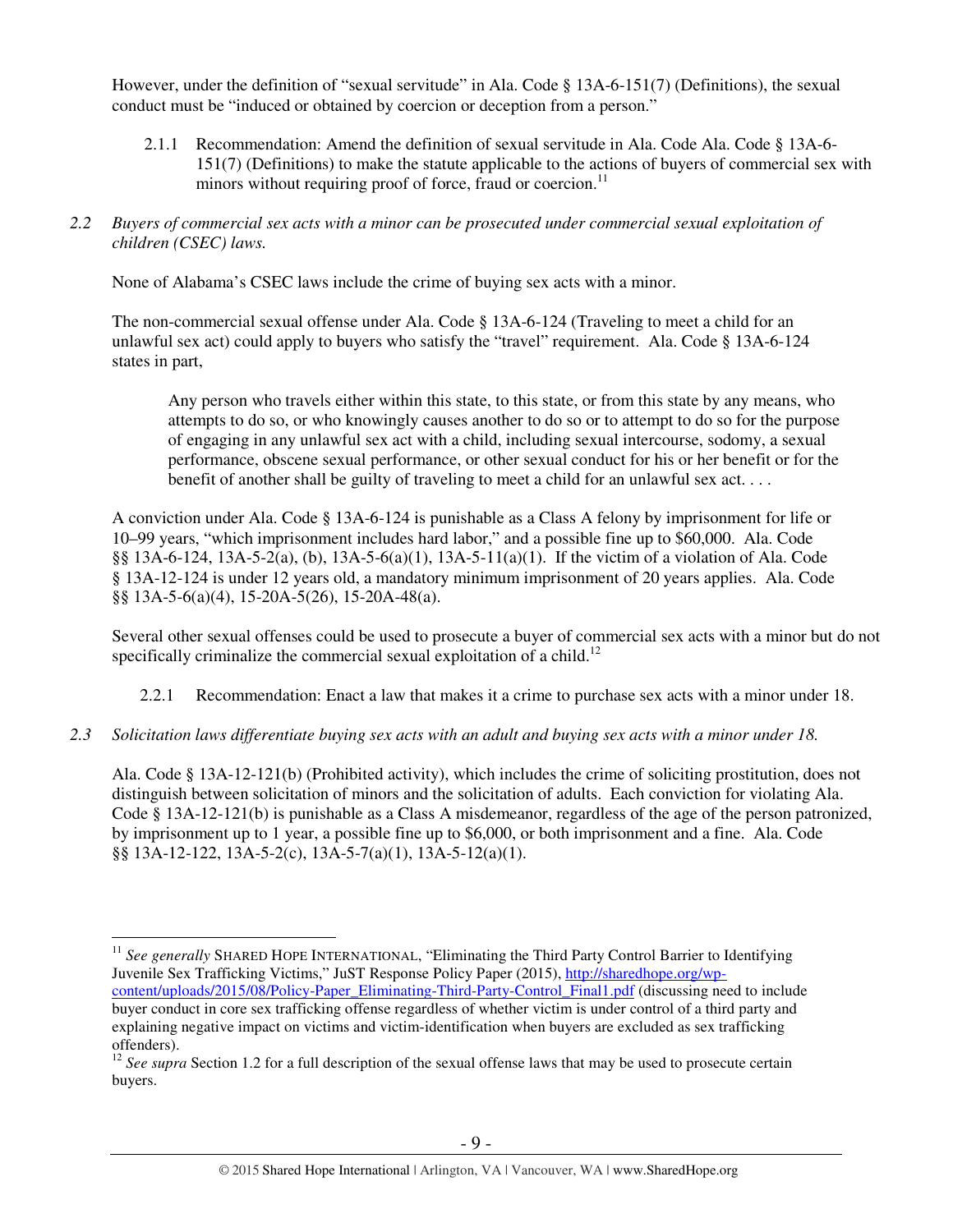2.3.1 Recommendation: Amend Ala. Code § 13A-12-121 (Prohibited activities) to distinguish solicitation of commercial sex acts with minors from solicitation of commercial sex acts with adults and provide a heightened penalty when offenses involve a minor under 18.

# *2.4 Penalties for buyers of commercial sex acts with minors are as high as federal penalties.*

Buyers may be prosecuted for crimes ranging from Class A felonies to Class A misdemeanors. A buyer may be convicted under Ala. Code § 13A-6-152(a)(2) (Human trafficking in the first degree), § 13A-6-124 (Traveling to meet a child for an unlawful sex act), or § 13A-6-61(a)(3) (Rape; first degree), all punishable as Class A felonies<sup>13</sup> punishable by imprisonment for life or 10–99 years, "which imprisonment includes hard labor," and possible fines up to \$60,000. Ala. Code §§ 13A-6-152(b), 13A-6-124, 13A-6-61(b), 13A-5-2(a), (b), 13A-5-  $6(a)(1)$ , 13A-5-11(a)(1). If the victim of a violation of either offense is under 12 years old, a mandatory minimum imprisonment of 20 years applies. Ala. Code §§ 13A-5-6(a)(4), 15-20A-5(1), (28), 15-20A-48(a).

Under Ala. Code § 13A-5-6 (c)<sup>14</sup> (Prison terms; felonies),

In addition to any penalties heretofore or hereafter provided by law, in all cases where an offender is designated as a sexually violent predator pursuant to Section 15-20A-19,<sup>15</sup> or where an offender is convicted of a Class A felony criminal sex offense involving a child as defined in Section 15-20A-4(26) and, and is sentenced to a county jail or the Alabama Department of Corrections, the sentencing judge shall impose an additional penalty of not less than 10 years of post-release supervision to be served upon the defendant's release from incarceration.

If a buyer is convicted under Ala. Code § 13A-6-122 (Electronic solicitation of a child), § 13A-6-62(a) (Rape; second degree), or § 13A-6-69.1 (Sexual abuse of child under 12), the buyer is guilty of a Class B felony punishable by s sentence of 2–20 years, "which imprisonment includes hard labor," and possible fines not to exceed \$30,000. Ala. Code §§ 13A-6-122, 13A-6-62(b), 13A-6-69.1, 13A-5-2(a), (b), 13A-5-6(a)(2), 13A-5-  $11(a)(2)$ . If the victim of a violation of one of these offenses is under 12 years old, a mandatory minimum imprisonment of 10 years applies. Ala. Code §§ 13A-5-6(a)(5), 15-20A-5(2), (11), (24), 15-20A-48(a).

If a buyer is convicted under Ala. Code § 13A-6-121 (Facilitating solicitation of unlawful sexual conduct with a child), § 13A-6-69(a) (Child molestation; luring child someplace in order to perform or to propose sexual acts), or is convicted for a second time under  $\S$  13A-6-67(a)(2) (Sexual abuse; second degree) within one year of another sexual offense, the buyer is guilty of a Class C felony.<sup>16</sup> As such, the buyer is punishable by 1 year and

 $\overline{a}$  $13$  If, in the commission of any Class A felony, the defendant used or attempted to use a firearm, a mandatory minimum imprisonment of 20 years applies. Ala. Code § 13A-5-6(a)(4).

<sup>&</sup>lt;sup>14</sup> Here and elsewhere in this report that Ala. Code  $\S$  13A-5-6 is quoted or cited, it has been updated to reflect the amendments added by the passage of House Bill 316. H.B. 316, 2015 Gen. Assemb. Reg. Sess. (Ala. 2015) (Effective Jan. 30, 2016).

<sup>&</sup>lt;sup>15</sup> Ala. Code § 15-20A-48(d) now states that "for the purposes of section 13A-5-6(c) ., an offender is designated a sexually violent predator pursuant to section 15-20A-19." *See supra* note 2 for a discussion of cross-referencing in light of Alabama's statutory revisions. Additionally, Ala. Code § 13A-5-6(d) states,

In addition to any penalties heretofore or hereafter provided by law, in all cases where an offender is convicted of a sex offense pursuant to Section 13A-6-61 [Rape; first degree], 13A-6-63 [Sodomy; first degree], or 13A-6-65.1 [Sexual torture], when the defendant was 21 years of age or older and the victim was six years of age or less at the time the offense was committed, the defendant shall be sentenced to life imprisonment without the possibility of parole.

 $16$  If the defendant uses or attempts to use a firearm or deadly weapon in the commission of any Class C felony, a minimum imprisonment of 10 years applies. Ala. Code §13A-5-6(a)(5).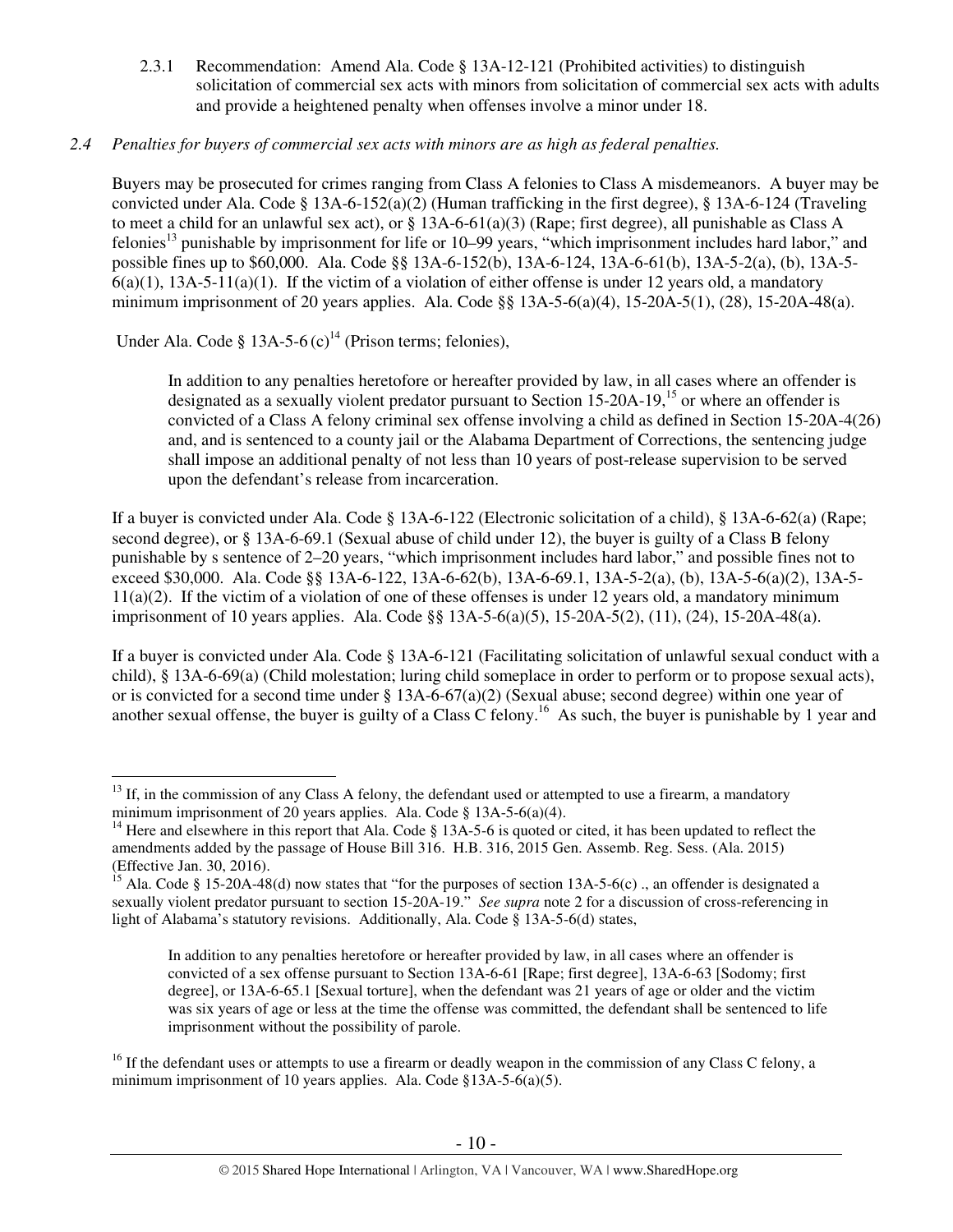1 day to 10 years, "which imprisonment includes hard labor," and possible fines not to exceed \$15,000. Ala. Code §§ 13A-6-121, 13A-6-69(b), 13A-6-67(b), 13A-5-2(a), (b), 13A-5-6(a)(3), 13A-5-11(a)(3).

A buyer convicted under Ala. Code § 13A-12-121(b) (Prohibited activity), which includes soliciting prostitution, or § 13A-6-67(a) (Sexual abuse; second degree) for a first offense is guilty of a Class A misdemeanor punishable by imprisonment in the county jail up to 1 year and a possible fine up to \$6,000. Ala. Code §§ 13A-6-67(b), 13A-12-122, 13A-5-2(c), 13A-5-7(a)(1), 13A-5-12(a)(1).

In comparison, if the victim is under the age of 14, a conviction under the TVPA for child sex trafficking is punishable by 15 years to life imprisonment and a fine not to exceed \$250,000. 18 U.S.C. §§ 1591(b)(1), 3559(a)(1), 3571(b)(3). If the victim is between the ages of 14–17, a conviction is punishable by 10 years to life imprisonment and a fine not to exceed \$250,000. 18 U.S.C. §§ 1591(b)(2), 3559(a)(1), 3571(b)(3). A conviction is punishable by mandatory life imprisonment, however, if the buyer has a prior conviction for a federal sex offense<sup>17</sup> against a minor. 18 U.S.C. § 3559(e)(1). To the extent buyers can be prosecuted under other federal CSEC laws,<sup>18</sup> a conviction is punishable by penalties ranging from a fine not to exceed \$250,000 to life imprisonment and a fine not to exceed \$250,000.<sup>19</sup>

*2.5 Using the Internet or electronic communications to lure, entice, or purchase, or attempt to lure, entice, or purchase commercial sex acts with a minor is a separate crime or results in an enhanced penalty for buyers.* 

The use of the Internet or other electronic communication to reach children under 16 for commercial sex acts is illegal under Ala. Code § 13A-6-122 (Electronic solicitation of a child).<sup>20</sup> Pursuant to Ala. Code § 13A-6-122,

[A] person who, knowingly, with the intent to commit an unlawful sex act, entices, induces, persuades, seduces, prevails, advises, coerces, lures, or orders, or attempts to entice, induce, persuade, seduce, prevail, advise, coerce, lure, or order, by means of a computer, on-line service, Internet service . . . or any other electronic communication or storage device, a child who is at least three years younger than the defendant, or another person believed by the defendant to be a child at least three years younger than the defendant to meet with the defendant or any other

<sup>20</sup> For purposes of Ala. Code § 13A-6-122 (Electronic solicitation of a child), § 13A-6-121 (Facilitating solicitation of unlawful sexual conduct with a child), § 13A-6-123 (Facilitating the on-line solicitation of a child), § 13A-6-124 (Traveling to meet a child for an unlawful sex act), and § 13A-6-125 (Facilitating the travel of a child for an unlawful sex act) a "child" means "a person under 16 years of age." Ala. Code § 13A-6-120.

 $\overline{a}$ <sup>17</sup> Pursuant to 18 U.S.C. § 3559 $(e)(2)$ , "federal sex offense" is defined as,

an offense under section 1591 [18 USCS § 1591] (relating to sex trafficking of children), 2241 [18 USCS § 2241] (relating to aggravated sexual abuse), 2242 [18 USCS § 2242] (relating to sexual abuse),  $2244(a)(1)$  [18 USCS § 2244(a)(1)] (relating to abusive sexual contact), 2245 [18 USCS § 2245] (relating to sexual abuse resulting in death), 2251 [18 USCS § 2251] (relating to sexual exploitation of children), 2251A [18 USCS § 2251A] (relating to selling or buying of children), 2422(b) [18 USCS § 2422(b)] (relating to coercion and enticement of a minor into prostitution), or 2423(a) [18 USCS § 2423(a)] (relating to transportation of minors).

<sup>18</sup> 18 U.S.C. §§ 2251A(b) (Selling or buying of children), 2251(a) (Sexual exploitation of children), 2423(a) (Transportation of a minor with intent for minor to engage in criminal sexual activity), 2422(a) (Coercion and enticement), 2252(a)(2), (a)(4) (Certain activities relating to material involving the sexual exploitation of minors). <sup>19</sup> 18 U.S.C. §§ 2251A(b) (conviction punishable by imprisonment for 30 years to life and a fine), 2251(e) (conviction punishable by imprisonment for 15–30 years and a fine), 2423(a) (conviction punishable by imprisonment for 10 years to life and a fine), 2422(a) (conviction punishable by a fine, imprisonment up to 20 years, or both),  $2252(a)(2)$ , (4) (stating that a conviction under subsection (a)(2) is punishable by imprisonment for 5–20 years and a fine, while a conviction under subsection (a)(4) is punishable by imprisonment up to 10 years, a fine, or both); *see also* 18 U.S.C. §§ 3559(a)(1) (classifying all of the above listed offenses as felonies), 3571(b)(3) (providing a fine up to \$250,000 for any felony conviction).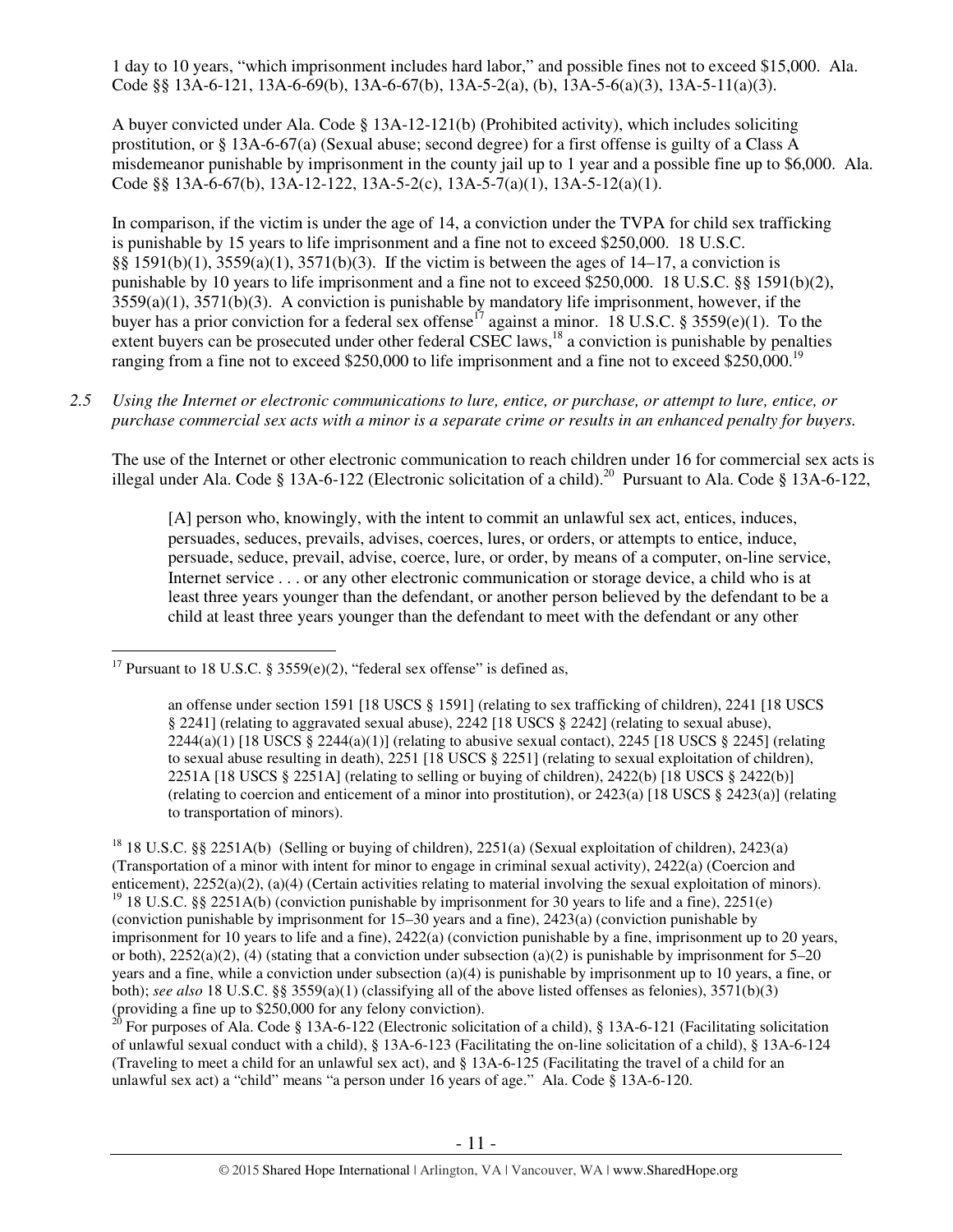person for the purpose of engaging in sexual intercourse, sodomy, or to engage in a sexual performance, obscene sexual performance, or sexual conduct for his or her benefit or for the benefit of another, is guilty of electronic solicitation of a child. . . .

A conviction for violating Ala. Code § 13A-6-122 is punishable as a Class B felony punishable by imprisonment for 2–20 years, "which imprisonment includes hard labor," and a possible fine up to \$30,000. Ala. Code §§ 13A-6-122, 13A-5-2(a), (b), 13A-5-6(a)(2), 13A-5-11(a)(2).

Ala. Code § 13A-6-111(a) (Child; transmission of obscene material) states in part,

A person is guilty of transmitting obscene material to a child if the person transmits, by means of any computer communication system allowing the input, output, examination, or transfer of computer programs from one computer to another, material which, in whole or in part, depicts actual or simulated nudity, sexual conduct, or sadomasochistic abuse, for the purpose of initiating or engaging in sexual acts with the child.

Pursuant to subsection (d), "Transmitting obscene material of engaging in sexual intercourse, sodomy, or to engage in a sexual performance, obscene sexual performance, or sexual conduct for his or her benefit to a child is a Class B felony" punishable by 2–20 years, "which imprisonment includes hard labor," and a possible fine not to exceed \$30,000. Ala. Code §§ 13A-6-111(d), 13A-5-2(a), (b), 13A-5-6(a)(2), 13A-5-11(a)(2). If the victim of a violation of Ala. Code § 13A-12-111(Child; transmission of obscene material) is under 12 years old, a mandatory minimum imprisonment of 10 years applies. Ala. Code §§ 13A-5-6(a)(5), 15-20A-5(20), 15-20A-48(a).

Additionally, pursuant to Ala. Code § 13A-6-121 (Facilitating solicitation of unlawful sexual conduct with a child),

A person who knowingly compiles, enters into, or transmits by use of computer or otherwise; makes, prints, publishes, or reproduces by computerized or other means; knowingly causes or allows to be entered into or transmitted by use of computer or otherwise; or buys, sells, receives, exchanges, or disseminates any notice, statement, or advertisement of any child's name, telephone number, place of residence, other geographical location, physical characteristics, or other descriptive or identifying information for the purpose of facilitating, encouraging, offering, or soliciting unlawful sexual conduct of or with any child, or the visual depiction of such conduct, is guilty of facilitating solicitation of unlawful sexual conduct with a child. . . .

As a Class C felony, a conviction for violating Ala. Code § 13A-6-121 is punishable by 1 year and 1 day to 10 years, "which imprisonment includes hard labor," and a possible fine of up \$15,000. Ala. Code §§ 13A-6-121, 13A-5-2(a), (b), 13A-5-6(a)(3), 13A-5-11(a)(3).

# *2.6 No age mistake defense is permitted for a buyer of commercial sex acts with any minor under 18.*

Ala. Code § 13A-6-152(a)(2) (Human trafficking in the first degree) is applicable to buyers, and § 13A-6-152(a)(3) expressly eliminates the use of mistake of age as a defense by stating that "it is not required that the defendant have knowledge of a minor victim's age, nor is reasonable mistake of age a defense to liability under this section." Furthermore, Ala. Code § 13A-6-154(5) (Prohibited defenses) states that a mistake in the age of the trafficking victim, "even if the mistake is reasonable," "shall not constitute a defense in a prosecution for human trafficking in the first or second degree."

Because there is no CSEC offense that is applicable to buyers, no CSEC offense criminalizes the buying of sex with a minor while expressly prohibiting a mistake of age defense.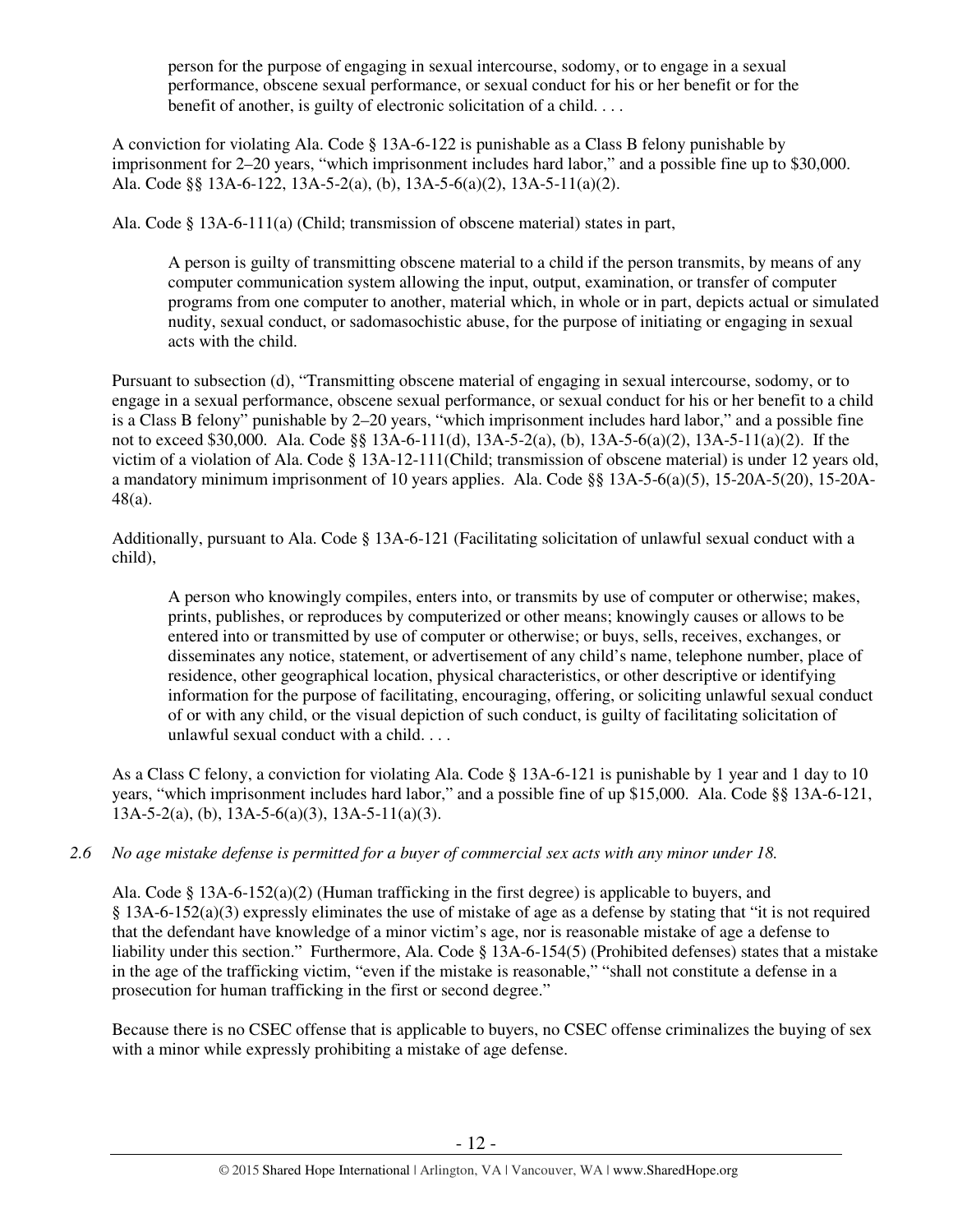# 2.6.1 Recommendation: Enact a CSEC law that applies to buyers expressly prohibiting a mistake of age defense.

# *2.7 Base penalties for buying sex acts with a minor under 18 are sufficiently high and not reduced for older minors.*

Ala. Code § 13A-6-152(a)(2) (Human trafficking in the first degree) provides a heightened penalty when the victim is a minor and makes no distinction between older minors and younger minors. A minor is defined by Ala. Code § 13A-6-151(5) (Definitions) as any person under 18. A conviction under Ala. Code § 13A-6- 152(a)is punishable as a Class A felony by imprisonment for life or 10–99 years, "which imprisonment includes hard labor," and a possible fine not to exceed \$60,000. Ala. Code §§ 13A-6-152(b), 13A-5-2(a), (b), 13A-5-  $6(a)(1)$ ,  $13A-5-11(a)(1)$ . If the victim of a violation of Ala. Code § 13A-6-152 is under 12 years old and the "offense involves sexual servitude,"<sup>21</sup> a mandatory minimum imprisonment of 20 years applies. Ala. Code §§ 13A-5-6(a)(4), 15-20A-5(28), 15-20A-48(a).

#### *2.8 Financial penalties for buyers of commercial sex acts with minors are sufficiently high to make it difficult for buyers to hide the crime.*

Buyers convicted under Ala. Code § 13A-6-152(a)(2) (Human trafficking in the first degree), a Class A felony, may be required to pay a possible fine up to \$60,000. Those convicted under Ala. Code § 13A-12-192(b) (Possession of obscene matter), a Class C felony, may be ordered to pay a possible fine up to \$15,000. Ala. Code § 13A-5-11(a)(3). In a prosecution for the crimes listed above, the court may impose a fine "not exceeding double the pecuniary gain to the defendant or loss to the victim caused by the commission of the offense." Ala. Code § 13A-5-11(a)(5).<sup>22</sup>

A buyer convicted under Ala. Code § 13A-6-152(a)(2) (Human trafficking in the first degree) may be required to pay restitution and civil damages to a human trafficking victim and forfeit property used in committing the crime. Pursuant to Ala. Code § 13A-6-155(a) (Mandatory restitution), buyers convicted under any provision of the human trafficking article, Ala. Code §§ 13A-6-150 to 13A-6-160, will be required to "pay mandatory restitution to the victim, prosecutorial or law enforcement entity, with the proceeds from property forfeited under Section 13A-6-156 applied first to payment of restitution." Ala. Code § 13A-6-156 (Forfeiture of profits or proceeds and interest in property) states,

A person who commits the offense of human trafficking in the first degree or human trafficking in the second degree shall forfeit to the State of Alabama any profits or proceeds and any interest in property that he or she has acquired or maintained that the sentencing court determines to have been acquired or maintained as a result of committing human trafficking in the first degree or human trafficking in the second degree. Any assets seized shall first be used to pay restitution to trafficking victims and subsequently to pay any damages awarded to victims in a civil action. Any remaining assets shall go toward the cost of the investigation and prosecution and the remaining assets shall be remitted to funding the Alabama Crime Victims Compensation Fund.

Additionally, under Ala. Code § 13A-12-198 (Forfeiture and condemnation of contraband), buyers convicted under, among other provisions, Ala. Code § 13A-12-192(b) (Possession of obscene matter) will be required to forfeit to the State "[a]ny article, equipment, machine, materials, matter, vehicle or other thing whatsoever used in the commercial production, transportation, dissemination, display or storage of any obscene matter displaying or depicting a person under the age of 17 years engaged in any of the obscene acts" described in that section.

 $\overline{a}$ <sup>21</sup> See supra Section 1.1 for the definitions of "sexual servitude" and "sexual conduct."

<sup>22</sup> *See supra* note 4.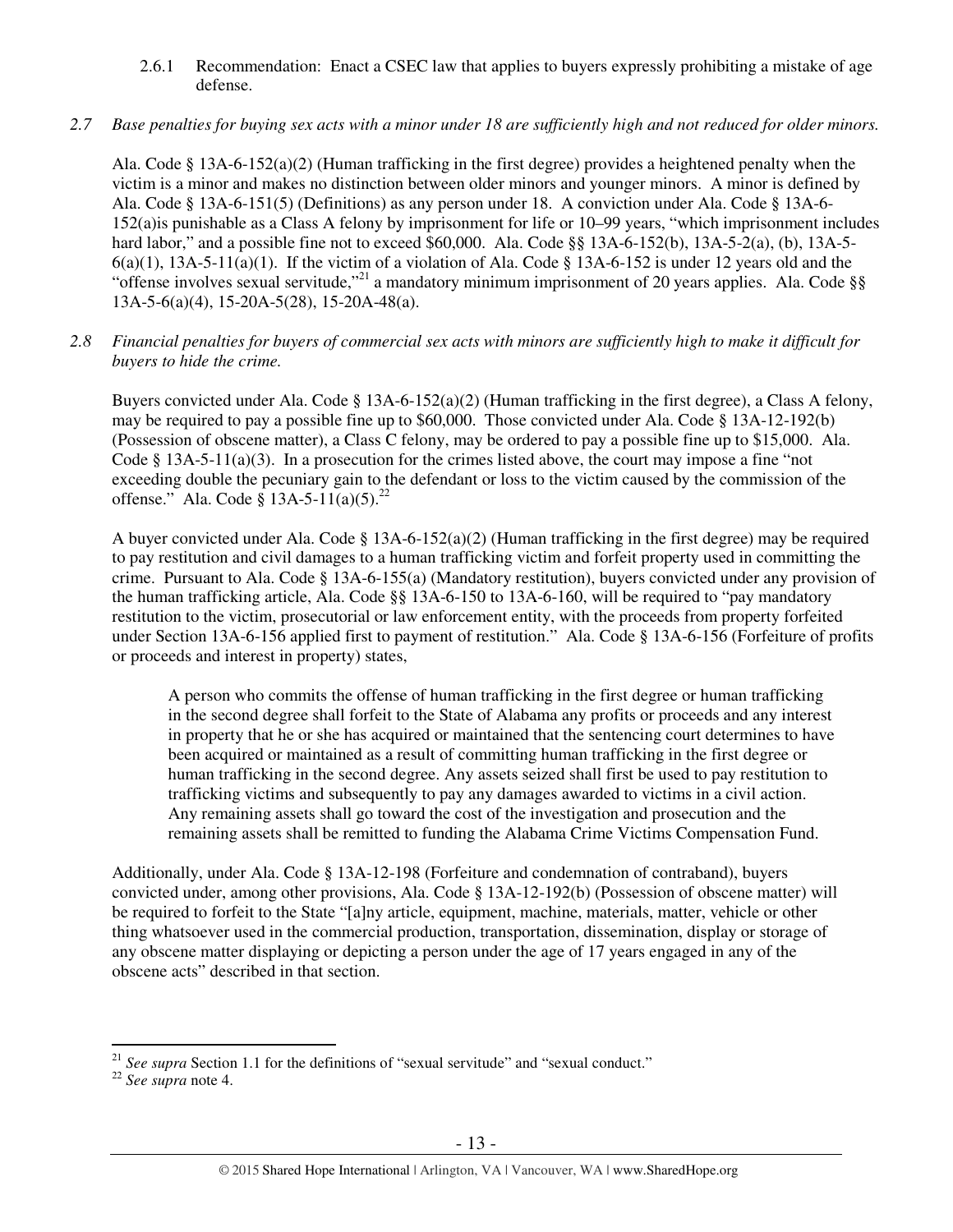Buyers convicted of other offenses under Alabama's criminal laws may also be required to make restitution to the victims of the crimes pursuant to Ala. Code § 15-18-67 (Hearings), which states,

When a defendant is convicted of a criminal activity or conduct which has resulted in pecuniary damages<sup>23</sup> or loss to a victim, the court shall hold a hearing to determine the amount or type of restitution due the victim or victims of such defendant's criminal acts. Such restitution hearings shall be held as a matter of course and in addition to any other sentence which it may impose, the court shall order that the defendant make restitution or otherwise compensate such victim for any pecuniary damages. The defendant, the victim or victims, or their representatives or the administrator of any victim's estate as well as the district attorney shall have the right to be present and be heard upon the issue of restitution at any such hearings.

However, "victim" is defined in Ala. Code § 15-18-66(4) (Definitions) as "[a]ny person whom the court determines has suffered a direct or indirect pecuniary damage as a result of the defendant's criminal activities. 'Victim' shall not include any participant in the defendant's criminal activities."

#### *2.9 Buying and possessing child pornography carries penalties as high as similar federal offenses.*

Pursuant to Ala. Code § 13A-12-192(b) (Possession of obscene matter), "Any person who knowingly possesses any obscene matter that contains a visual depiction of a person under the age of 17 years engaged in any act of sado-masochistic abuse, sexual intercourse, sexual excitement, masturbation, genital nudity, or other sexual conduct shall be guilty of a Class C felony."

A conviction under Ala. Code § 13A-12-192(b) is punishable as a Class C felony by imprisonment for 1 year and 1 day to 10 years, "which imprisonment includes hard labor," and a possible fine up to \$15,000. Ala. Code §§ 13A-12-192(b), 13A-5-2(a), (b), 13A-5-6(a)(3), 13A-5-11(a)(3).

In comparison, a federal conviction for possession of child pornography<sup>24</sup> is generally punishable by imprisonment for 5–20 years and a fine not to exceed  $$250,000.<sup>25</sup>$  Subsequent convictions, however, are punishable by imprisonment up to 40 years and a fine not to exceed  $$250,000.<sup>26</sup>$ 

 $\overline{a}$ <sup>23</sup> Ala. Code 15-18-66(2) defines "pecuniary damages" is defined to include the following:

All special damages which a person shall recover against the defendant in a civil action arising out of the facts or events constituting the defendant's criminal activities; the term shall include, but not be limited to the money or other equivalent of property taken, broken, destroyed, or otherwise used or harmed and losses such as travel, medical, dental or burial expenses and wages including but not limited to wages lost as a result of court appearances.

<sup>&</sup>lt;sup>24</sup> 18 U.S.C. §§ 2252(a)(2), (a)(4) (Certain activities relating to material involving the sexual exploitation of minors),  $2252A(a)(2)$ –(3) (Certain activities relating to material constituting or containing child pornography), 1466A(a), (b) (Obscene visual representations of the sexual abuse of children).

<sup>&</sup>lt;sup>25</sup> 18 U.S.C. §§ 2252(b) (stating that a conviction under subsection (a)(2) is punishable by imprisonment for 5–20 years and a fine, while a conviction under subsection (a)(4) is punishable by imprisonment up to 10 years, a fine, or both), 2252A(b)(1) (a conviction is punishable by imprisonment for 5–20 years and a fine), 1466A(a), (b) (stating that a conviction under subsection (a) is "subject to the penalties provided in section  $2252A(b)(1)$ ," imprisonment for 5–20 years and a fine, while a conviction under subsection (b) is "subject to the penalties provided in section 2252A(b)(2)," imprisonment up to 10 years, a fine, or both); *see also* 18 U.S.C. §§ 3559(a)(1) (classifying all of the above listed offenses as felonies), 3571(b)(3) (providing a fine up to \$250,000 for any felony conviction).

<sup>&</sup>lt;sup>26</sup> 18 U.S.C. §§ 2252(b) (stating if a person has a prior conviction under subsection (a)(2), or a list of other statutes, a conviction is punishable by a fine and imprisonment for 15–40 years, but if a person has a prior conviction under subsection (a)(4), or a list of other statutes, a conviction is punishable by a fine and imprisonment for  $10-20$  years),  $2252A(b)(1)$  (stating if a person has a prior conviction under subsection (a)(2), (a)(3), or a list of other statutes, a conviction is punishable by a fine and imprisonment for  $15-40$  years),  $1466A(a)$ , (b) (stating that the penalty scheme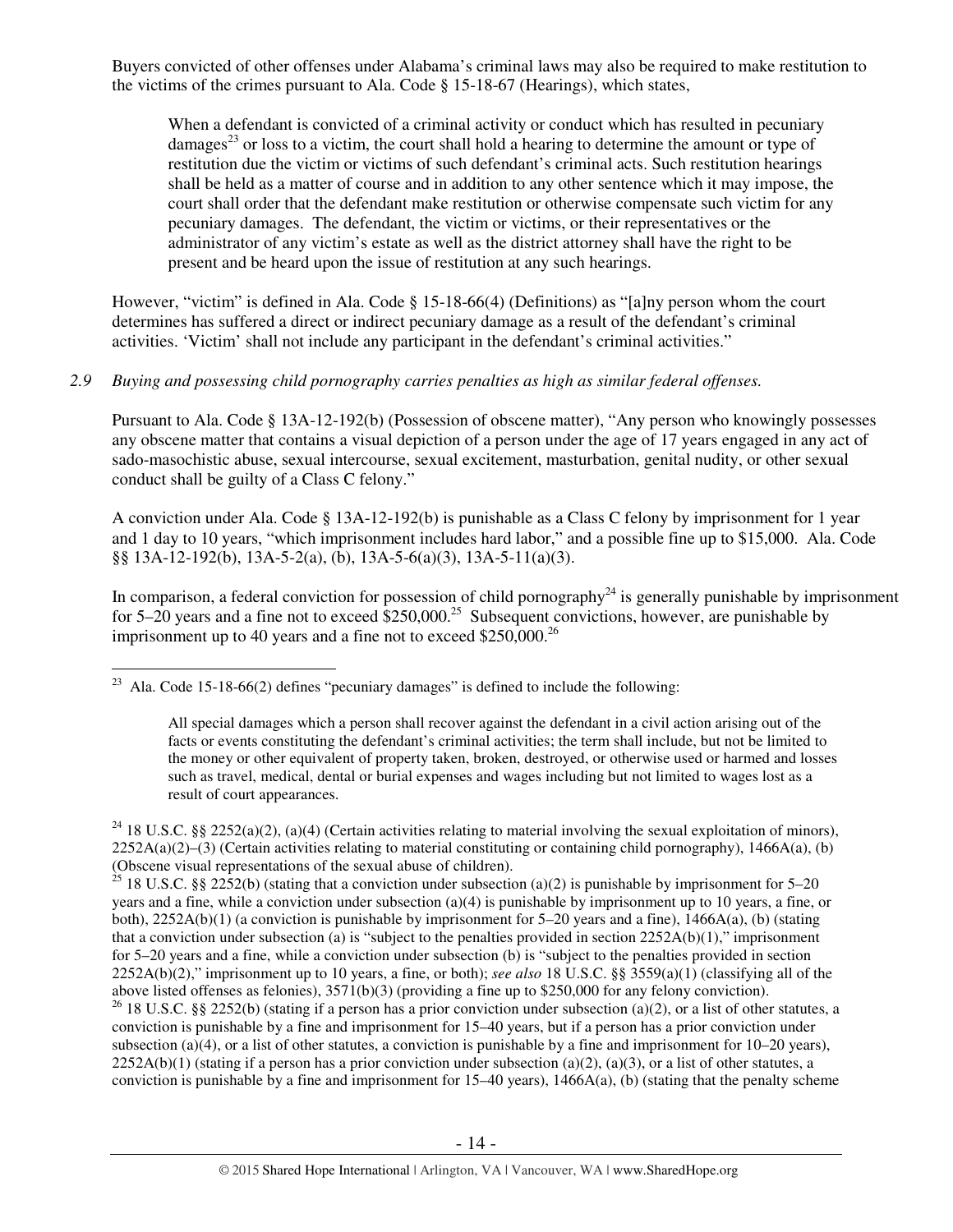*2.10 Convicted buyers of commercial sex acts with minors and child pornography are required to register as sex offenders.* 

Adult sex offenders are required to register pursuant to Ala. Code § 15-20A-10(a)(1) (Registration rules for an adult sex offender). An "adult sex offender" is defined as "[a] person convicted of a sex offense." Ala. Code § 15-20A-4 $(1)$ .<sup>27</sup> Pursuant to Ala. Code § 15-20A-5<sup>28</sup> (Offenses),

For the purposes of this article, a sex offense includes any of the following offenses:

(1) Rape in the first degree, as provided by Section 13A-6-61, Code of Alabama 1975.

(2) Rape in the second degree, as provided by Section 13A-6-62, Code of Alabama 1975. . . . .

(5) Sexual misconduct, as provided by Section 13A-6-65, Code of Alabama 1975, provided that on a first conviction or adjudication the sex offender is only subject to registration and verification pursuant to this article. On a second or subsequent conviction or adjudication of a sex offense, if the second or subsequent conviction or adjudication does not arise out of the same set of facts and circumstances as the first conviction or adjudication of a sex offense, the sex offender shall comply with all requirements of this article. The sentencing court may exempt from this article a juvenile sex offender adjudicated delinquent of sexual misconduct.

. . . .

(7) Sexual abuse in the first degree, as provided by Section 13A-6-66, Code of Alabama 1975.

(8) Sexual abuse in the second degree, as provided by Section 13A-6-67, Code of Alabama 1975.

. . . .

(10) Enticing a child to enter a vehicle, room, house, office, or other place for immoral purposes, as provided by Section 13A-6-69, Code of Alabama 1975.

(11) Sexual abuse of a child less than 12 years old, as provided by Section 13A-6-69.1, Code of Alabama 1975.

(14) Violation of the Alabama Child Pornography Act, as provided by Sections 13A-12-191, 13A-12-192, 13A-12-196, or 13A-12-197, Code of Alabama 1975.

. . . .

. . . .

(20**)** Transmitting obscene material to a child by computer, as provided by Section 13A-6- 111, Code of Alabama 1975.

. . . .

 $\overline{a}$ 

(23) Facilitating solicitation of unlawful sexual conduct with a child, as provided by Section 13A-6-121, Code of Alabama 1975.

(24) Electronic solicitation of a child, as provided by Section 13A-6-122, Code of Alabama 1975.

(25) Facilitating the on-line solicitation of a child, as provided by Section 13A-6-123, Code of Alabama 1975.

(26) Traveling to meet a child for an unlawful sex act, as provided by Section 13A-6-124, Code of Alabama 1975.

for section 2252A(b) applies); *see also* 18 U.S.C. §§ 3559(a)(1) (classifying all of the above listed offenses as felonies), 3571(b)(3) (providing a fine up to \$250,000 for any felony conviction).

<sup>&</sup>lt;sup>27</sup> Here and elsewhere in this report that Ala. Code § 15-20A-4 is quoted or cited, it has been updated to reflect the amendments added by the passage of House Bill 316. H.B. 316, 2015 Gen. Assemb. Reg. Sess. (Ala. 2015) (Effective Jun. 11, 2015).

<sup>&</sup>lt;sup>28</sup> Here and elsewhere in this report that Ala. Code  $\S$  15-20A-5 is quoted or cited, it has been updated to reflect the amendments added by the passage of House Bill 316. H.B. 316, 2015 Gen. Assemb. Reg. Sess. (Ala. 2015) (Effective Jun. 11, 2015).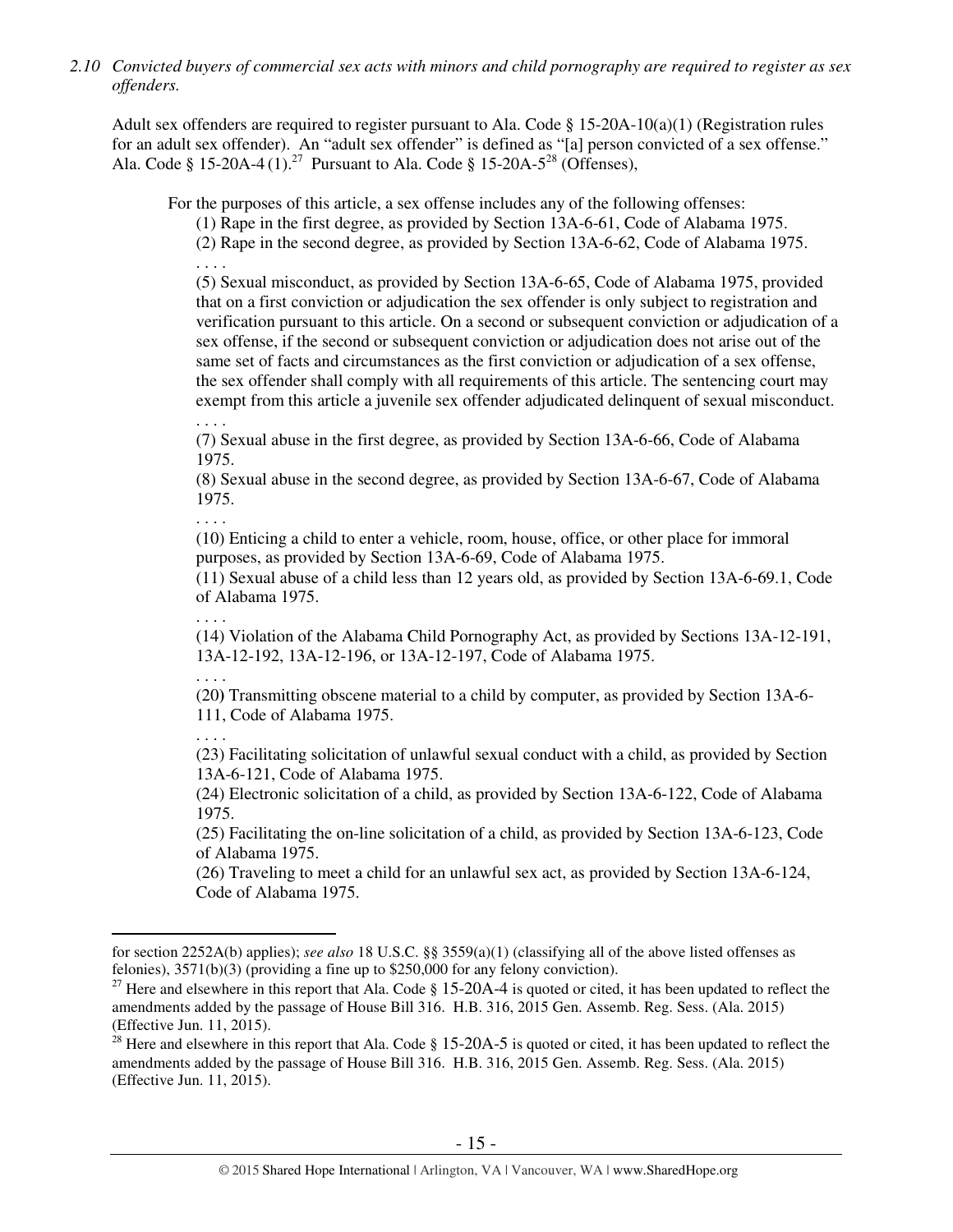(27) Facilitating the travel of a child for an unlawful sex act, as provided by Section 13A-6- 125, Code of Alabama 1975.

(28) Human trafficking in the first degree, as provided by Section 13A-6-152, Code of Alabama 1975, provided that the offense involves sexual servitude.

(29) Human trafficking in the second degree, as provided by Section 13A-6-153, Code of Alabama 1975, provided that the offense involves sexual servitude.

(32) Any solicitation, attempt, or conspiracy to commit any of the offenses listed in subdivisions (1) to (32).

. . . .

. . . .

(35) Any crime committed in another state, the District of Columbia, any United States territory, or a federal, military, Indian, or foreign country jurisdiction if that jurisdiction also requires that anyone convicted of that crime register as a sex offender in that jurisdiction.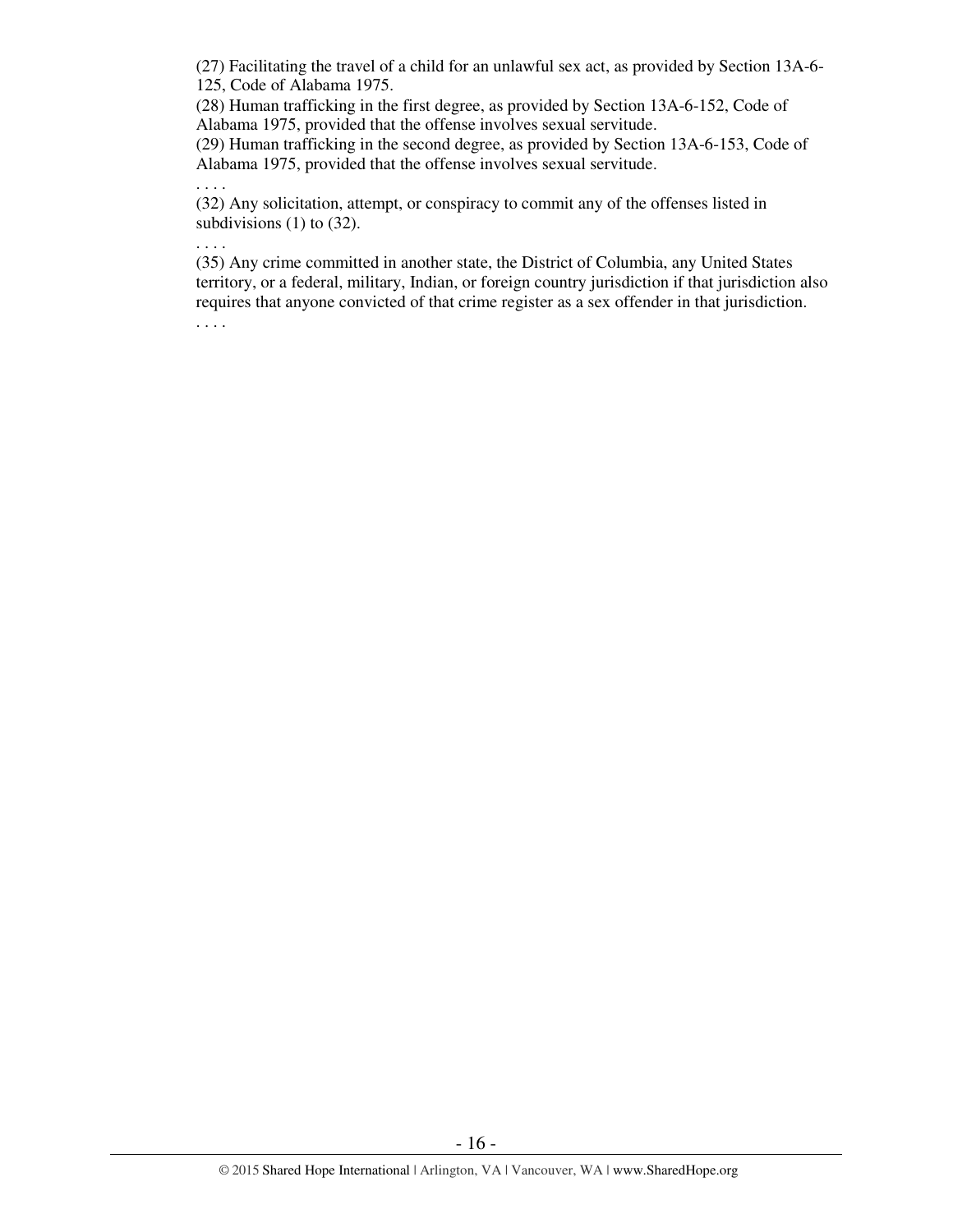#### **FRAMEWORK ISSUE 3: CRIMINAL PROVISIONS FOR TRAFFICKERS**

## *Legal Components:*

- *3.1 Penalties for trafficking a child for sexual exploitation are as high as federal penalties.*
- *3.2 Creating and distributing child pornography carries penalties as high as similar federal offenses.*
- *3.3 Using the Internet or electronic communications to lure, entice, recruit or sell commercial sex acts with a minor is a separate crime or results in an enhanced penalty for traffickers.*
- *3.4 Financial penalties for traffickers, including asset forfeiture, are sufficiently high.*
- *3.5 Convicted traffickers are required to register as sex offenders.*
- *3.6 Laws relating to termination of parental rights for certain offenses include sex trafficking or commercial sexual exploitation of children (CSEC) offenses in order to remove the children of traffickers from their control and potential exploitation.*

*\_\_\_\_\_\_\_\_\_\_\_\_\_\_\_\_\_\_\_\_\_\_\_\_\_\_\_\_\_\_\_\_\_\_\_\_\_\_\_\_\_\_\_\_\_\_\_\_\_\_\_\_\_\_\_\_\_\_\_\_\_\_\_\_\_\_\_\_\_\_\_\_\_\_\_\_\_\_\_\_\_\_\_\_\_\_\_\_\_\_\_\_\_\_* 

# *Legal Analysis:*

*3.1 Penalties for trafficking a child for sexual exploitation are as high as federal penalties.* 

Ala. Code § 13A-6-152(a)(2) (Human trafficking in the first degree) makes it illegal if a trafficker "knowingly obtains, recruits, entices, solicits, induces, threatens, isolates, harbors, holds, restrains, transports, provides, or maintains any minor for the purpose of causing a minor to engage in sexual servitude."<sup>29</sup> A conviction under Ala. Code § 13A-6-152(a)(2) is punishable as a Class A felony<sup>30</sup> by imprisonment for life or 10–99 years, "which imprisonment includes hard labor," and a possible fine up to \$60,000. Ala. Code §§ 13A-6-152(b), 13A-5-2(a), (b), 13A-5-6(a)(1), 13A-5-11(a)(1). If the victim of a violation of Ala. Code § 13A-6-152 is under 12 years old and the "offense involves sexual servitude," a mandatory minimum imprisonment of 20 years applies. Ala. Code §§ 13A-5-6(a)(4), 15-20A-5(28), 15-20A-48(a). Also, Ala. Code § 13A-6-125 (Facilitating the travel of a child for an unlawful sex act) states that a person "who facilitates, arranges, provides, or pays for the transport of a child for the purposes of engaging in an unlawful sex act with a child, including sexual intercourse, sodomy, a sexual performance, obscene sexual performance, or other sexual conduct for his or her benefit or for the benefit of another" commits a Class A felony punishable by life imprisonment or 10–99 years, "which imprisonment includes hard labor," and a possible fine up to \$60,000. Ala. Code §§ 13A-6-125, 13A-5- 2(a), (b), 13A-5-6(a)(1), 13A-5-11(a)(1). Under Ala. Code § 13A-5-6 (c),

In addition to any penalties heretofore or hereafter provided by law, in all cases where an offender is designated as a sexually violent predator pursuant to Section  $15{\text -}20A{\text -}19$ ,<sup>31</sup> or where an offender is convicted of a Class A felony criminal sex offense involving a child as defined in Section 15-20A-4(26), and is sentenced to a county jail or the Alabama Department of Corrections, the sentencing judge shall impose an additional penalty of not less than 10 years of post-release supervision to be served upon the defendant's release from incarceration.

Traffickers may also be prosecuted under Ala. Code § 13A-12-111(a) (Promoting prostitution; first degree).<sup>32</sup> A conviction for violating Ala. Code  $\S 13A-12-111(a)$  is punishable as a Class B felony by imprisonment for 2– 20 years, "which imprisonment includes hard labor," and a possible fine up to \$30,000. Ala. Code §§ 13A-12- 111(b), 13A-5-2(a), (b), 13A-5-6(a)(2), 13A-5-11(a)(2). If the victim of a violation of Ala. Code § 13A-12-111 is under 12 years old, a mandatory minimum imprisonment of 10 years applies. Ala. Code §§ 13A-5-6(a)(5), 15-20A-5(12), 15-20A-48(a).

 $\overline{a}$ 

<sup>&</sup>lt;sup>29</sup> See supra Section 1.1 for the definitions of "sexual servitude" and "sexual conduct."

<sup>30</sup> *See supra* note 13.

<sup>31</sup> *See supra* note 15.

<sup>&</sup>lt;sup>32</sup> *See supra* Section 1.2 for the substantive provisions of Ala. Code § 13A-12-111(a).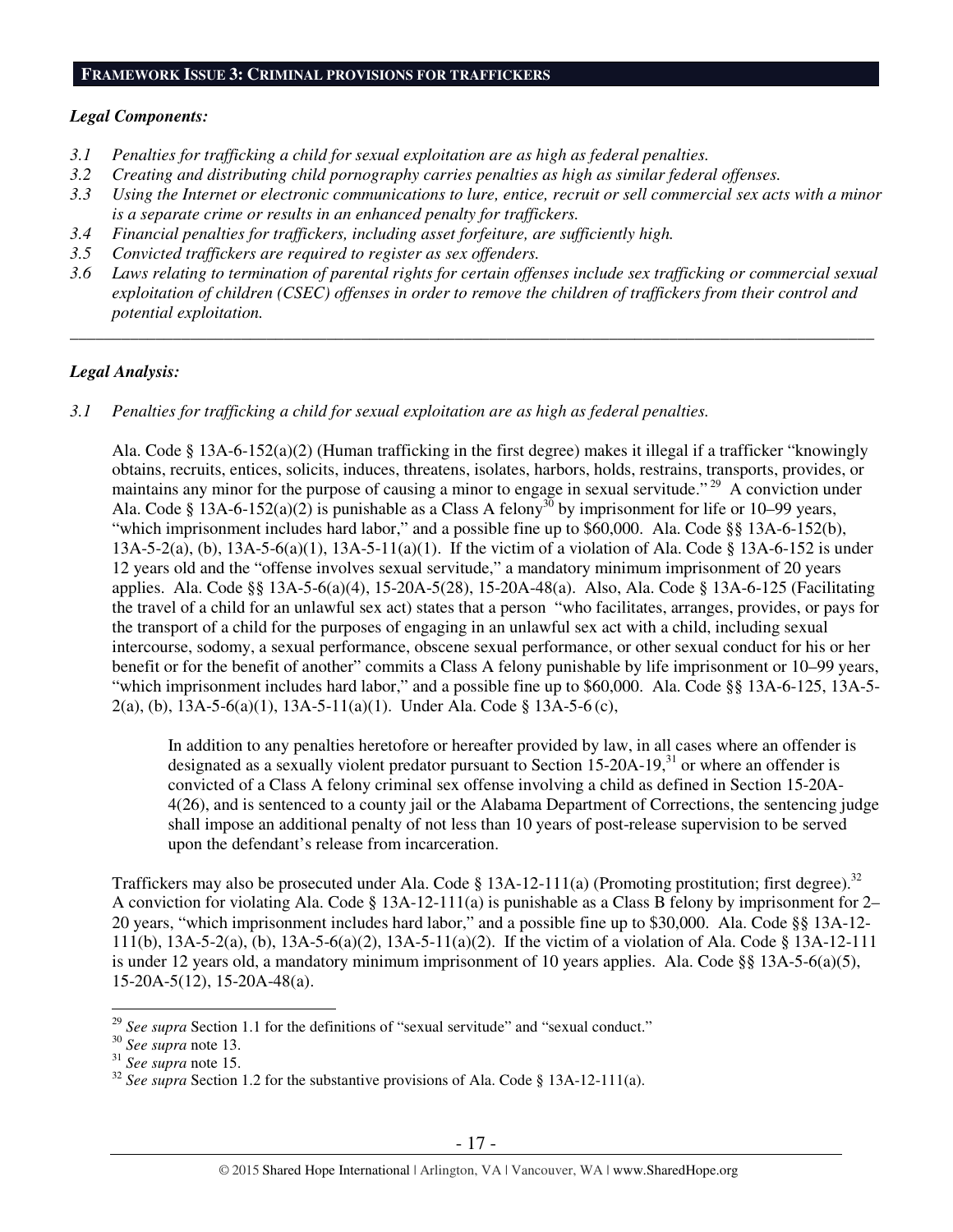Additionally, traffickers could be prosecuted under Ala. Code § 13A-12-112(a) (Promoting prostitution; second degree), punishable as a Class C felony<sup>33</sup> by imprisonment for 1 year and 1 day to 10 years, "which imprisonment includes hard labor," and a possible fine up to \$30,000. Ala. Code §§ 13A-12-112(b), 13A-5-  $2(a)$ , (b), 13A-5-6(a)(3), 13A-5-11(a)(3). Some traffickers could be prosecuted under Ala. Code § 13A-6-121 (Facilitating solicitation of unlawful sexual conduct with a child), which is a Class C felony, and is punishable by 1 year and 1 day to 10 years, "which imprisonment includes hard labor," and a possible fine of up \$15,000 Ala. Code §§ 13A-6-121, 13A-5-2(a), (b), 13A-5-6(a)(3), 13A-5-11(a)(3).

In comparison, if the victim is under the age of 14, a conviction under the Trafficking Victims Protection Act  $(TVPA)<sup>34</sup>$  for child sex trafficking is punishable by 15 years to life imprisonment and a fine not to exceed \$250,000. 18 U.S.C. §§ 1591(b)(1), 3559(a)(1), 3571(b)(3). If the victim is between the ages of 14–17, a conviction is punishable by 10 years to life imprisonment and a fine not to exceed \$250,000. 18 U.S.C. §§ 1591(b)(2), 3559(a)(1), 3571(b)(3). A conviction is punishable by mandatory life imprisonment, however, if the trafficker has a prior conviction for a federal sex offense<sup>35</sup> against a minor.

# *3.2 Creating and distributing child pornography carries penalties as high as similar federal offenses.*

Alabama criminalizes the production, dissemination,<sup>36</sup> and possession with the intent to disseminate child pornography separately. Ala. Code § 13A-12-197(a) (Production of obscene matter) states, "Any person who knowingly $37$  films, prints, records, photographs or otherwise produces any obscene matter that contains a visual depiction of a person under the age of 17 years engaged in any act of sado-masochistic abuse, sexual intercourse,<sup>38</sup> sexual excitement,<sup>39</sup> masturbation, breast nudity, genital nudity, or other sexual conduct<sup>40</sup> shall be guilty of a Class A felony." Pursuant to Ala. Code § 13A-12-197(b), each depiction of each individual under 17 counts as a separate offense. A conviction under Ala. Code § 13A-12-197 is punishable as a Class A felony by imprisonment for life or 10–99 years, "which imprisonment includes hard labor," and a possible fine up to  $$60,000$ . Ala. Code §§ 13A-5-2(a), (b), 13A-5-6(a)(1), 13A-5-11(a)(1). If the victim of a violation of Ala. Code § 13A-12-197 is under 12 years old, a mandatory minimum imprisonment of 20 years applies. Ala. Code §§ 13A-5-6(a)(4), 15-20A-5(14), 15- 20A-48(a).

Ala. Code § 13A-12-191 (Dissemination or display of obscene matter) states,

"[a] person knowingly disseminates or publicly displays obscene matter when the person knows the nature of the matter. A person knows the nature of the matter when either of the following circumstances exist:

a. The person is aware of the character and content of the matter; or

b. The person recklessly disregards circumstances suggesting the character and content of the matter.

 $38$  Ala. Code § 13A-12-190(7) (Definitions) defines "sexual intercourse" as "[i]ntercourse, real or simulated, whether genital-genital, oral-genital, anal-genital or oral-anal, whether between persons of the same or opposite sex or between a human and an animal."

 $39$  Ala. Code § 13A-12-190(6) (Definitions) defines "sexual excitement" as "[t]he condition of human male or female genitals when in a state of sexual stimulation."

 $40$  Ala. Code § 13A-12-190(9) (Definitions) defines "other sexual conduct" as "[a]ny touching of the genitals, pubic areas or buttocks of the human male or female, or the breasts of the female, whether alone or between members of the same or opposite sex or between humans and animals in an act of apparent sexual stimulation or gratification."

 $\overline{a}$ <sup>33</sup> *See supra* note 16.

<sup>&</sup>lt;sup>34</sup> *See supra* Section 2.4 for further discussion.

<sup>35</sup> *See supra* note 17.

 $36$  Ala. Code § 13A-12-190(1) (Definitions) defines "disseminate" as "[t]o sell, lend or show for monetary consideration or to offer or agree to do the same."

 $37$  Ala. Code § 13A-12-190(4) (Definitions) defines "knowingly" as the following: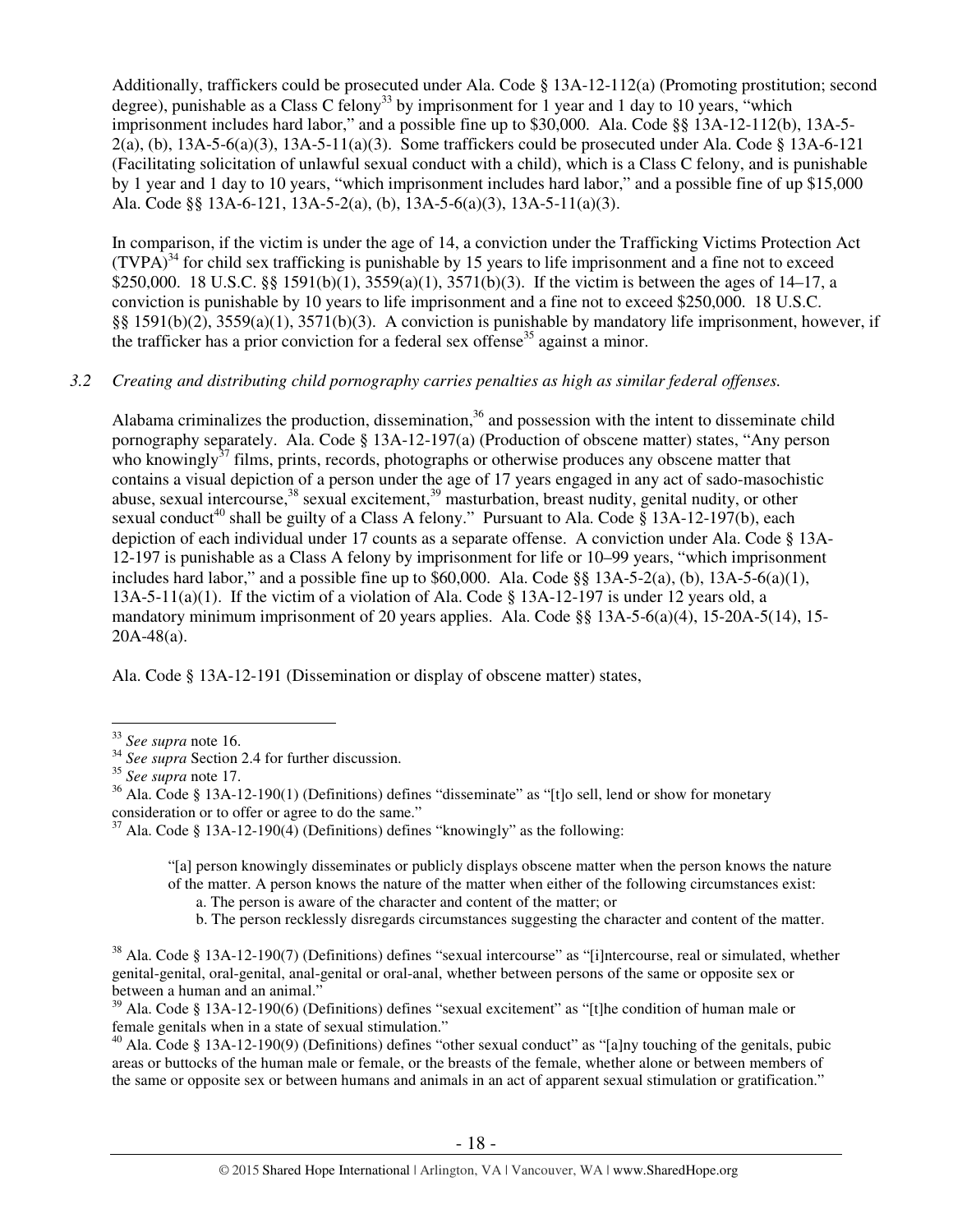Any person who shall knowingly disseminate or display publicly any obscene matter containing a visual depiction of a person under the age of 17 years engaged in any act of sado-masochistic abuse, sexual intercourse, sexual excitement, masturbation, breast nudity, genital nudity, or other sexual conduct shall be guilty of a Class B felony.

Ala. Code § 13A-12-192(a) (Possession of obscene matter) states,

Any person who knowingly possesses with intent to disseminate any obscene matter that contains a visual depiction of a person under the age of 17 years engaged in any act of sado-masochistic abuse, sexual intercourse, sexual excitement, masturbation, breast nudity, genital nudity, or other sexual conduct shall be guilty of a Class B felony. Possession of three or more copies of the same visual depiction contained in obscene matter is prima facie evidence of possession with intent to disseminate the same.

Class B felonies are punishable by imprisonment of 2–20 years, "which imprisonment includes hard labor," and possible fines up \$30,000. Ala. Code §§ 13A-5-2(a), (b), 13A-5-6(a)(2), 13A-5-11(a)(2). If the child involved in the commission of Ala. Code § 13A-12-197(a) (Production of obscene matter) is under 12 years old, a mandatory minimum imprisonment of 20 years applies, while if the child involved in the commission of Ala. Code § 13A-12-191 (Dissemination or display of obscene matter) or § 13A-12-192(a) (Possession of obscene matter) is under 12 years old, a mandatory minimum imprisonment of 10 years applies. Ala. Code §§ 13A-5-  $6(a)(4)$ ,  $(a)(5)$ , 15-20A-5(14), 15-20A-48(a).

Pursuant to Ala. Code § 13A-12-196 (Permitting or allowing child to engage in production of obscene matter),

Any parent or guardian who knowingly permits or allows their child, ward, or dependent under the age of 17 years to engage in the production of any obscene matter containing a visual depiction of such child, ward, or dependent under the age of 17 years engaged in any act of sado-masochistic abuse, sexual excitement, masturbation, breast nudity, genital nudity, or other sexual conduct shall be guilty of a Class A felony.

A Class A felony is punishable by life imprisonment or 10–99 years, "which imprisonment includes hard labor," and a possible fine up to  $$60,000$ . Ala. Code  $\$  13A-5-6(a)(1), 13A-5-11(a)(1). Additionally, if the child involved is under the age of 12, a mandatory minimum imprisonment of 20 years applies. Ala. Code §§ 13A-5-2(a), (b), 13A-5-6(a)(4), 15-20A-5(14), 15-20A-48(a).

In comparison, if the victim is under the age of 14, a conviction under the TVPA for child sex trafficking is punishable by 15 years to life imprisonment and a fine not to exceed \$250,000. 18 U.S.C. §§ 1591(b)(1),  $3559(a)(1)$ ,  $3571(b)(3)$ . If the victim is between the ages of  $14-17$ , a conviction is punishable by 10 years to life imprisonment and a fine not to exceed \$250,000. 18 U.S.C. §§ 1591(b)(2), 3559(a)(1), 3571(b)(3). A conviction is punishable by mandatory life imprisonment, however, if the trafficker has a prior conviction for a federal sex offense<sup>41</sup> against a minor. Additionally, a federal conviction for distribution of child pornography<sup>42</sup> is generally punishable by imprisonment for  $5-20$  years and a fine not to exceed \$250,000.<sup>43</sup> Subsequent convictions, however, are punishable by imprisonment up to 40 years and a fine not to exceed \$250,000.<sup>44</sup>

 $\overline{a}$ <sup>41</sup> *See supra* note 17.

<sup>&</sup>lt;sup>42</sup> 18 U.S.C. §§ 2252(a)(1), (a)(2), (a)(3) (Certain activities relating to material involving the sexual exploitation of minors),  $2252A(a)(2)$ , (a)(3) (Certain activities relating to material constituting or containing child pornography), 1466A(a) (Obscene visual representations of the sexual abuse of children).

<sup>&</sup>lt;sup>43</sup> 18 U.S.C. §§ 2252(b) (stating that a conviction under subsection (a)(1), (a)(2), or (a)(3) is punishable by imprisonment for 5–20 years and a fine), 2252A(b)(1) (a conviction is punishable by imprisonment for 5–20 years and a fine), 1466A(a), (b) (stating that a conviction under subsection (a) is "subject to the penalties provided in section 2252A(b)(1)," imprisonment for 5–20 years and a fine, while a conviction under subsection (b) is "subject to the penalties provided in section 2252A(b)(2)," imprisonment up to 10 years, a fine, or both); *see also* 18 U.S.C.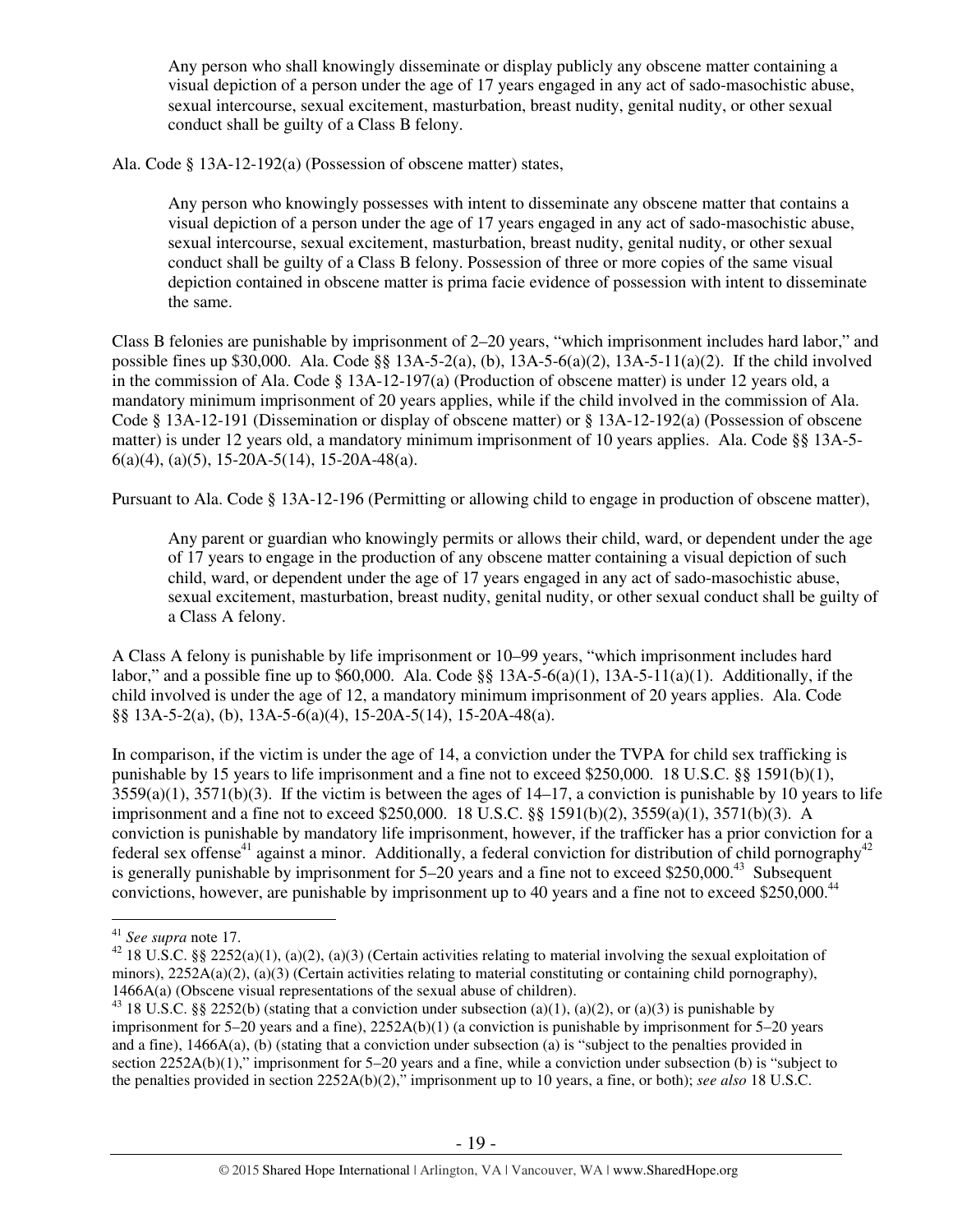*3.3 Using the Internet or electronic communications to lure, entice, recruit or sell commercial sex acts with a minor is a separate crime or results in an enhanced penalty for traffickers.* 

The use of the Internet or other electronic communication to reach children under 16 for commercial sex acts is illegal under Ala. Code § 13A-6-122 (Electronic solicitation of a child).<sup>45</sup> Pursuant to Ala. Code § 13A-6-122,

[A] person who, knowingly, with the intent to commit an unlawful sex act, entices, induces, persuades, seduces, prevails, advises, coerces, lures, or orders, or attempts to entice, induce, persuade, seduce, prevail, advise, coerce, lure, or order, by means of a computer, on-line service, Internet service . . . or any other electronic communication or storage device, a child who is at least three years younger than the defendant, or another person believed by the defendant to be a child at least three years younger than the defendant to meet with the defendant or any other person for the purpose of engaging in sexual intercourse, sodomy, or to engage in a sexual performance, obscene sexual performance, or sexual conduct for his or her benefit or for the benefit of another, is guilty of electronic solicitation of a child. . . .

A conviction for violating Ala. Code § 13A-6-122 is punishable as a Class B felony by imprisonment for 2–20 years, "which imprisonment includes hard labor," and a possible fine up to \$30,000. Ala. Code §§ 13A-6-122,  $13A-5-2(a)$ , (b),  $13A-5-6(a)(2)$ ,  $13A-5-11(a)(2)$ .

Additionally, pursuant to Ala. Code § 13A-6-121 (Facilitating solicitation of unlawful sexual conduct with a child),

A person who knowingly compiles, enters into, or transmits by use of computer or otherwise; makes, prints, publishes, or reproduces by computerized or other means; knowingly causes or allows to be entered into or transmitted by use of computer or otherwise; or buys, sells, receives, exchanges, or disseminates any notice, statement, or advertisement of any child's name, telephone number, place of residence, other geographical location, physical characteristics, or other descriptive or identifying information for the purpose of facilitating, encouraging, offering, or soliciting unlawful sexual conduct of or with any child, or the visual depiction of such conduct, is guilty of facilitating solicitation of unlawful sexual conduct with a child. . . .

As a Class C felony, a conviction for violating Ala. Code § 13A-6-121 is punishable by 1 year and 1 day to 10 years, "which imprisonment includes hard labor," and a possible fine of up \$15,000. Ala. Code §§ 13A-6-121,  $13A-5-2(a)$ , (b),  $13A-5-6(a)(3)$ ,  $13A-5-11(a)(3)$ .

 $\overline{a}$ 

<sup>§§ 3559(</sup>a)(1) (classifying all of the above listed offenses as felonies), 3571(b)(3) (providing a fine up to \$250,000 for any felony conviction).

<sup>&</sup>lt;sup>44</sup> 18 U.S.C. §§ 2252(b) (stating if a person has a prior conviction under subsection (a)(1), (a)(2), or (a)(3) or a list of other statutes, a conviction is punishable by a fine and imprisonment for 15–40 years), 2252A(b)(1) (stating if a person has a prior conviction under subsection (a)(2), (a)(3), or a list of other statutes, a conviction is punishable by a fine and imprisonment for  $15-40$  years),  $1466A(a)$ , (b) (stating that the penalty scheme for section  $2252A(b)$ applies); *see also* 18 U.S.C. §§ 3559(a)(1) (classifying all of the above listed offenses as felonies), 3571(b)(3) (providing a fine up to \$250,000 for any felony conviction).

 $45$  For purposes of Ala. Code § 13A-6-122 (Electronic solicitation of a child), § 13A-6-121 (Facilitating solicitation of unlawful sexual conduct with a child), § 13A-6-123 (Facilitating the on-line solicitation of a child), § 13A-6-124 (Traveling to meet a child for an unlawful sex act), and § 13A-6-125 (Facilitating the travel of a child for an unlawful sex act), a "child" means "a person under 16 years of age." Ala. Code § 13A-6-120.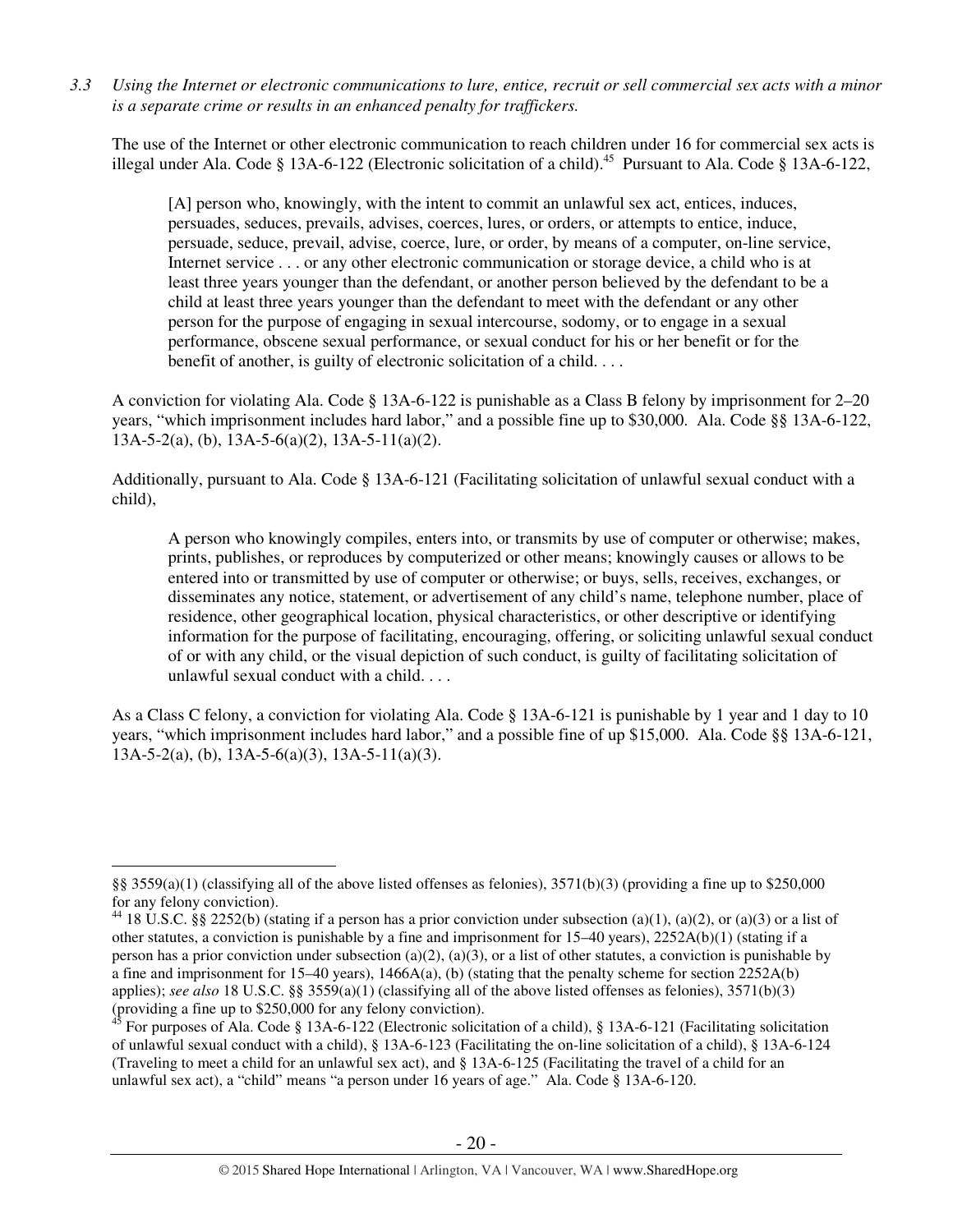# *3.4 Financial penalties for traffickers, including asset forfeiture, are sufficiently high.*

Traffickers convicted of trafficking or offenses related to domestic minor sex trafficking face a number of financial penalties, including fines, restitution, forfeiture, and civil damages. Traffickers convicted of Ala. Code § 13A-12-197 (Production of obscene matter), a Class A felony, are subject to a possible fine up to \$60,000 pursuant to Ala. Code § 13A-5-11(a)(1). Traffickers convicted of Ala. Code § 13A-12-111 (Promoting prostitution; first degree), § 13A-6-122 (Electronic solicitation of a child), § 13A-12-191 (Dissemination or display of obscene matter), or § 13A-12-192 (Possession of obscene matter), all Class B felonies, are subject to possible fines up to \$30,000. Ala. Code § 13A-5-11(a)(2). Traffickers convicted of Ala. Code § 13A-12-112 (Promoting prostitution; second degree) or § 13A-6-121 (Facilitating solicitation of unlawful sexual conduct with a child), both Class C felonies, are subject to a possible fine up to \$15,000.Ala. Code §§ 13A-12-112(b), 13A-6-121, 13A-5-11(a)(3). Pursuant to Ala. Code § 13A-5-11(a)(5),<sup>46</sup> the court may fix the fine at "[a]ny amount not exceeding double the pecuniary gain to the defendant or loss to the victim caused by the commission of the offense."

Asset forfeiture provisions apply to traffickers convicted of Ala. Code § 13A-12-197(a), § 13A-12-191, and § 13A-12-192(a). Ala. Code § 13A-12-198 (Forfeiture and condemnation of contraband) states in part,

Any article, equipment, machine, materials, matter, vehicle or other thing whatsoever used in the commercial production, transportation, dissemination, display or storage of any obscene matter displaying or depicting a person under the age of 17 years engaged in any of the obscene acts described in Sections 13A-12-191, 13A-12-192, 13A-12-196 and 13A-12-197 shall be contraband and shall be forfeited to the State of Alabama.

Traffickers convicted of other offenses under Alabama's criminal laws may also be required to make restitution to the victims of the crimes pursuant to Ala. Code  $\S$  15-18-67 (Hearings), which states that

[w]hen a defendant is convicted of a criminal activity or conduct which has resulted in pecuniary damages or  $\cos^{47}$  to a victim, the court shall hold a hearing to determine the amount or type of restitution due the victim or victims of such defendant's criminal acts. Such restitution hearings shall be held as a matter of course and in addition to any other sentence which it may impose, the court shall order that the defendant make restitution or otherwise compensate such victim for any pecuniary damages. The defendant, the victim or victims, or their representatives or the administrator of any victim's estate as well as the district attorney shall have the right to be present and be heard upon the issue of restitution at any such hearings.

However, "victim" is defined in Ala. Code § 15-18-66(4) (Definitions) as "[a]ny person whom the court determines has suffered a direct or indirect pecuniary damage as a result of the defendant's criminal activities. 'Victim' shall not include any participant in the defendant's criminal activities."

Traffickers convicted of Ala. Code §  $13A-6-152(a)(2)$  (Human trafficking in the first degree) are subject to additional forfeiture and restitution provisions. Pursuant to Ala. Code § 13A-6-156 (Forfeiture of profits or proceeds and interest in property),

A person who commits the offense of human trafficking in the first degree or human trafficking in the second degree shall forfeit to the State of Alabama any profits or proceeds and any interest in property that he or she has acquired or maintained that the sentencing court determines to have been acquired or maintained as a result of committing human trafficking in the first degree or human trafficking in the second degree. Any assets seized shall first be used to pay restitution to trafficking victims and

 $\overline{a}$ 

<sup>46</sup> *See supra* note 4.

<sup>47</sup> *See supra* note 23.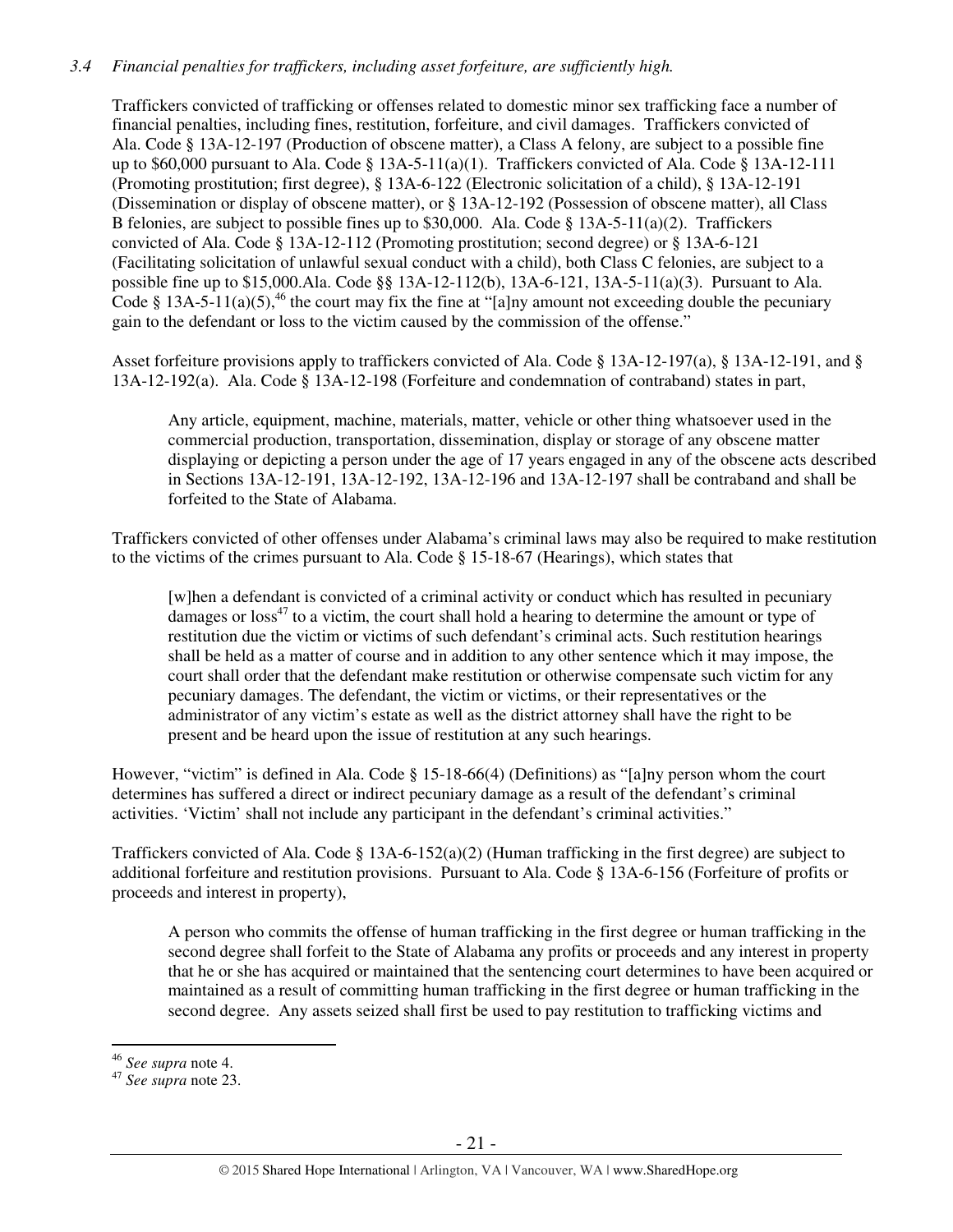subsequently to pay any damages awarded to victims in a civil action. Any remaining assets shall go toward the cost of the investigation and prosecution and the remaining assets shall be remitted to funding the Alabama Crime Victims Compensation Fund.

Pursuant to Ala. Code § 13A-6-155(a) (Mandatory restitution), traffickers convicted under any provision of the human trafficking article, Ala. Code § 13A-6-150 et seq., will be required to "pay mandatory restitution to the victim, prosecutorial or law enforcement entity, with the proceeds from property forfeited under Section 6 [i.e. Section 13A-6-156] applied first to payment of restitution."

Furthermore, under Ala. Code § 13A-6-157 (Civil action by victims; relief awarded),

An individual who is a victim of human trafficking may bring a civil action in the appropriate state court. The court may award actual damages, compensatory damages, punitive damages, injunctive relief, and any other appropriate relief. A prevailing plaintiff shall also be awarded attorney's fees and costs. Treble damages shall be awarded on proof of actual damages where defendant's acts were willful and malicious.

# *3.5 Convicted traffickers are required to register as sex offenders.*

Adult sex offenders are required to register pursuant to Ala. Code § 15-20A-10(a)(1) (Registration rules for an adult sex offender). An "adult sex offender" is defined as "[a] person convicted of a sex offense." Ala. Code § 15-20A-4 $(1)$ <sup>48</sup> Pursuant to Ala. Code § 15-20A-5 (Offenses),

For the purposes of this article, a sex offense includes any of the following offenses:

. . . .

(12) Promoting prostitution in the first degree, as provided by Section 13A-12-111, Code of Alabama 1975.

(13) Promoting prostitution in the second degree, as provided by Section 13A-12-112, Code of Alabama 1975.

(14) Violation of the Alabama Child Pornography Act, as provided by Sections 13A-12-191, 13A-12-192, 13A-12-196, or 13A-12-197, Code of Alabama 1975.

. . . .

(20**)** Transmitting obscene material to a child by computer, as provided by Section 13A-6- 111, Code of Alabama 1975.

. . . .

(23) Facilitating solicitation of unlawful sexual conduct with a child, as provided by Section 13A-6-121, Code of Alabama 1975.

(24) Electronic solicitation of a child, as provided by Section 13A-6-122, Code of Alabama 1975.

(25) Facilitating the on-line solicitation of a child, as provided by Section 13A-6-123, Code of Alabama 1975.

(26) Traveling to meet a child for an unlawful sex act, as provided by Section 13A-6-124, Code of Alabama 1975.

(27) Facilitating the travel of a child for an unlawful sex act, as provided by Section 13A-6- 125, Code of Alabama 1975.

(28) Human trafficking in the first degree, as provided by Section 13A-6-152, Code of Alabama 1975, provided that the offense involves sexual servitude.

(29) Human trafficking in the second degree, as provided by Section 13A-6-153, Code of Alabama 1975, provided that the offense involves sexual servitude.

 $\overline{a}$ <sup>48</sup> *See Supra* note 27. **Error! Bookmark not defined.**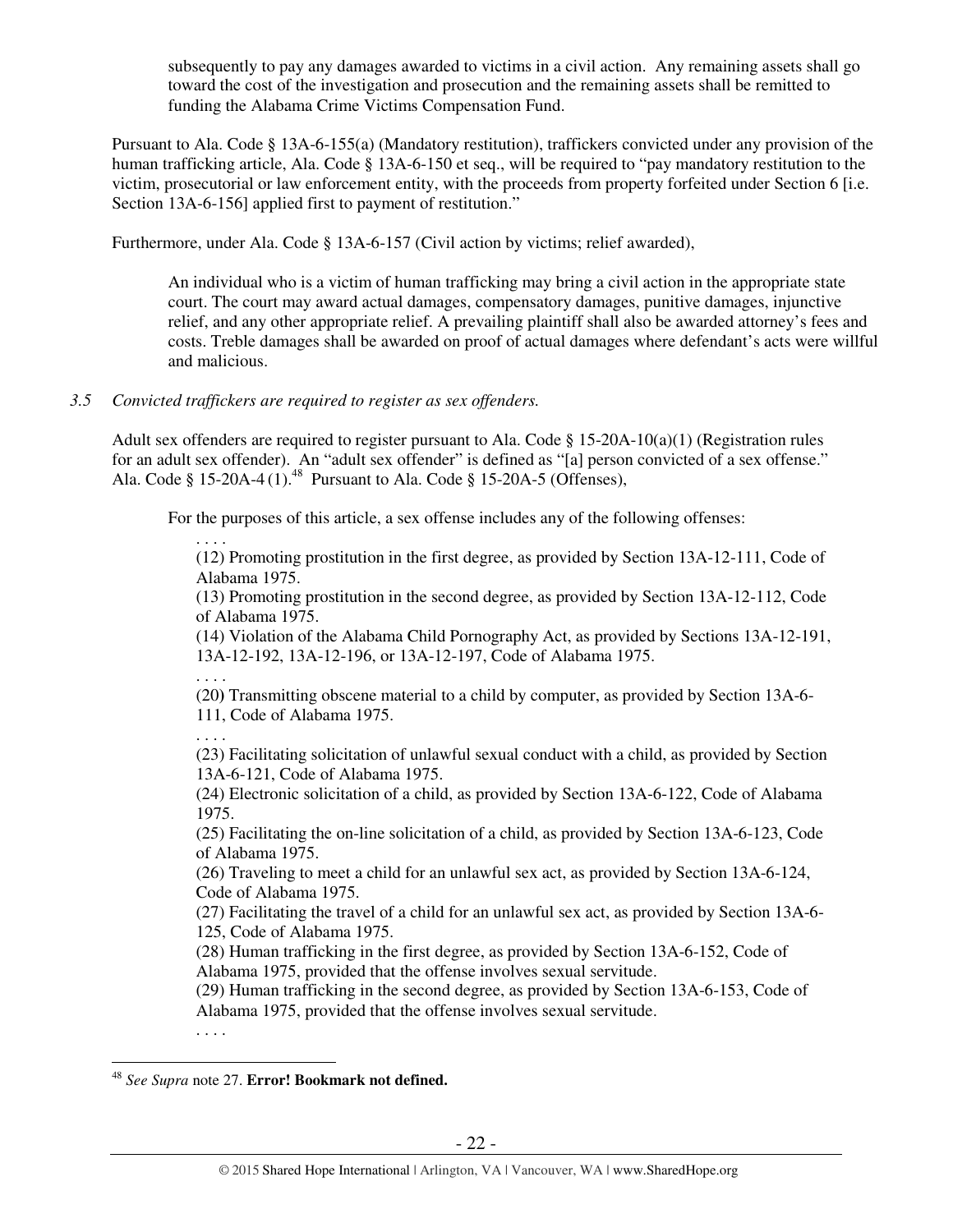(32) Any solicitation, attempt, or conspiracy to commit any of the offenses listed in subdivisions (1) to (31).

. . . .

(35) Any crime committed in another state, the District of Columbia, any United States territory, or a federal, military, Indian, or foreign country jurisdiction if that jurisdiction also requires that anyone convicted of that crime register as a sex offender in that jurisdiction. . . . .

*3.6 Laws relating to termination of parental rights for certain offenses include sex trafficking or commercial sexual exploitation of children (CSEC) offenses in order to remove the children of traffickers from their control and potential exploitation.* 

Neither convictions under the human trafficking laws, Ala. Code § 13A-6-152(a)(1), (2) (Human trafficking in the first degree) and  $\S 13A-6-153(a)(1)$ , (2) (Human trafficking in the second degree), nor any CSEC law are expressly enumerated in Ala. Code § 12-15-319(a) (Grounds for termination of parental rights; factors considered; presumption arising from abandonment) as grounds for the termination of parental rights. However, the definition of "abuse," which includes subjecting a child to prostitution and sexual exploitation, as well as "[c]onviction of and imprisonment for a felony" provide grounds for terminating a trafficker's parental rights. Ala. Code  $\S$  12-15-319(a) states in part,

(a) If the juvenile court finds from clear and convincing evidence, competent, material, and relevant in nature, that the parents of a child are unable or unwilling to discharge their responsibilities to and for the child, or that the conduct or condition of the parents renders them unable to properly care for the child and that the conduct or condition is unlikely to change in the foreseeable future, it may terminate the parental rights of the parents. In determining whether or not the parents are unable or unwilling to discharge their responsibilities to and for the child and to terminate the parental rights, the juvenile court shall consider the following factors including, but not limited to, the following:

. . . . (3) That the parent has tortured, abused, $49$  cruelly beaten, or otherwise maltreated the child, or attempted to torture, abuse, cruelly beat, or otherwise maltreat the child, or the child is in clear and present danger of being thus tortured, abused, cruelly beaten, or otherwise maltreated as evidenced by the treatment of a sibling.

- (4) Conviction of and imprisonment for a felony.
- (5) Commission by the parents of any of the following: a. Murder or manslaughter of another child of that parent.

 $\overline{a}$  $^{49}$  Pursuant to Ala. Code § 12-15-301, abuse includes the following:

<sup>(2)</sup> Abuse. Harm or the risk of harm to the emotional, physical health, or welfare of a child. Harm or the risk of harm to the emotional, physical health, or welfare of a child can occur through nonaccidental physical or mental injury, sexual abuse, or attempted sexual abuse or sexual exploitation or attempted sexual exploitation.

<sup>(12)</sup> Sexual abuse. Sexual abuse includes the employment, use, persuasion, inducement, enticement, or coercion of any child to engage in, or having a child assist any person to engage in, any sexually explicit conduct or any simulation of the conduct for the purpose of producing any visual depiction of the conduct. Sexual abuse also includes rape, molestation, prostitution, or other forms of sexual exploitation or abuse of children, or incest with children, as those acts are defined in this article or by Alabama law.

<sup>(13)</sup> Sexual exploitation. Sexual exploitation includes allowing, permitting, or encouraging a child to engage in prostitution and allowing, permitting, encouraging, or engaging in the obscene or pornographic photographing, filming, or depicting of a child.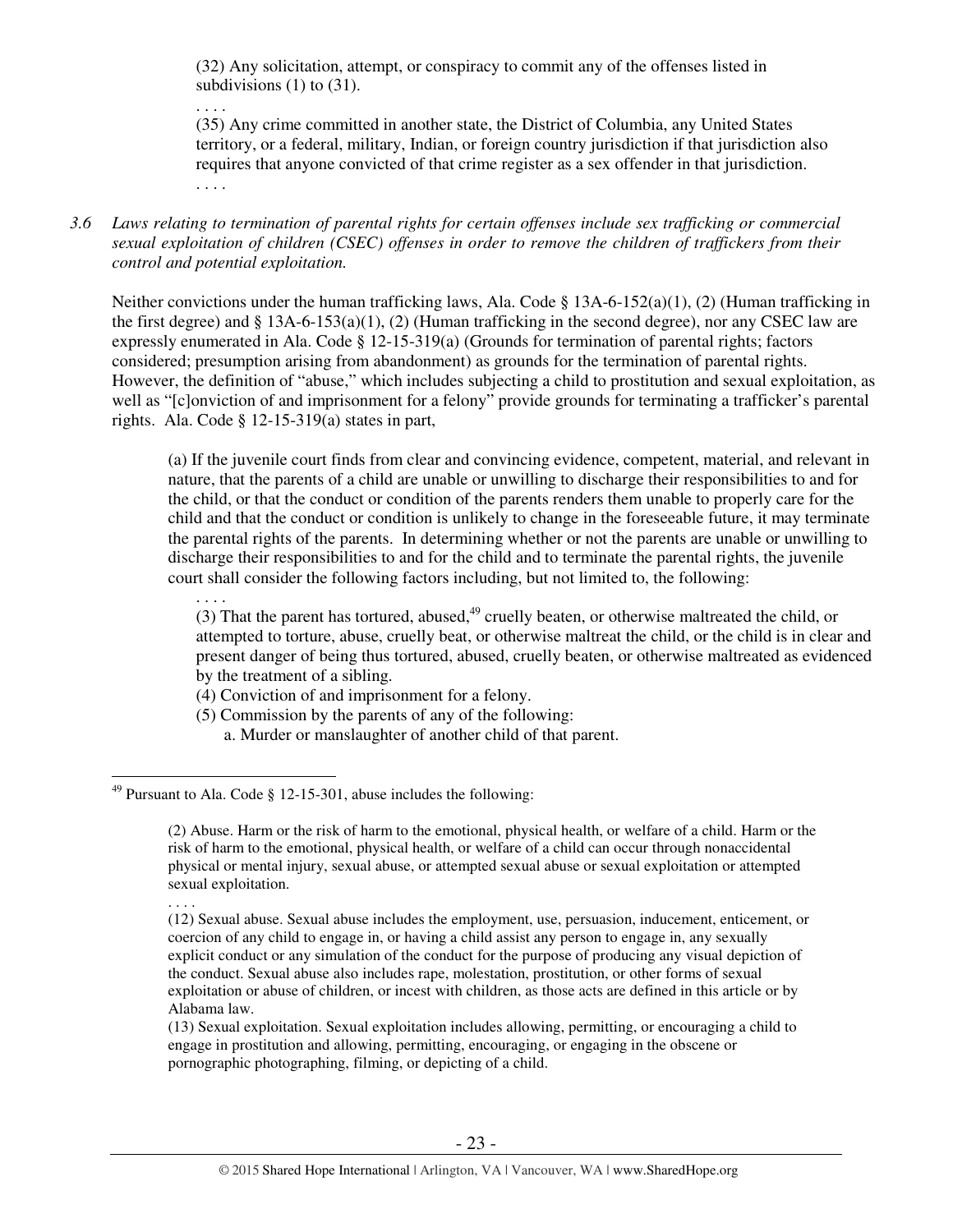b. Aiding, abetting, attempting, conspiring, or soliciting to commit murder or manslaughter of another child of that parent.

c. A felony assault or abuse which results in serious bodily injury to the surviving child or another child of that parent. The term serious bodily injury shall mean bodily injury which involves substantial risk of death, extreme physical pain, protracted and obvious disfigurement, or protracted loss or impairment of the function of a bodily member, organ, or mental faculty.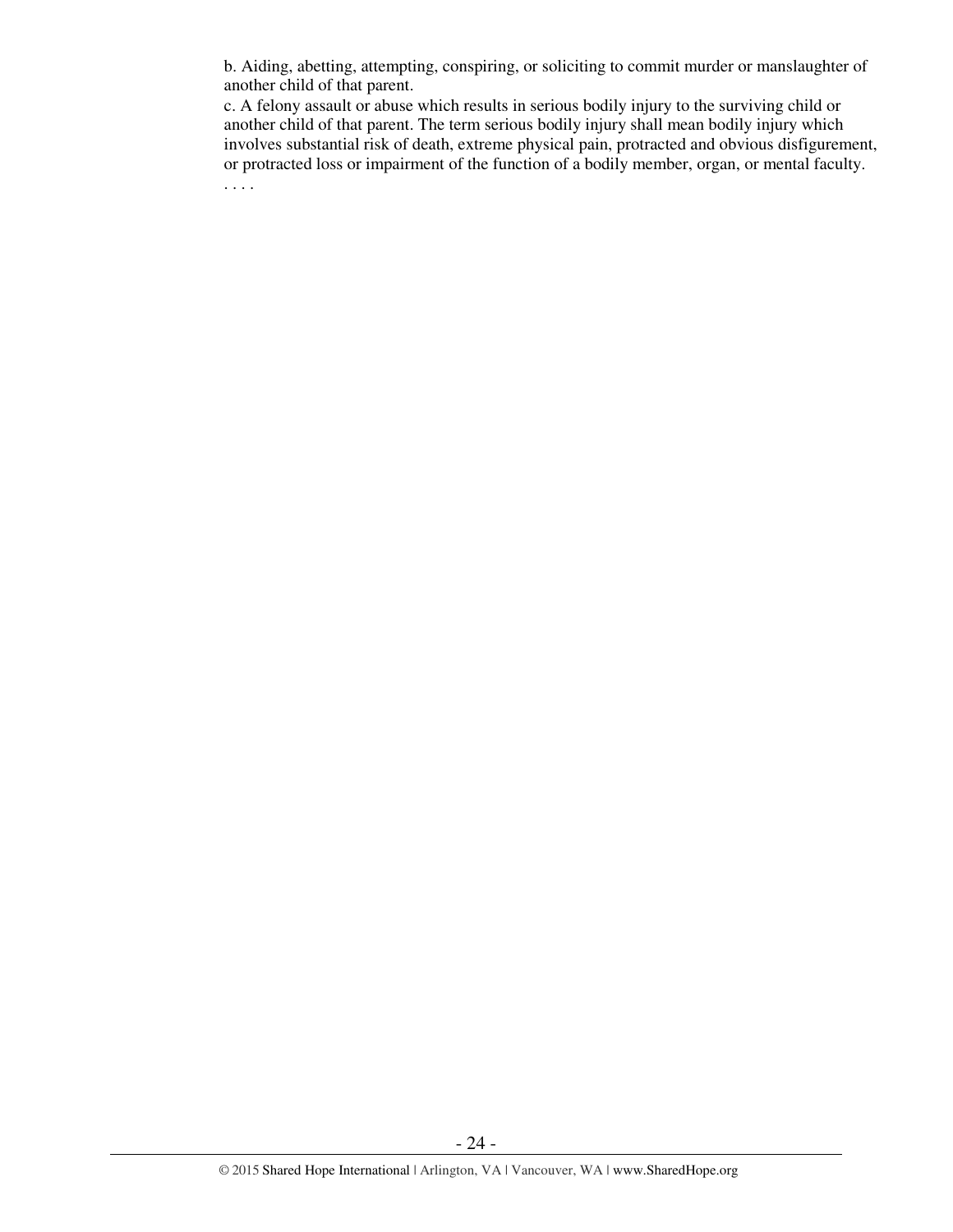#### **FRAMEWORK ISSUE 4: CRIMINAL PROVISIONS FOR FACILITATORS**

#### *Legal Components:*

- *4.1 The acts of assisting, enabling, or financially benefitting from child sex trafficking are included as criminal offenses in the state sex trafficking statute.*
- *4.2 Financial penalties, including asset forfeiture laws, are in place for those who benefit financially from or aid and assist in committing domestic minor sex trafficking.*

*\_\_\_\_\_\_\_\_\_\_\_\_\_\_\_\_\_\_\_\_\_\_\_\_\_\_\_\_\_\_\_\_\_\_\_\_\_\_\_\_\_\_\_\_\_\_\_\_\_\_\_\_\_\_\_\_\_\_\_\_\_\_\_\_\_\_\_\_\_\_\_\_\_\_\_\_\_\_\_\_\_\_\_\_\_\_\_\_\_\_\_\_\_\_* 

- *4.3 Promoting and selling child sex tourism is illegal.*
- *4.4 Promoting and selling child pornography is illegal.*

#### *Legal Analysis:*

*4.1 The acts of assisting, enabling, or financially benefitting from child sex trafficking are included as criminal offenses in the state sex trafficking statute.* 

Ala. Code § 13A-6-153(a)(1) (Human trafficking in the second degree) makes it a crime if a person "knowingly benefits, financially or by receiving anything of value, from participation in a venture or engagement for the purpose of sexual servitude or labor servitude."<sup>50</sup> Pursuant to Ala. Code § 13A-6-153(b), a conviction for violating Ala. Code § 13A-6-153(a) is punishable as a Class B felony by imprisonment for 2–20 years, "which imprisonment includes hard labor," and a possible fine up to \$30,000. Ala. Code §§ 13A-6-153(a)(4), 13A-5-  $6(a)(2)$ , 13A-5-11(a)(2). If the victim of a violation of Ala. Code § 13A-6-153 (Human trafficking in the second degree) is under 12 years old and the "offense involves sexual servitude," a mandatory minimum imprisonment of 10 years applies. Ala. Code §§ 13A-5-6(a)(5), 15-20A-5(29), 15-20A-48(a). Pursuant to Ala. Code § 13A-6-  $153(a)(3)$ ,

A corporation, or any other legal entity other than an individual, may be prosecuted for human trafficking in the second degree for an act or omission only if an agent of the corporation or entity performs the conduct which is an element of the crime while acting within the scope of his or her office or employment and on behalf of the corporation or entity, and the commission of the crime was either authorized, requested, commanded, performed, or within the scope of the person's employment on behalf of the corporation or entity or constituted a pattern of conduct that an agent of the corporation or entity knew or should have known was occurring.

Additionally, some facilitators could be prosecuted under Ala. Code § 13A-6-152(a)(2) (Human trafficking in the first degree). Ala. Code  $\S$  13A-6-152(a)(2) states,

(a) A person commits the crime of human trafficking in the first degree if:

(2) He or she knowingly obtains, recruits, entices, solicits, induces, threatens, isolates, harbors, holds, restrains, transports, provides, or maintains any minor for the purpose of causing a minor to engage in sexual servitude.

If the victim of a violation of Ala. Code § 13A-6-152 is under 12 years old and the "offense involves sexual servitude," a mandatory minimum imprisonment of 20 years applies. Ala. Code §§ 13A-5-6(a)(4), 15-20A-5(28), 15-20A-48(a). Under subsection (b), this is a Class A felony,<sup>51</sup> punishable by life imprisonment or 10–99

 $\overline{a}$ <sup>50</sup> *See supra* Section 1.1 for the definitions of "sexual servitude" and "sexual conduct."

<sup>51</sup> *See supra* note 13.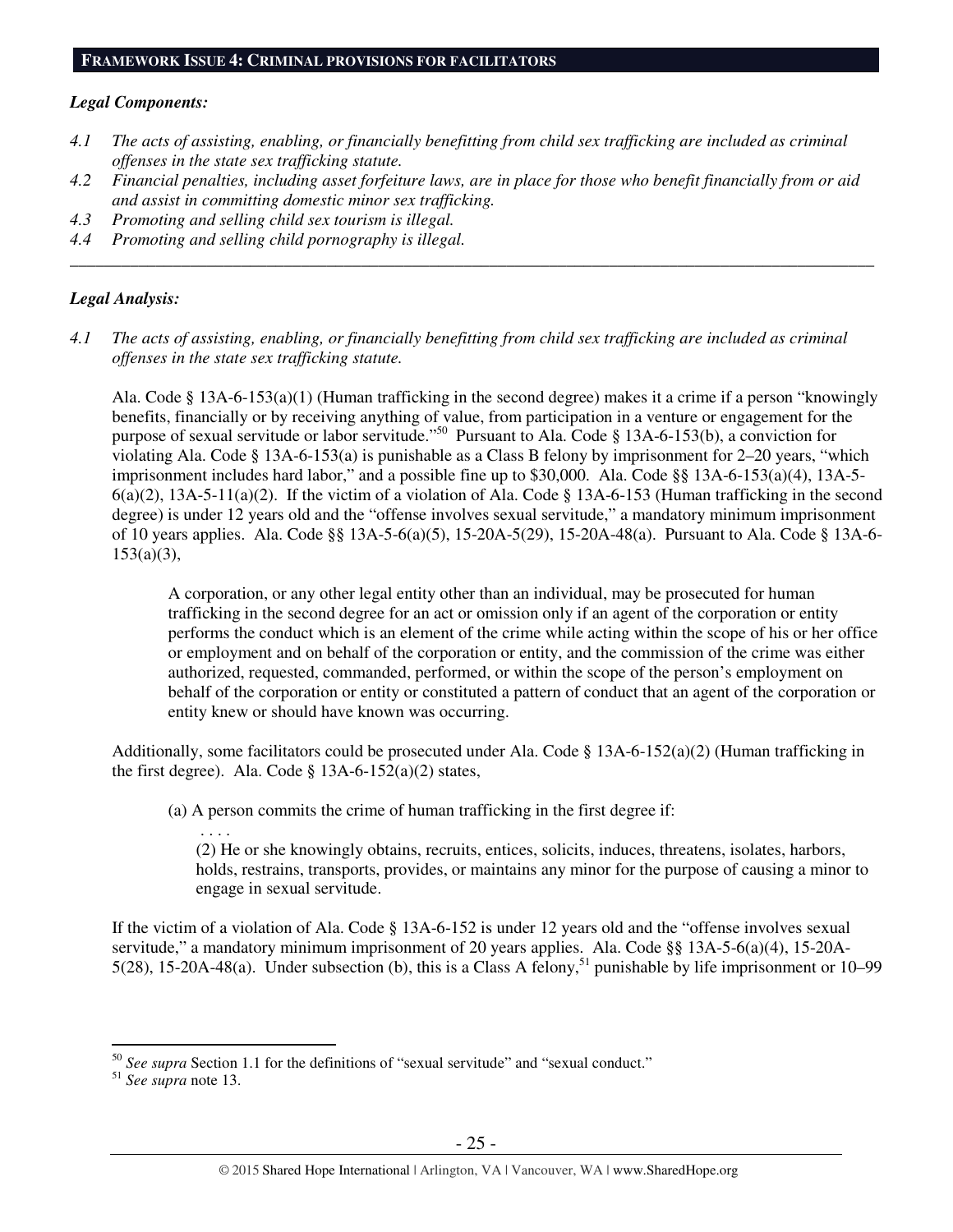years, "which imprisonment includes hard labor," and a possible fine up to \$60,000. Ala. Code §§ 13A-6- 152(b), 13A-5-2(a), (b), 13A-5-6(a)(1), 13A-5-11(a)(1).<sup>52</sup> Under Ala. Code § 13A-5-6(c),<sup>53</sup>

In addition to any penalties heretofore or hereafter provided by law, in all cases where an offender is designated as a sexually violent predator pursuant to Section 15-20A-19,<sup>54</sup> or where an offender is convicted of a Class A felony criminal sex offense involving a child as defined in Section 15-20A-4(26), and is sentenced to a county jail or the Alabama Department of Corrections, the sentencing judge shall impose an additional penalty of not less than 10 years of post-release supervision to be served upon the defendant's release from incarceration.

Additionally, a facilitator may be prosecuted under Ala. Code § 13A-12-112(a) (Promoting prostitution; second degree).<sup>55</sup> A conviction under Ala. Code § 13A-12-112(a) is punishable as a Class C felony<sup>56</sup> by imprisonment for 1 year and 1 day to 10 years, "which imprisonment includes hard labor," and a possible fine up to \$15,000. Ala. Code §§ 13A-12-112(b), 13A-5-2(a), (b), 13A-5-6(3), 13A-5-11(a)(3). Similarly, a facilitator may be prosecuted under Ala. Code § 13A-12-111(a) (Promoting prostitution; first degree).<sup>57</sup>

A conviction for violating Ala. Code  $\S 13A-12-111(a)$  is punishable as a Class B felony by imprisonment for 2– 20 years, "which imprisonment includes hard labor," and a possible fine not to exceed \$30,000. Ala. Code §§ 13A-12-111(b), 13A-5-2(a), (b), 13A-5-6(a) (3), 13A-5-11(a) (3). If the victim of a violation of Ala. Code § 13A-12-111(a) is under 12 years old, a mandatory minimum imprisonment of 10 years applies. Ala. Code §§ 13A-5-6(a)(5), 15-20A-5(12), 15-20A-48(a).

*4.2 Financial penalties, including asset forfeiture laws, are in place for those who benefit financially from or aid and assist in committing domestic minor sex trafficking.* 

Facilitators convicted of first or second degree human trafficking may be subjected to forfeiture provisions, ordered to make restitution to the victim, and held liable for civil damages.

Ala. Code § 13A-6-156 (Forfeiture of profits or proceeds and interest in property) states,

A person who commits the offense of human trafficking in the first degree or human trafficking in the second degree shall forfeit to the State of Alabama any profits or proceeds and any interest in property that he or she has acquired or maintained that the sentencing court determines to have been acquired or maintained as a result of committing human trafficking in the first degree or human trafficking in the second degree. Any assets seized shall first be used to pay restitution to trafficking victims and subsequently to pay any damages awarded to victims in a civil action. Any remaining assets shall go

 $\overline{a}$  $52$  Ala. Code § 13A-6-152(a)(4) states,

A corporation, or any other legal entity other than an individual, may be prosecuted for human trafficking in the first degree for an act or omission only if an agent of the corporation or entity performs the conduct which is an element of the crime while acting within the scope of his or her office or employment and on behalf of the corporation or entity, and the commission of the crime was either authorized, requested, commanded, performed, or within the scope of the person's employment on behalf of the corporation or entity or constituted a pattern of conduct that an agent of the corporation or entity knew or should have known was occurring.

<sup>53</sup> *See Supra* note 14.

<sup>54</sup> *See supra* note 15.

<sup>55</sup> *See supra* Section 1.2 for a discussion of Ala. Code § 13A-12-112.

<sup>56</sup> *See supra* note 16.

<sup>57</sup> *See supra* Section 1.2 for a discussion of Ala. Code § 13A-12-111.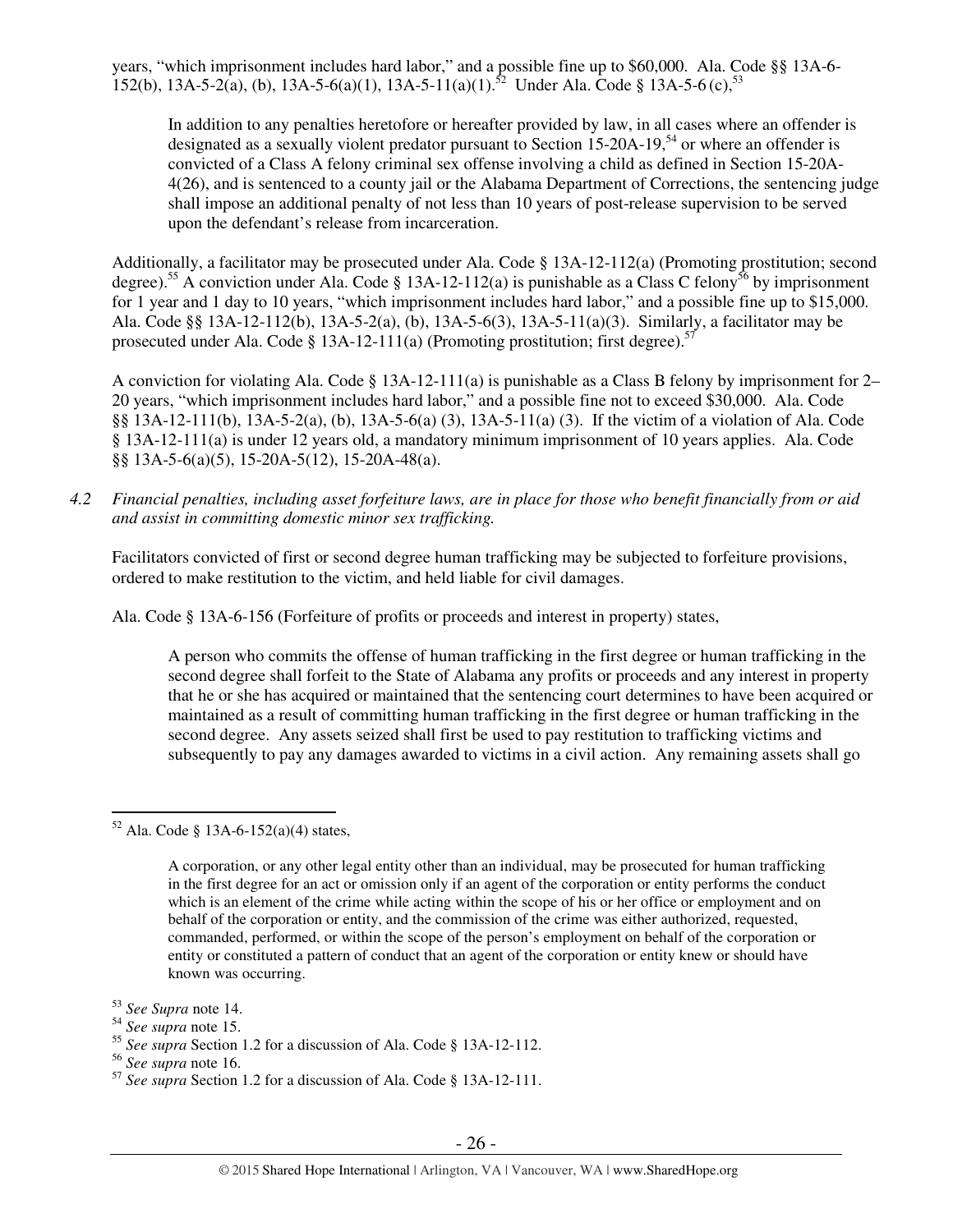toward the cost of the investigation and prosecution and the remaining assets shall be remitted to funding the Alabama Crime Victims Compensation Fund.

Additional forfeiture provisions apply to facilitators convicted under certain child pornography provisions. Ala. Code § 13A-12-198 (Forfeiture and condemnation of contraband) states in part,

Any article, equipment, machine, materials, matter, vehicle or other thing whatsoever used in the commercial production, transportation, dissemination, display or storage of any obscene matter displaying or depicting a person under the age of 17 years engaged in any of the obscene acts described in Sections 13A-12-191 [Dissemination or display of obscene matter], 13A-12-192 [Possession of obscene matter], 13A-12-196 and 13A-12-197 [Production of obscene matter] shall be contraband and shall be forfeited to the State of Alabama.

Pursuant to Ala. Code § 13A-6-155(a) (Mandatory restitution), facilitators convicted under any provision of the human trafficking article, Ala. Code § 13A-6-150 et seq. will be required "to pay mandatory restitution to the victim, prosecutorial or law enforcement entity, with the proceeds from property forfeited under Section 6 [i.e. Section 13A-6-156] applied first to payment of restitution." Facilitators convicted of other offenses may be subject to restitution under Ala. Code § 15-18-67 (Hearings), which states that

[w]hen a defendant is convicted of a criminal activity or conduct which has resulted in pecuniary damages<sup>58</sup> or loss to a victim, the court shall hold a hearing to determine the amount or type of restitution due the victim or victims of such defendant's criminal acts. Such restitution hearings shall be held as a matter of course and in addition to any other sentence which it may impose, the court shall order that the defendant make restitution or otherwise compensate such victim for any pecuniary damages. The defendant, the victim or victims, or their representatives or the administrator of any victim's estate as well as the district attorney shall have the right to be present and be heard upon the issue of restitution at any such hearings.

Finally, pursuant to Ala. Code § 13A-6-157 (Civil action by victims; relief awarded),

An individual who is a victim of human trafficking may bring a civil action in the appropriate state court. The court may award actual damages, compensatory damages, punitive damages, injunctive relief, and any other appropriate relief. A prevailing plaintiff shall also be awarded attorney's fees and costs. Treble damages shall be awarded on proof of actual damages where defendant's acts were willful and malicious.

# *4.3 Promoting and selling child sex tourism is illegal.*

Ala. Code § 13A-6-124 (Traveling to meet a child for an unlawful sex act) states,

Any person who travels either within this state, to this state, or from this state by any means, who attempts to do so, or who knowingly causes another to do so or to attempt to do so for the purpose of engaging in any unlawful sex act with a child, including sexual intercourse, sodomy, a sexual performance, obscene sexual performance, or other sexual conduct for his or her benefit or for the benefit of another shall be guilty of traveling to meet a child for an unlawful sex act.

Pursuant to Ala. Code § 13A-6-125 (Facilitating the travel of a child for an unlawful sex act),

Any person who facilitates, arranges, provides, or pays for the transport of a child for the purposes of engaging in an unlawful sex act with a child, including sexual intercourse, sodomy, a sexual

 $\overline{a}$ 

<sup>58</sup> *See supra* note 23.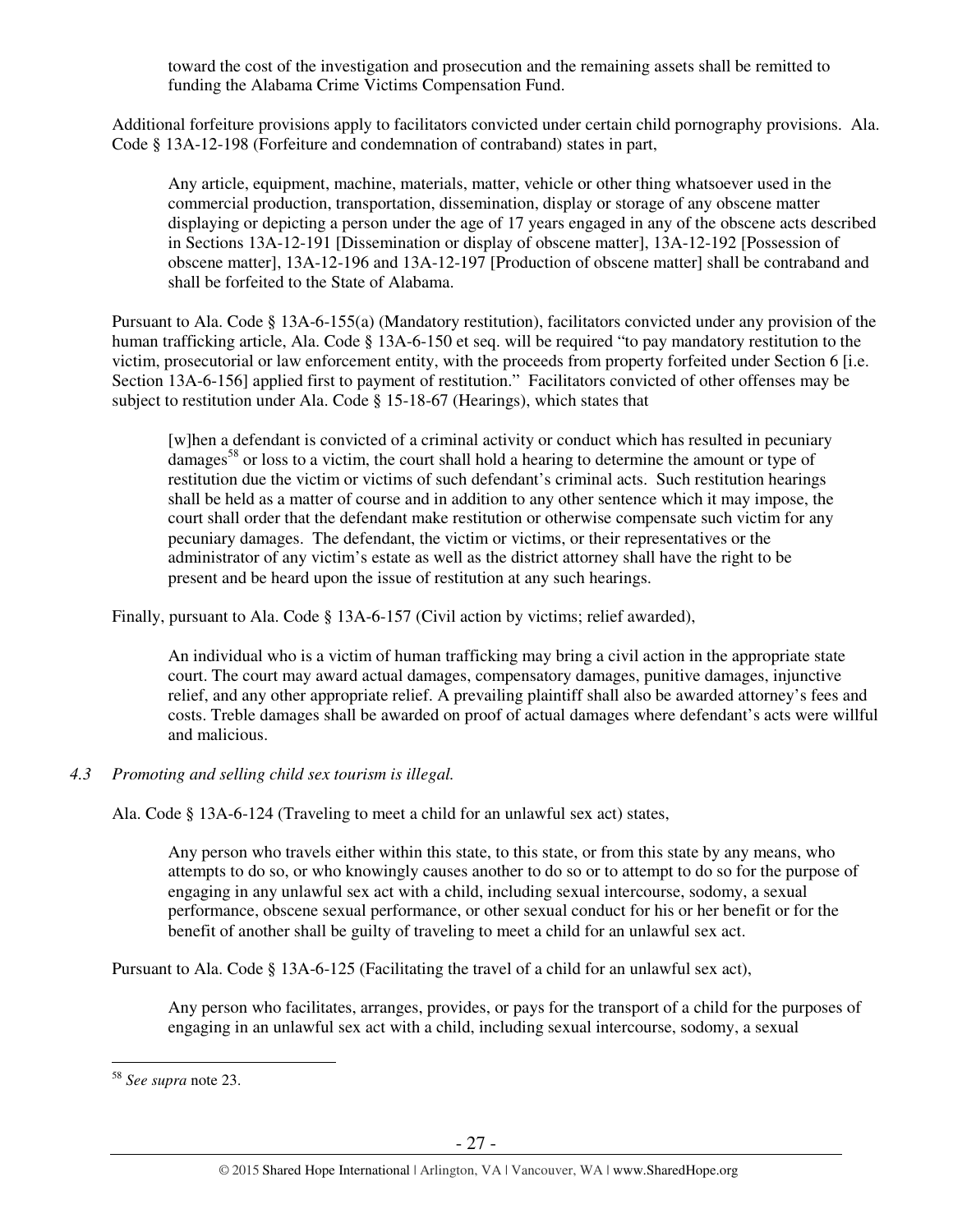performance, obscene sexual performance, or other sexual conduct for his or her benefit or for the benefit of another shall be guilty of facilitating the transport of a child for an unlawful sex act.

A conviction for violating either Ala. Code § 13A-6-125 or § 13A-6-124 is punishable as a Class A felony by life imprisonment or 10–99 years, "which imprisonment includes hard labor," and a possible fine up to \$60,000. Ala. Code §§ 13A-6-125, 13A-6-124, 13A-5-2(a), (b), 13A-5-6(a)(1), 13A-5-11(a)(1). If the victim of a violation of either statute is under 12 years old, a mandatory minimum imprisonment of 20 years applies. Ala. Code §§ 13A-5-6(a)(4), 15-20A-5(26), (27), 15-20A-48(a).

- 4.3.1 Recommendation: Enact a law that prohibits selling or offering to sell travel services that include or facilitate travel for the purpose of engaging in commercial sexual exploitation of a minor under 18, if the offer, sale, or travel occurs in Alabama.
- *4.4 Promoting and selling child pornography is illegal.*

Under Ala. Code § 13A-12-191 (Dissemination or display of obscene matter),

Any person who shall knowingly<sup>59</sup> disseminate<sup>60</sup> or display publicly any obscene matter containing a visual depiction of a person under the age of 17 years engaged in any act of sado-masochistic abuse, sexual intercourse,  $61 \text{ sec}$  sexual excitement,  $62 \text{ maximum}$  masturbation, breast nudity, genital nudity, or other sexual conduct<sup>63</sup> shall be guilty of a Class B felony.

Additionally, under Ala. Code § 13A-12-192(a) (Possession of obscene matter),

Any person who knowingly possesses with intent to disseminate any obscene matter that contains a visual depiction of a person under the age of 17 years engaged in any act of sado-masochistic abuse, sexual intercourse, sexual excitement, masturbation, breast nudity, genital nudity, or other sexual conduct shall be guilty of a Class B felony. Possession of three or more copies of the same visual depiction contained in obscene matter is prima facie evidence of possession with intent to disseminate the same.

A conviction for violating either Ala. Code § 13A-12-191 or § 13A-12-192(a) is punishable as a Class B felony by imprisonment for 2–20 years, "which imprisonment includes hard labor," and a possible fine up to \$30,000. Ala. Code §§ 13A-12-191, 13A-12-192(a), 13A-5-2(a), (b), 13A-5-6(a)(2), 13A-5-11(a)(2). If the victim of a violation of either offense is under 12 years old, a mandatory minimum imprisonment of 10 years applies. Ala. Code §§ 13A-5-6(a)(5), 15-20A-5(14), 15-20A-48(a).

A facilitator who "knowingly films, prints, photographs, or otherwise produces any obscene matter that contains a visual depiction of a person under the age of 17 years engaged in any act of sado-masochistic abuse, sexual intercourse, sexual excitement, masturbation, breast nudity, general nudity, or other sexual conduct" will be guilty under Ala. Code § 13A-12-197(a) (Production of obscene matter). A conviction under Ala. Code § 13A-12-197(a) is punishable as a Class A felony by imprisonment for life or 10–99 years, "which imprisonment includes hard labor," and a possible fine up to \$60,000. Ala. Code §§ 13A-12-197(a), 13A-5-2(a), (b), 13A-5-6(a)(1), 13A-5-11(a)(1). If the victim of a violation of Ala. Code § 13A-12-197 (Production of obscene matter) is under 12 years old, a mandatory minimum imprisonment of 20 years applies. Ala. Code §§ 13A-5-6(a)(4), 15-20A-5(14), 15-20A-48(a).

 $\overline{a}$ <sup>59</sup> *See supra* note 37.

<sup>60</sup> *See supra* note 36.

<sup>61</sup> *See supra* note 38.

<sup>62</sup> *See supra* note 39.

<sup>63</sup> *See supra* note 40.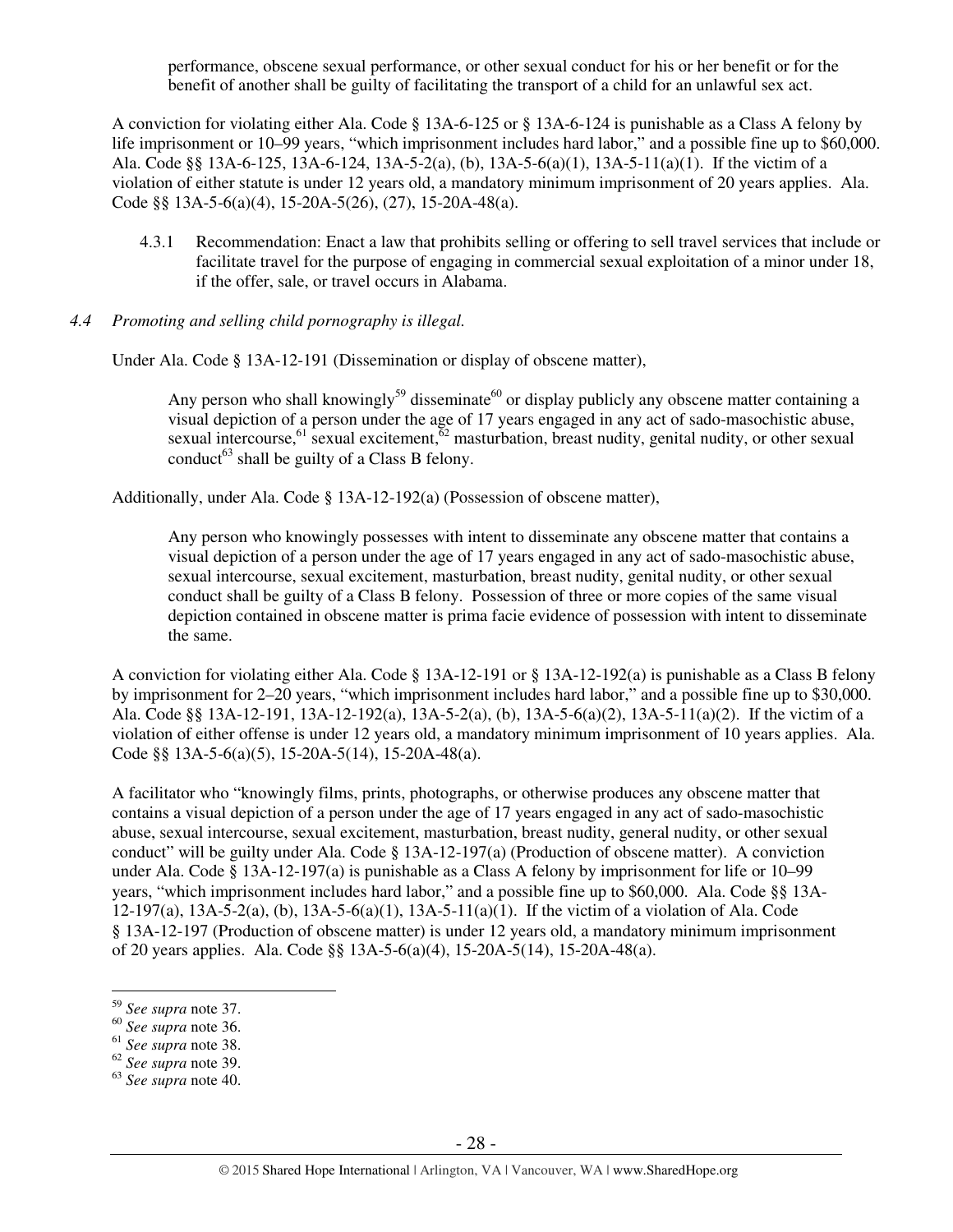#### **FRAMEWORK ISSUE 5: PROTECTIVE PROVISIONS FOR THE CHILD VICTIMS**

## *Legal Components:*

- *5.1 Statutorily-mandated victim services define "victim" to specifically include victims of domestic minor sex trafficking or commercial sexual exploitation of children (CSEC) to ensure prompt identification and access to victims' rights and services.*
- *5.2 The state sex trafficking statute expressly prohibits a defendant from raising consent of the minor to the commercial sex acts as a defense.*
- *5.3 Prostitution laws apply only to adults, preventing criminalization of minors under 18 for prostitution offenses.*
- *5.4 State law provides a non-punitive avenue to specialized services through one or more points of entry.*
- *5.5 Commercial sexual exploitation is identified as a type of abuse and neglect within child protection statutes.*
- *5.6 The definition of "caregiver" or another related term in the child welfare statutes is not a barrier to a sex trafficked child accessing the protection of child welfare.*
- *5.7 Crime victims' compensation is specifically available to a child victim of sex trafficking or commercial sexual exploitation of children (CSEC) without regard to ineligibility factors.*
- *5.8 Victim-friendly procedures and protections are provided in the trial process for minors under 18.*
- *5.9 Expungement or sealing of juvenile delinquency records resulting from arrests or adjudications for prostitution-related offenses committed as a result of, or in the course of, the commercial sexual exploitation of a minor is available within a reasonable time after turning 18.*
- *5.10 Victim restitution and civil remedies for victims of domestic minor sex trafficking or commercial sexual exploitation of children (CSEC) are authorized by law.*
- *5.11 Statutes of limitations for civil and criminal actions for child sex trafficking or commercial sexual exploitation of children (CSEC) offenses are eliminated or lengthened sufficiently to allow prosecutors and victims a realistic opportunity to pursue criminal action and legal remedies.*

*\_\_\_\_\_\_\_\_\_\_\_\_\_\_\_\_\_\_\_\_\_\_\_\_\_\_\_\_\_\_\_\_\_\_\_\_\_\_\_\_\_\_\_\_\_\_\_\_\_\_\_\_\_\_\_\_\_\_\_\_\_\_\_\_\_\_\_\_\_\_\_\_\_\_\_\_\_\_\_\_\_\_\_\_\_\_\_\_\_\_\_\_\_\_* 

# *Legal Analysis:*

*5.1 Statutorily-mandated victim services define "victim" to specifically include victims of domestic minor sex trafficking or commercial sexual exploitation of children (CSEC) to ensure prompt identification and access to victims' rights and services.* 

The definition of victim for the purposes of the Alabama Crime Victims' Compensation Act does not specifically include CSEC or trafficking victims. For the purposes of the Alabama Crime Victims' Compensation Act, a "victim" means "[a] person who suffered serious personal injury or death as a result of criminally injurious conduct." Ala. Code  $\hat{\S}$  15-23-3(3). "Criminally injurious conduct" is defined in part as "[a]n act occurring or attempted within the geographical boundaries of this state which results in serious personal injury or death to a victim for which punishment by fine, imprisonment, or death may be imposed." Ala. Code § 15-23-3(2)(a).

- 5.1.1 Recommendation: Amend the definition of victim in Ala. Code § 15-23-3 (Definitions) to expressly include victims of sex trafficking and CSEC offenses.
- *5.2 The state sex trafficking statute expressly prohibits a defendant from raising consent of the minor to the commercial sex acts as a defense.*

Ala. Code § 13A-6-154(3) (Prohibited defenses) expressly provides that evidence of certain facts or conditions, such as "[c]onsent of or permission by a victim of human trafficking or anyone else on the victim's behalf to any commercial sex act or sexually explicit performance," is not a defense to first or second degree human trafficking. However, none of Alabama's CSEC or sexual offense laws expressly states that consent is not a defense to the crime.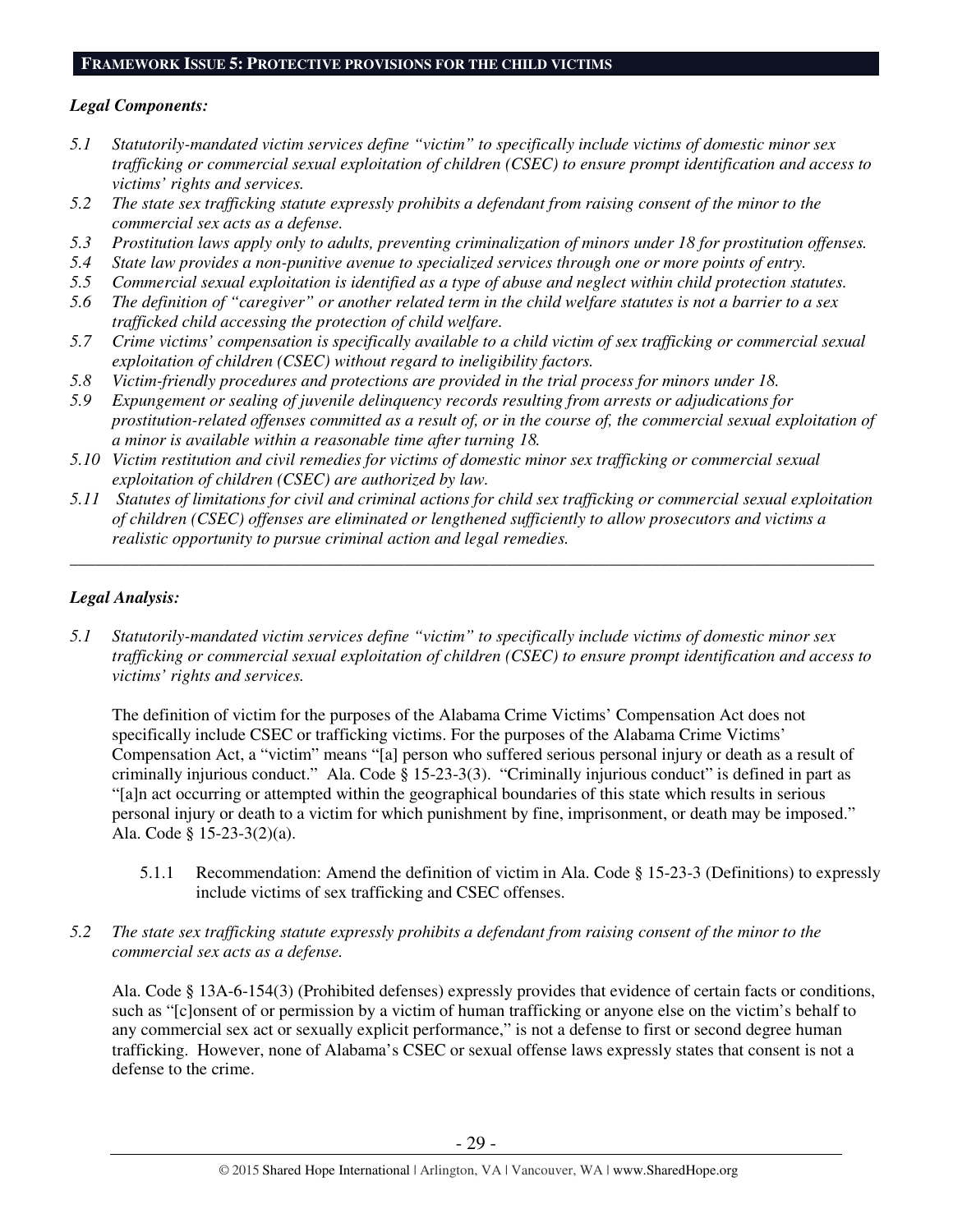For sexual offenses, such as first or second degree rape, Ala. Code § 13A-6-61 and § 13A-6-62, first or second degree sexual abuse, Ala. Code § 13A-6-66 and § 13A-6-67, or child molestation, Ala. Code § 13A-6-69, lack of consent is an element of the offense. Ala. Code § 13A-6-70. A person is deemed incapable of consent if he or she is less than 16. Ala. Code § 13A-6-70(c)(1). Finally, pursuant to Ala. Code § 13A-5-51(3) (Mitigating circumstances―generally), a victim's participation in or consent to the defendant's conduct is considered a mitigating circumstance.

# *5.3 Prostitution laws apply only to adults, preventing criminalization of minors under 18 for prostitution offenses.*

The prohibition on prostitution in Ala. Code  $\S$  13A-12-121(a) (Prohibited activity) is age neutral, applying equally to adults and minors, stating "[n]o person shall commit an act of prostitution as defined in Section 13A-12-120 [Prostitution defined]." Under Ala. Code § 13A-12-120, "prostitution" means "the commission by a person of any natural or unnatural sexual act, deviate sexual intercourse, or sexual contact for monetary consideration or other thing of value."

- 5.3.1 Recommendation: Amend Ala. Code § 13A-12-121(a) (Prohibited activity) to eliminate liability for prostitution offenses for all minors under 18.
- *5.4 State law provides a non-punitive avenue to specialized services through one or more points of entry.*

Victims of domestic minor sex trafficking could be considered delinquent, dependent, or in need of services depending on the response process. Specialized services for trafficking and CSEC victims are not mandated through any of these processes.

# **Child Identified as Dependent**

Pursuant to Ala. Code § 12-15-102, commercially sexually exploited children could fall within all these definitions of a child in need of supervision. For example, a minor could be considered a delinquent child for having violated Ala. Code § 13A-12-121(a) (Prohibited activity), which makes it a crime for a either a child or an adult to "commit an act of prostitution" if unable to successfully assert an affirmative defense that the child is a victim of human trafficking, as provided in Ala. Code § 13A-6-159 (Permitted defenses).

Pursuant to Ala. Code § 12-15-102(8)(a), a dependent child is defined as

[a] child who has been adjudicated dependent by a juvenile court and is in need of care of supervision and meets any of the following circumstances:

1. Whose parent, legal guardian, legal custodian, or other custodian subjects the child or any other child in the household to abuse, as defined in subdivision (2) of Section 12-15-301 or neglect as defined in subdivision (4) of Section 12-15-301, or allows the child to be so subjected.<sup>64</sup>

2. Who is without a parent, legal guardian, or legal custodian willing and able to provide for the care, support, or education of the child.

3. Whose parent, legal guardian, legal custodian, or other custodian neglects or refuses, when able to do so or when the service is offered without charge, to provide or allow medical, surgical, or other care necessary for the health or well-being of the child.

4. Whose parent, legal guardian, legal custodian, or other custodian fails, refuses, or neglects to send the child to school in accordance with the terms of the compulsory school attendance laws of this state.

. . . .

8. Who, for any other cause, is in need of the care and protection of the state.

 $\overline{a}$ 

<sup>64</sup> *See infra* section 5.6.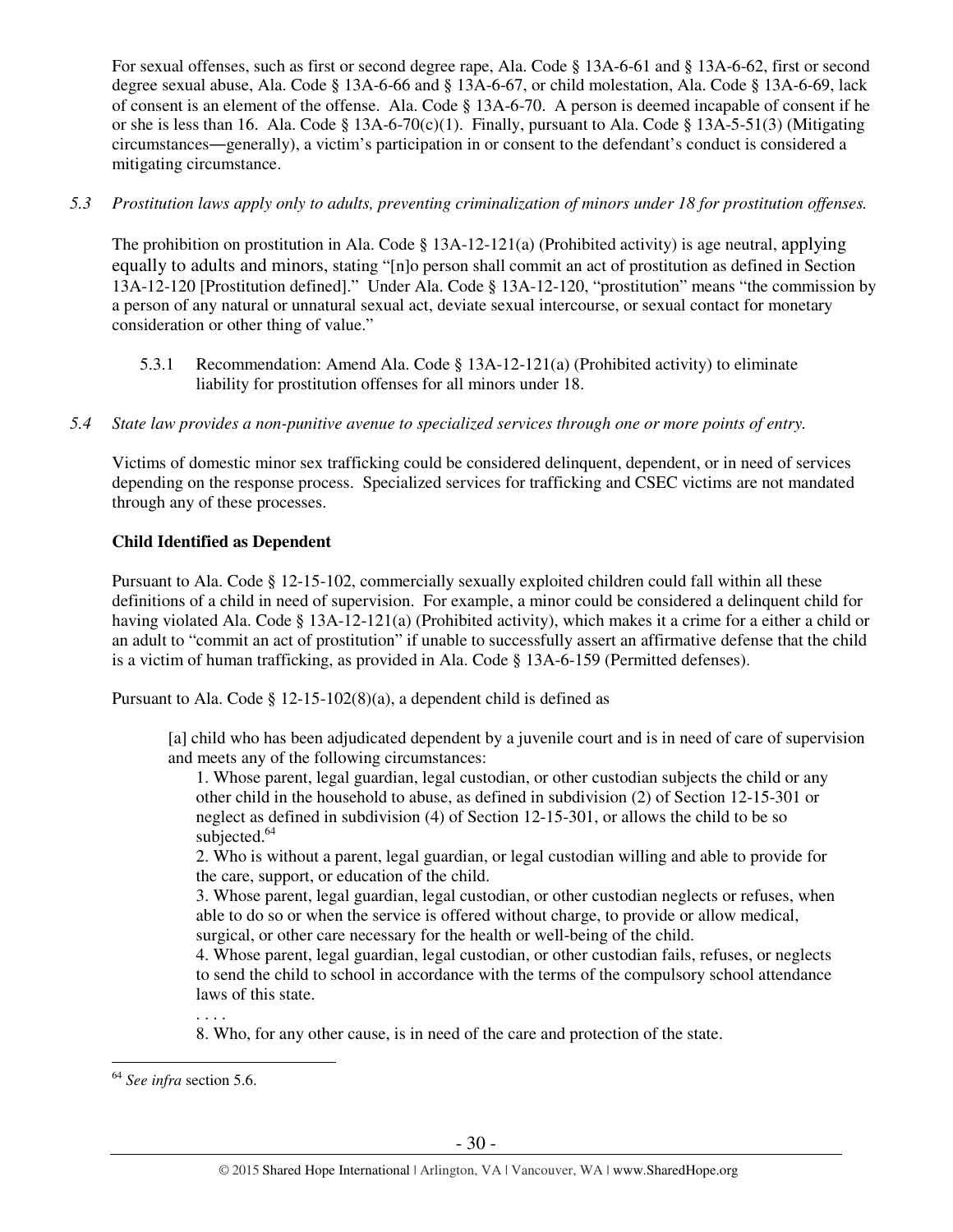b. The commission of one or more status offenses as defined in subdivision (4) of Section 12-15-201 is not a sufficient basis for an adjudication of dependency.

- *I. Initial Custody* 
	- a. Authority for initial custody

A commercially sexually exploited child can be taken into custody pursuant to Ala. Code § 12-15-125(a), (b) (Taking into custody of children generally), which states,

(a) A child or minor may be taken into custody for any of the following reasons:

(1) Pursuant to an order of the juvenile court.

(2) By a law enforcement officer having reasonable grounds to believe that the child or minor has run away from a juvenile detention, residential, shelter, or other care facility.

(3) By a law enforcement officer having reasonable grounds to believe that the child or minor is suffering from an illness or injury or is in immediate danger from the surroundings of the child or minor and that the immediate removal of the child or minor from those surroundings is necessary for the protection of the health and safety of the child or minor.

(b) In addition to the grounds listed in subsection (a), a child may also be taken into custody for any of the following reasons:

(1) By a law enforcement officer for an alleged delinquent act pursuant to the laws of arrest; (2) By a law enforcement officer who has reasonable grounds to believe that the child has run away from his or her parents, legal guardian, or other legal custodian;

(3) By a law enforcement officer who has reasonable grounds to believe that the child has no parent, legal guardian, legal custodian, or other suitable person willing and able to provide supervision and care for the child . . .

b. Placement

Pursuant to Ala. Code § 12-15-127(a) (Release, delivery to detention or shelter care facility, medical facility of children taken into custody generally), when a child is taken into custody without an order of the juvenile court, the law enforcement officer taking the child into custody must as quickly as possible do one of the following:

(1) Release the child to the parents, legal guardian, or legal custodian of the child or other suitable person able to provide supervision and care for the child and issue verbal counsel and warning as may be appropriate.

(2) Release the child to the parents, legal guardian, or legal custodian of the child upon his or her promise to bring the child before the juvenile court when requested, unless the placement of the child in detention or shelter care appears required. If a parent, legal guardian, or other legal custodian fails, when requested, to bring the child before the juvenile court as provided in this section, the juvenile court may issue an order directing that the child be taken into custody and brought before the juvenile court.

(3) Bring the child, if not released, to the place designated by the juvenile court and give written notice of the action taken and the reasons for taking the child into custody to the juvenile court intake officer, to the parent, legal guardian, or other legal custodian of the child, and, in the case of dependency, to the Department of Human Resources.

# *II. Process following initial custody*

Before the child may be placed in "detention, shelter, or other care," Ala. Code § 12-15-127(b) directs a juvenile court intake officer, if dependency is alleged, to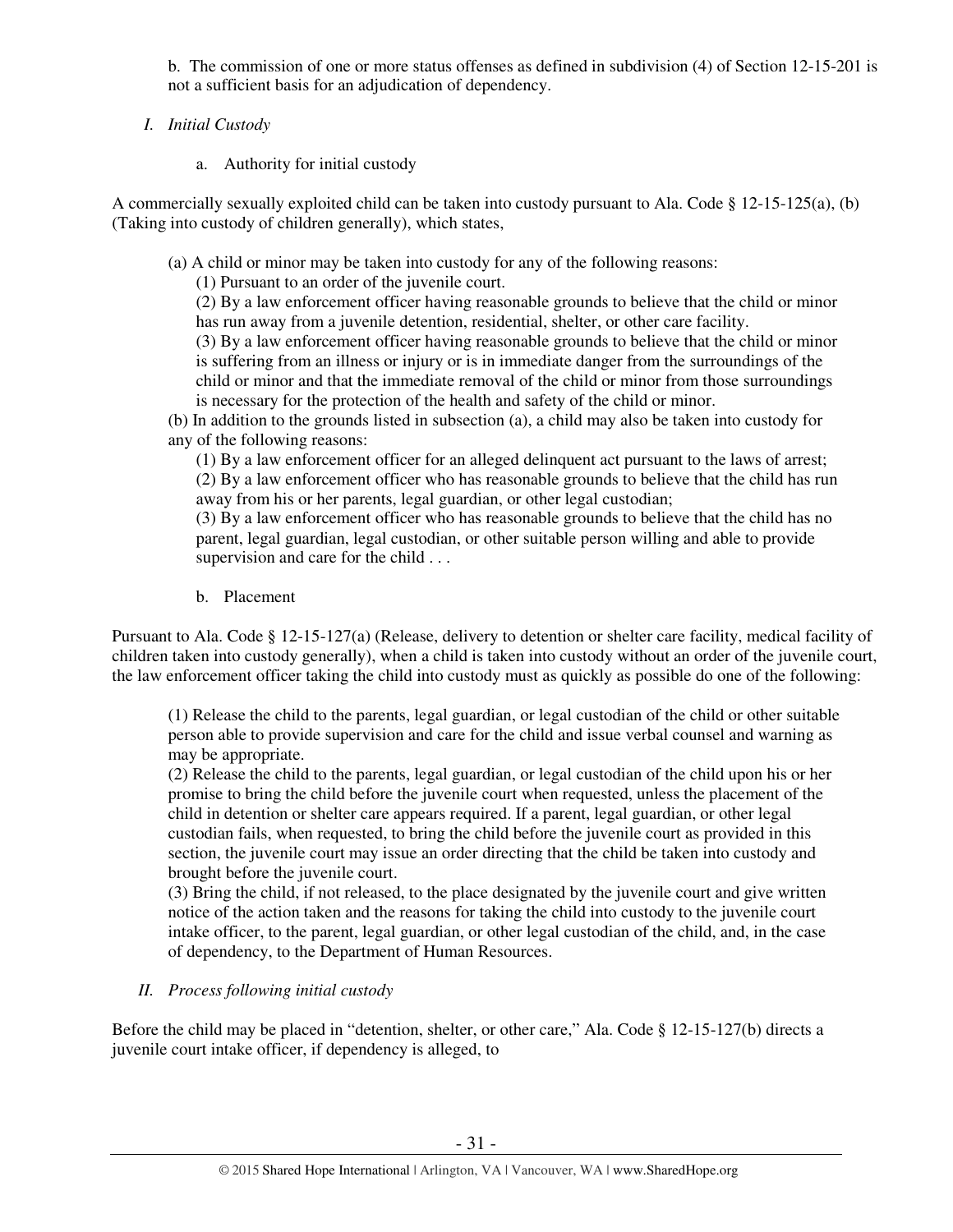review the need for detention or shelter care, including reviewing the written notice of the person who took the child into custody without an order of the juvenile court, and shall direct the law enforcement officer or other person currently having the child in custody to release the child unless detention or shelter care is required pursuant to Section 12-15-128 [Authority and criteria for continuation of detention or shelter care of children taken into custody beyond 72 hours]...

Ala. Code § 12-15-128(a)(1), (a)(3) states,

. . . .

An allegedly . . . dependent child . . . lawfully taken into custody shall immediately be released, upon the ascertainment of the necessary facts, to the care, custody, and control of the parent, legal guardian, or legal custodian of the child or other suitable person able to provide supervision and care for the child, unless the juvenile court or juvenile court intake officer, subject to the limitations in Section 12-15-208, finds any of the following:

(1) The child has no parent, legal guardian, legal custodian, or other suitable person able to provide supervision and care for the child.

(3) The release of the child would present a serious threat of substantial harm to the child.

# *III. Placement process pending adjudication/investigation*

Allegedly dependent children who are removed from the home also must receive a hearing within the same time frame "to determine whether continued shelter care is required." Ala. Code § 12-15-308(a).

Additionally, Ala. Code § 12-15-141 (Emergency ex parte orders authorized upon showing of verified evidence of abuse or neglect; evidence required; hearing required within 72 hours of issuance of order), states, in part,

The juvenile court may enter an ex parte order of protection or restraint on an emergency basis, without prior notice and a hearing, upon a showing of verified written or verbal evidence of abuse or neglect injurious to the health or safety of a child subject to a juvenile court proceeding and the likelihood that the abuse or neglect will continue unless the order is issued.

#### *IV. Adjudication or referral to alternative process*

a. Adjudicatory/dispositional hearing

Under Ala. Code § 12-15-121, a petition alleging dependency "may be signed by any person 18 years of age or older, other than a juvenile court intake officer, who has knowledge of the facts alleged or is informed of them and believes that they are true."

#### *V. Outcomes*

Ala. Code § 12-15-314(a) (Dispositions for dependent children) states that when the juvenile court finds a child to be dependent, it may

(1) Permit the child to remain with the parent, legal guardian, or other legal custodian of the child, subject to conditions and limitations as the juvenile court may prescribe.

- (2) Place the child under protective supervision under the Department of Human Resources.
- (3) Transfer legal custody to any of the following:
	- a. The Department of Human Resources [DHR].

b. A local public or private agency, organization, or facility willing and able to assume the education, care, and maintenance of the child and which is licensed by the [DHR] or otherwise authorized by law to receive and provide care for the child.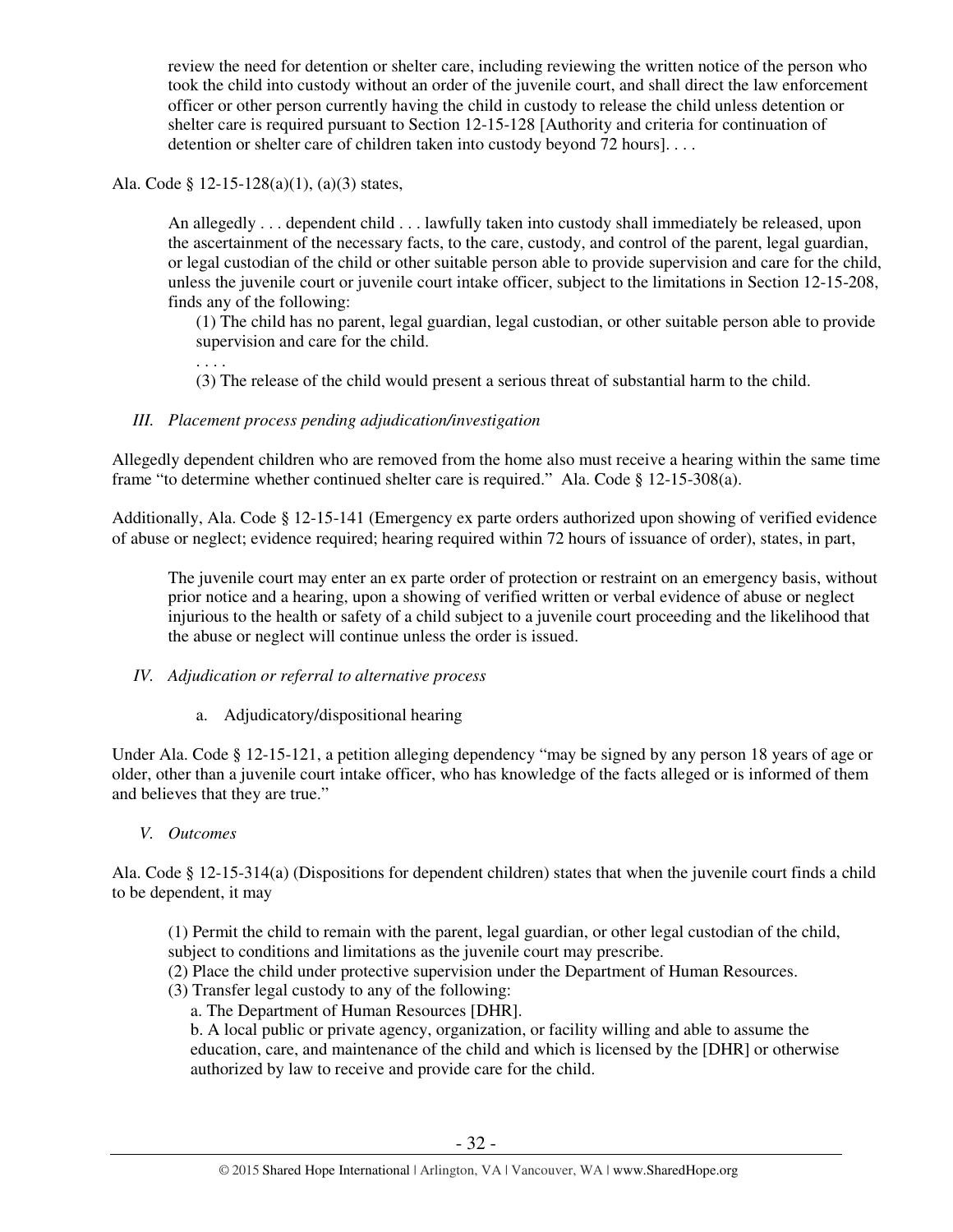c. A relative or other individual who, after study by the [DHR], is found by the juvenile court to be qualified to receive and care for the child. Unless the juvenile court finds it not in the best interests of the child, a willing, fit, and able relative shall have priority for placement or custody over a non-relative.

(4) Make any other order as the juvenile court in its discretion shall deem to be for the welfare and best interests of the child.

(5) In appropriate cases, award permanent custody to the [DHR] or to a licensed child-placing agency after termination of parental rights and authorization to place for adoption, without appointing a legal guardian, or award temporary custody to the department or a licensed childplacing agency without appointing a legal custodian or legal guardian.

Unless also found to be a delinquent child, a dependent child may not be "confined in an institution established for the care and rehabilitation of delinquent children or in a juvenile detention facility." Ala. Code § 12-15- 314(b). Additionally, Ala. Code § 12-15-208(a)(1), (3), (4) (Facilities to be used for detention or shelter care of children generally) enumerates certain categories of children who may not be contained in secure custody,<sup>65</sup> including

(1) Status offenders.<sup>66</sup> Effective October 1, 2009, status offenders, as defined in this article, shall not be detained or confined in secure custody, except that a status offender who is charged with or who commits a violation of a valid court order may be detained in secure custody in a juvenile detention facility for up to 72 hours in any six-month period, provided that all conditions set forth in subdivision (3) of subsection (b) are satisfied. Short-term secure custody of accused status offenders may be necessary, such as detention in a juvenile detention facility for a brief period, not exceeding 24 hours, prior to formal juvenile court action, for investigative purposes, for identification purposes, or for the purpose of allowing return of a status offender to the parent, legal guardian, or legal custodian. Detention for a brief period of time pursuant to juvenile court authority may also be necessary in order to arrange for appropriate shelter care placement. . . .

(3) Nonoffenders.<sup>67</sup> Nonoffenders, as defined in this article, shall not be detained or confined in secure custody.

(4) Children 10 years of age and younger shall not be detained or confined in secure custody, unless the children are charged with offenses causing death or serious bodily injury to persons or offenses that would be classified as Class A felonies if committed by adults. Children 11 or 12 years of age may only be detained or confined in secure custody by orders of juvenile courts, unless the children are charged with offenses causing death or serious bodily injury to persons or offenses that would be classified as Class A felonies if committed by adults.

- d. Beyond control.
- . . . .

 $\overline{a}$  $65$  Secure custody includes, "with regard to juvenile detention facilities and the Department of Youth Services ... residential facilities with construction features designed to physically restrict the movements and activities of persons in custody such as locked rooms and buildings . . . ." Ala. Code § 12-15-102(24).

 $66$  Ala. Code § 12-15-201(4) (Definitions) defines a "status offender" to include minors who have been charged with or adjudicated for conduct that would not, pursuant to the law of the jurisdiction in which the offense was committed, be a crime if committed by an adult. . . . Status offenses include, but are not limited to, the following:

a. Truancy.

b. Violations of municipal ordinances applicable only to children.

c. Runaway.

 $67$  A "nonoffender" is "[a] child who is subject to the jurisdiction of the juvenile court for reasons other than the legally prohibited conduct of the child." Ala. Code § 12-15-201(3).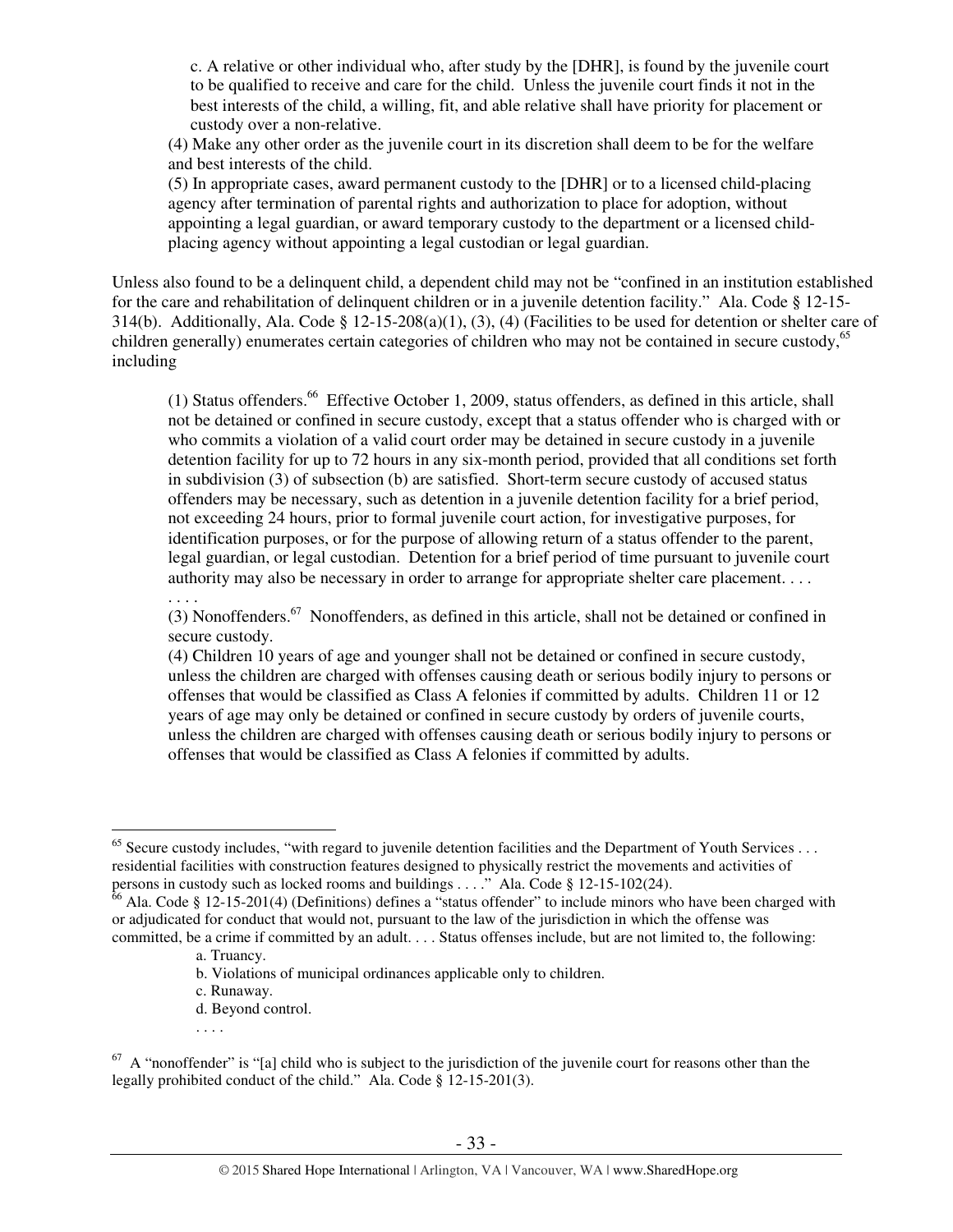Moreover, pursuant to Ala. Code § 12-15-208(c), no child under 18 years of age can be detained in an adult jail unless one of the following exceptions applies:

(1) A child may be detained in a jail or lockup for adults for up to six hours while processing the case of the child.

(2) A child transferred for criminal prosecution pursuant to Section 12-15-203 [Transfer of cases from juvenile court] may be detained in a jail or lockup for adults.

(3) A person charged pursuant to Section 12-15-204 [Acts for which person who has attained 16 shall be charged, arrested, and tried as an adult; removal of a person from jurisdiction of juvenile court] may be detained in jail or lockup for adults.

. . . .

Even in those circumstances in which a child may be confined in an adult jail or lockup, additional protections apply to ensure that the children do not have contact with adult inmates. Ala. Code  $\S$  12-15-208(d).

# **Child Initially Identified as In Need of Supervision ("CHINS")**

Pursuant to Ala. Code § 12-15-102(4), a child in need of supervision is defined as

[a] child who has been adjudicated by a juvenile court for doing any of the following and who is in need of care, rehabilitation, or supervision:

(a) Being subject to the requirement of compulsory school attendance, is habitually truant from school as defined by the State Board of Education in the Alabama Administrative Code. Notwithstanding the foregoing, a child shall not be found in need of supervision pursuant to this subdivision if the juvenile court determines that the parent, legal guardian, or legal custodian of the child was solely responsible for the nonattendance of the child.

(b) Disobeys the reasonable and lawful demands of his or her parent, legal guardian, or legal

custodian and is beyond the control of the parent, legal guardian, or legal custodian.

(c) Leaves, or remains away from, the home without the permission of the parent, legal

guardian, legal custodian, or person with whom he or she resides.

(d) Commits an offense established by law but not classified as criminal.

- *I. Initial Custody* 
	- a. Authority for initial custody

A commercially sexually exploited child can be taken into custody pursuant to Ala. Code § 12-15-125(a), (b) (Taking into custody of children generally), which states,

(a) A child or minor may be taken into custody for any of the following reasons:

(1) Pursuant to an order of the juvenile court.

(2) By a law enforcement officer having reasonable grounds to believe that the child or minor has run away from a juvenile detention, residential, shelter, or other care facility.

(3) By a law enforcement officer having reasonable grounds to believe that the child or minor is suffering from an illness or injury or is in immediate danger from the surroundings of the child or minor and that the immediate removal of the child or minor from those surroundings is necessary for the protection of the health and safety of the child or minor.

(b) In addition to the grounds listed in subsection (a), a child may also be taken into custody for any of the following reasons:

(1) By a law enforcement officer for an alleged delinquent act pursuant to the laws of arrest; (2) By a law enforcement officer who has reasonable grounds to believe that the child has run

away from his or her parents, legal guardian, or other legal custodian;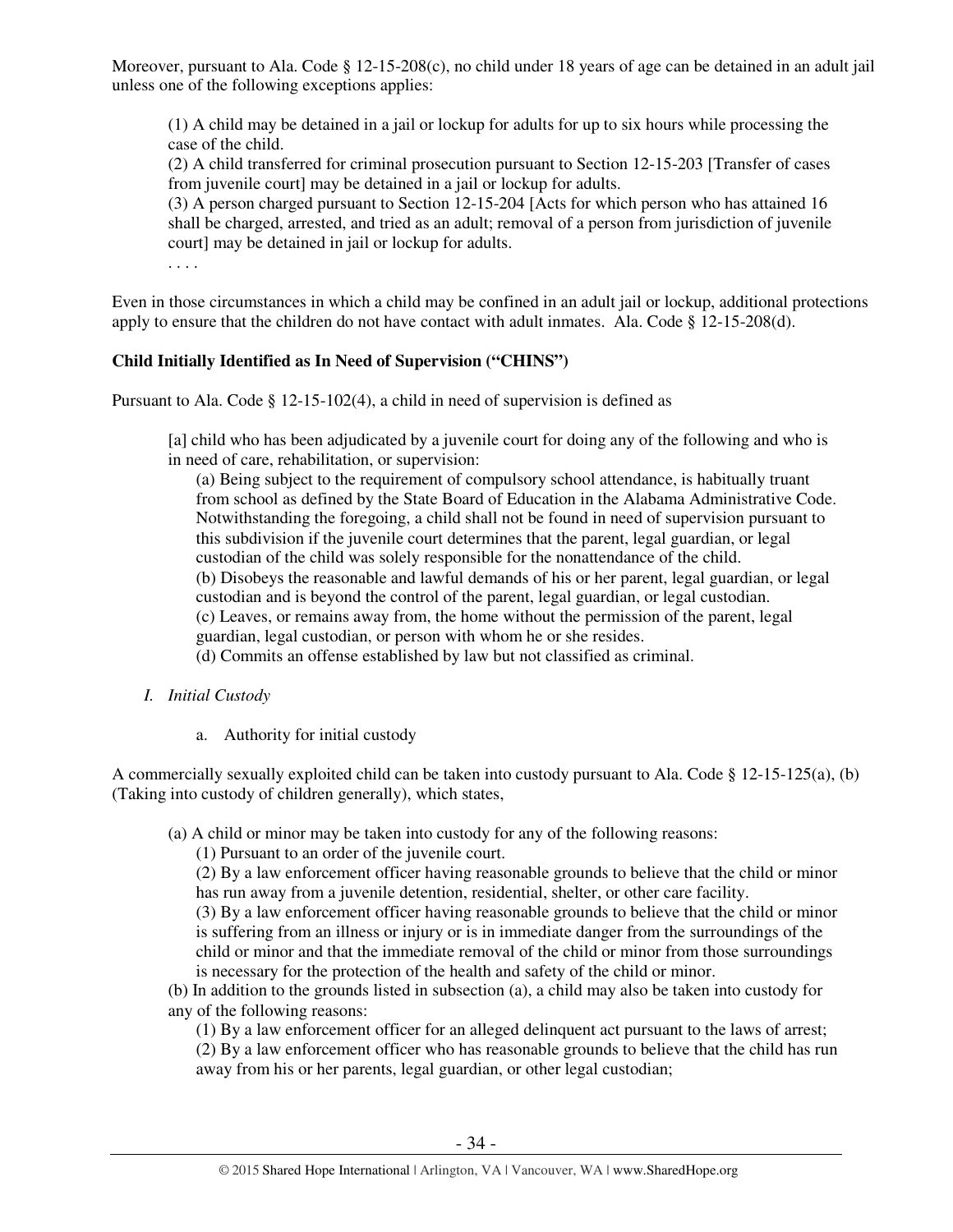(3) By a law enforcement officer who has reasonable grounds to believe that the child has no parent, legal guardian, legal custodian, or other suitable person willing and able to provide supervision and care for the child . . .

b. Placement

Pursuant to Ala. Code § 12-15-127(a) (Release, delivery to detention or shelter care facility, medical facility of children taken into custody generally), when a child is taken into custody without an order of the juvenile court, the law enforcement officer taking the child into custody must as quickly as possible do one of the following:

(1) Release the child to the parents, legal guardian, or legal custodian of the child or other suitable person able to provide supervision and care for the child and issue verbal counsel and warning as may be appropriate.

(2) Release the child to the parents, legal guardian, or legal custodian of the child upon his or her promise to bring the child before the juvenile court when requested, unless the placement of the child in detention or shelter care appears required. If a parent, legal guardian, or other legal custodian fails, when requested, to bring the child before the juvenile court as provided in this section, the juvenile court may issue an order directing that the child be taken into custody and brought before the juvenile court.

(3) Bring the child, if not released, to the place designated by the juvenile court and give written notice of the action taken and the reasons for taking the child into custody to the juvenile court intake officer, to the parent, legal guardian, or other legal custodian of the child, and, in the case of dependency, to the Department of Human Resources.

# *II. Process following initial custody*

Before the child may be placed in "detention, shelter, or other care," Ala. Code § 12-15-127(b) directs a juvenile court intake officer, if need of supervision is alleged, to

review the need for detention or shelter care, including reviewing the written notice of the person who took the child into custody without an order of the juvenile court, and shall direct the law enforcement officer or other person currently having the child in custody to release the child unless detention or shelter care is required pursuant to Section 12-15-128 [Authority and criteria for continuation of detention or shelter care of children taken into custody beyond 72 hours]. . . .

Ala. Code § 12-15-128(a)(1), (a)(3) states,

. . . .

An allegedly . . . child in need of supervision lawfully taken into custody shall immediately be released, upon the ascertainment of the necessary facts, to the care, custody, and control of the parent, legal guardian, or legal custodian of the child or other suitable person able to provide supervision and care for the child, unless the juvenile court or juvenile court intake officer, subject to the limitations in Section 12-15-208, finds any of the following:

(1) The child has no parent, legal guardian, legal custodian, or other suitable person able to provide supervision and care for the child.

(3) The release of the child would present a serious threat of substantial harm to the child.

# *III. Placement process pending adjudication/investigation*

For allegations of need of supervision, if the child is not released by the juvenile court intake officer, "a hearing [must be] held within 72 hours of placement in detention or shelter care, Saturdays, Sundays, and holidays included, to determine probable cause and to determine whether or not continued detention or shelter care is required." Ala. Code § 12-15-207(a).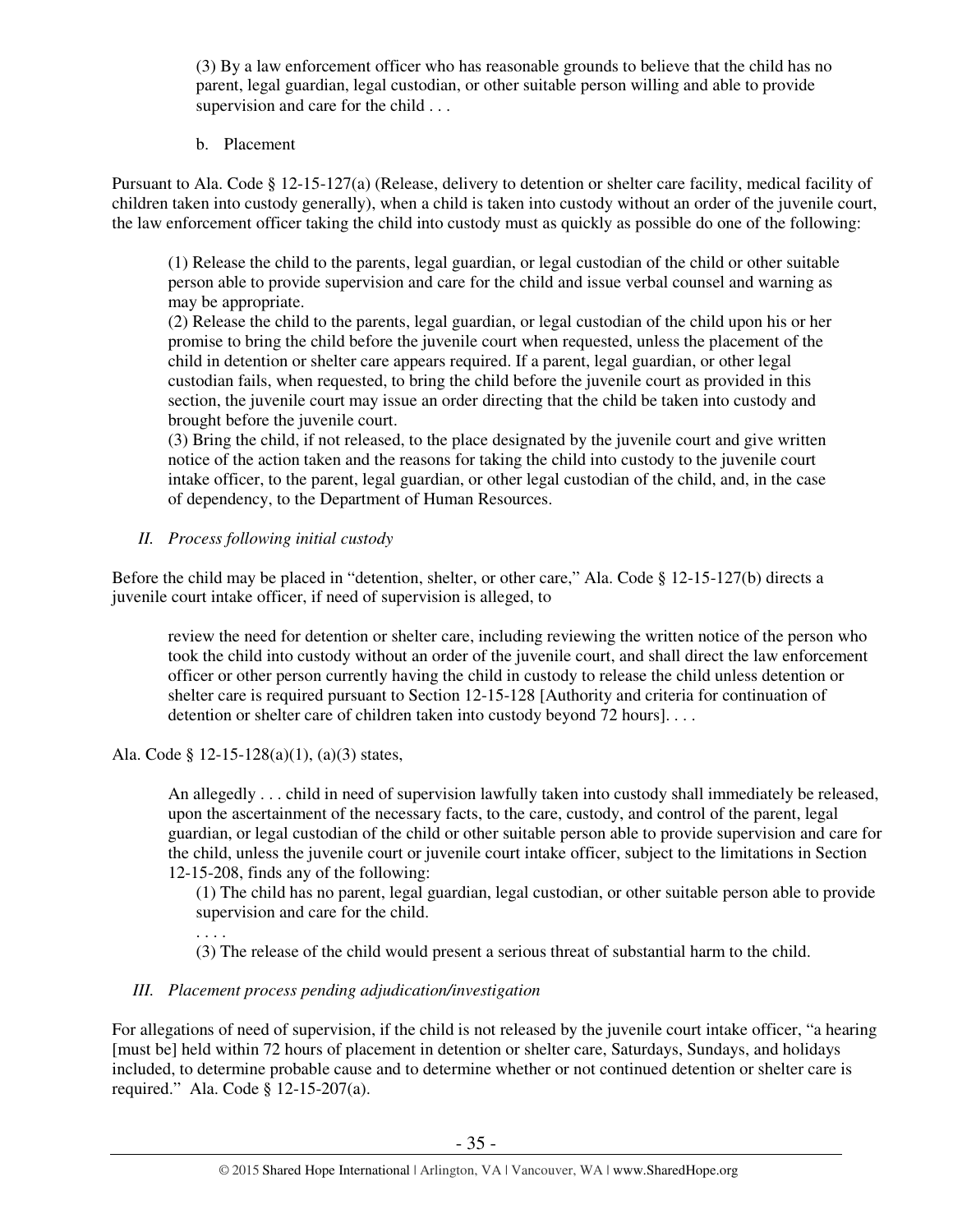Additionally, Ala. Code § 12-15-141 (Emergency ex parte orders authorized upon showing of verified evidence of abuse or neglect; evidence required; hearing required within 72 hours of issuance of order), states, in part,

The juvenile court may enter an ex parte order of protection or restraint on an emergency basis, without prior notice and a hearing, upon a showing of verified written or verbal evidence of abuse or neglect injurious to the health or safety of a child subject to a juvenile court proceeding and the likelihood that the abuse or neglect will continue unless the order is issued.

#### *IV. Adjudication or referral to alternative process*

#### a. Adjudicatory/dispositional hearing

Under Ala. Code § 12-15-121, a petition alleging that a child is in need of supervision "may be signed by any person 18 years of age or older, other than a juvenile court intake officer, who has knowledge of the facts alleged or is informed of them and believes that they are true."

If the juvenile court finds, "beyond a reasonable doubt," that a child is in need of supervision, under Ala. Code § 12-15-215(a) (Disposition of delinquent children or children in need of supervision generally) it considers "whether the child is in need of care or rehabilitation." Under Ala. Code  $\S$  12-15-215(a),

In the absence of evidence to the contrary, a finding that the child has committed an act which constitutes a felony is sufficient to sustain a finding that the child is in need of care or rehabilitation. If the juvenile court finds that the child is not in need of care or rehabilitation, it shall dismiss the proceedings and discharge the child from any detention or other temporary care theretofore ordered. If the juvenile court finds that the child is in need of care or rehabilitation, it may make any of the following orders or dispositions, subject to the limitations and prohibitions on secure custody contained in Section 12-15-208:

(1) Permit the child to remain with the parent, legal guardian, or other legal custodian of the child, subject to the conditions and limitations the juvenile court may prescribe.

(2) Place the child on probation pursuant to conditions and limitations the juvenile court may prescribe.

(3) Transfer legal and physical custody to any of the following:

a. The Department of Youth Services, with or without an order to a specific institution. b. In the case of a child in need of supervision, the Department of Youth Services, or the

Department of Human Resources . . . .

c. A local, public, or private agency, organization, or facility willing and able to assume the education, care, and maintenance of the child and which is licensed or otherwise authorized by law to receive and provide care for children.

d. During the term of supervision, a relative or other individual who is found by the juvenile court to be qualified to receive and care for the child.

. . . .

b. Diversion or alternative process

Pursuant to Ala. Code § 12-15-211(a) (Suspension of proceedings and continuation of cases under terms and conditions agreed to by parties),

The juvenile court may suspend . . . [a] child in need of supervision proceedings pursuant to a consent decree. . . . The consent decree shall be entered at any time after the filing of a . . . child in need of supervision petition and before the entry of an adjudication order.

Ala. Code § 12-15-211 (c) states,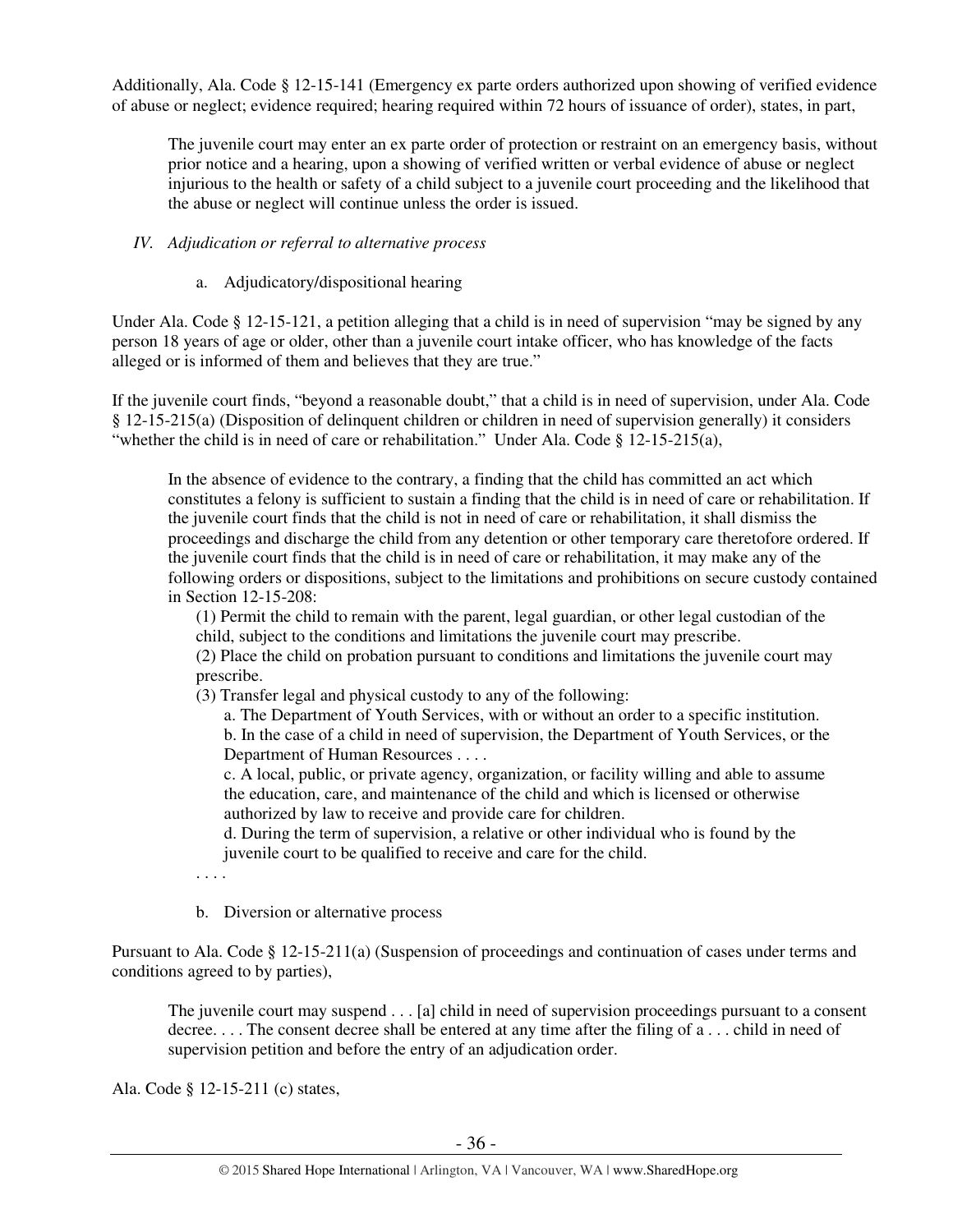A consent decree shall remain in force for six months unless the child is discharged sooner by the juvenile court. Upon application of a juvenile probation officer or other department or agency supervising the child, made before the expiration of the six-month period, a consent decree may be extended by the juvenile court for an additional six months.

However, Ala. Code § 12-15-211(d) states,

If prior to discharge by the juvenile probation officer or expiration of the consent decree, a new delinquency or child in need of supervision petition is filed against the child, or the child otherwise fails to fulfill express terms and conditions of the decree, the petition under which the child was continued under supervision may be reinstated after a hearing and the case may proceed to adjudication.

*V. Outcomes* 

Ala. Code § 12-15-208(a)(1), (3), (4) (Facilities to be used for detention or shelter care of children generally) enumerates certain categories of children who may not be contained in secure custody, $^{68}$  including

(1) Status offenders.<sup>69</sup> Effective October 1, 2009, status offenders, as defined in this article, shall not be detained or confined in secure custody, except that a status offender who is charged with or who commits a violation of a valid court order may be detained in secure custody in a juvenile detention facility for up to 72 hours in any six-month period, provided that all conditions set forth in subdivision (3) of subsection (b) are satisfied. Short-term secure custody of accused status offenders may be necessary, such as detention in a juvenile detention facility for a brief period, not exceeding 24 hours, prior to formal juvenile court action, for investigative purposes, for identification purposes, or for the purpose of allowing return of a status offender to the parent, legal guardian, or legal custodian. Detention for a brief period of time pursuant to juvenile court authority may also be necessary in order to arrange for appropriate shelter care placement. . . . . . . .

(3) Nonoffenders.<sup>70</sup> Nonoffenders, as defined in this article, shall not be detained or confined in secure custody.

(4) Children 10 years of age and younger shall not be detained or confined in secure custody, unless the children are charged with offenses causing death or serious bodily injury to persons or offenses that would be classified as Class A felonies if committed by adults. Children 11 or 12 years of age may only be detained or confined in secure custody by orders of juvenile courts, unless the children are charged with offenses causing death or serious bodily injury to persons or offenses that would be classified as Class A felonies if committed by adults.

. . . .

 $\overline{a}$ 

- b. Violations of municipal ordinances applicable only to children.
- c. Runaway.
- d. Beyond control.

 $68$  Secure custody includes, "with regard to juvenile detention facilities and the Department of Youth Services, ... residential facilities with construction features designed to physically restrict the movements and activities of persons in custody such as locked rooms and buildings . . . ." Ala. Code § 12-15-102(24).

 $69$  Ala. Code § 12-15-201(4) (Definitions) defines a "status offender" to include minors who have been charged with or adjudicated for conduct that would not, pursuant to the law of the jurisdiction in which the offense was committed, be a crime if committed by an adult. . . . Status offenses include, but are not limited to, the following:

a. Truancy.

 $70$  A "nonoffender" is "[a] child who is subject to the jurisdiction of the juvenile court for reasons other than the legally prohibited conduct of the child." Ala. Code § 12-15-201(3).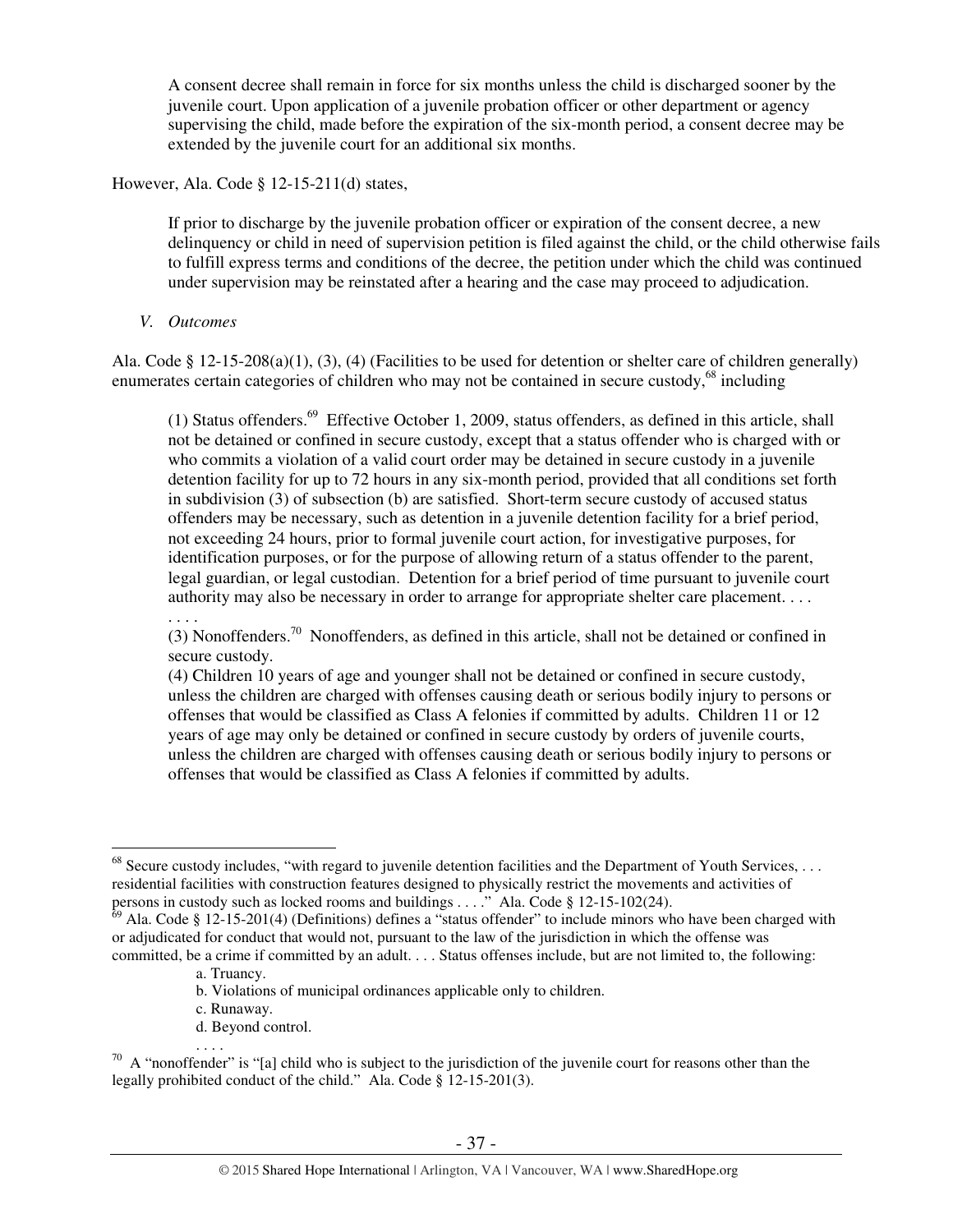Moreover, pursuant to Ala. Code § 12-15-208(c), no child under 18 years of age can be detained in an adult jail unless one of the following exceptions applies:

(1) A child may be detained in a jail or lockup for adults for up to 6 hours while processing the case of the child.

(2) A child transferred for criminal prosecution pursuant to Section 12-15-203 [Transfer of cases from juvenile court] may be detained in a jail or lockup for adults.

(3) A person charged pursuant to Section 12-15-204 [Acts for which person who has attained 16 shall be charged, arrested, and tried as an adult; removal of a person from jurisdiction of juvenile court] may be detained in jail or lockup for adults.

. . . .

Even in those circumstances in which a child may be confined in an adult jail or lockup, additional protections apply to ensure that the children do not have contact with adult inmates. Ala. Code § 12-15- 208(d).

# **Child Initially Identified as Delinquent**

Pursuant to Ala. Code § 12-15-102(7), a delinquent child is defined as "[a] child who has been adjudicated for a delinquent act and is in need of care or rehabilitation." A "delinquent act" is any act "committed by a child that is designated a violation, misdemeanor, or felony offense pursuant to the law of the municipality, county, or state in which the act was committed or pursuant to federal law." Ala. Code § 12-15-102(6). This term does not apply when, among other situations, the minor has previously been convicted or adjudicated as a youth offender. Ala. Code § 12-15-102(6)(b).

- *I. Initial Custody* 
	- a. Authority for initial custody

A commercially sexually exploited child can be taken into custody pursuant to Ala. Code  $\S$  12-15-125(a), (b) (Taking into custody of children generally), which states,

- (a) A child or minor may be taken into custody for any of the following reasons:
	- (1) Pursuant to an order of the juvenile court.

(2) By a law enforcement officer having reasonable grounds to believe that the child or minor has run away from a juvenile detention, residential, shelter, or other care facility.

(3) By a law enforcement officer having reasonable grounds to believe that the child or minor is suffering from an illness or injury or is in immediate danger from the surroundings of the child or minor and that the immediate removal of the child or minor from those surroundings is necessary for the protection of the health and safety of the child or minor.

(b) In addition to the grounds listed in subsection (a), a child may also be taken into custody for any of the following reasons:

(1) By a law enforcement officer for an alleged delinquent act pursuant to the laws of arrest; (2) By a law enforcement officer who has reasonable grounds to believe that the child has run away from his or her parents, legal guardian, or other legal custodian;

(3) By a law enforcement officer who has reasonable grounds to believe that the child has no parent, legal guardian, legal custodian, or other suitable person willing and able to provide supervision and care for the child . . .

b. Placement

Under Ala. Code § 12-15-126 (Issuance of pick-up order for taking into custody):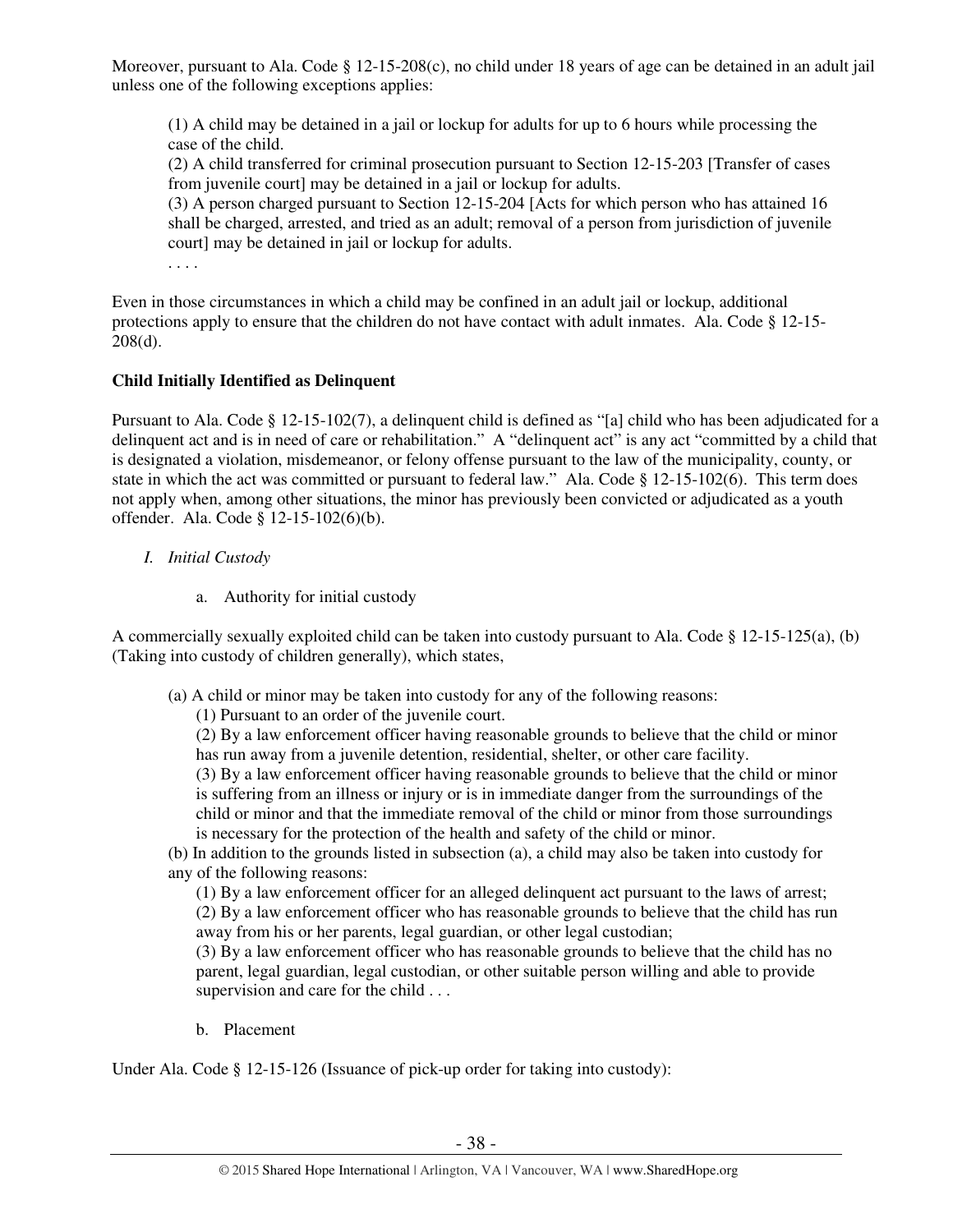If it appears from a sworn statement, written or verbal, presented to the juvenile court that a child needs to be placed in detention or shelter or other care, the juvenile court may issue a pick-up order that a law enforcement officer or other person authorized by this chapter shall at once take the child into custody and take him or her to the place of detention or shelter or other care designated by the juvenile court.

# *II. Process following initial custody*

Before the child may be placed in "detention, shelter, or other care," Ala. Code § 12-15-127(b) directs a juvenile court intake officer, if delinquency is alleged, to

review the need for detention or shelter care, including reviewing the written notice of the person who took the child into custody without an order of the juvenile court, and shall direct the law enforcement officer or other person currently having the child in custody to release the child unless detention or shelter care is required pursuant to Section 12-15-128 [Authority and criteria for continuation of detention or shelter care of children taken into custody beyond 72 hours]....

# Ala. Code § 12-15-128(a)(1), (a)(3) states,

. . . .

An allegedly delinquent child . . . lawfully taken into custody shall immediately be released, upon the ascertainment of the necessary facts, to the care, custody, and control of the parent, legal guardian, or legal custodian of the child or other suitable person able to provide supervision and care for the child, unless the juvenile court or juvenile court intake officer, subject to the limitations in Section 12-15-208, finds any of the following:

(1) The child has no parent, legal guardian, legal custodian, or other suitable person able to provide supervision and care for the child.

(3) The release of the child would present a serious threat of substantial harm to the child.

# *III. Placement process pending adjudication/investigation*

For allegations of delinquency, if the child is not released by the juvenile court intake officer, "a hearing [must be] held within 72 hours of placement in detention or shelter care, Saturdays, Sundays, and holidays included, to determine probable cause and to determine whether or not continued detention or shelter care is required." Ala. Code § 12-15-207(a).

Additionally, Ala. Code § 12-15-141 (Emergency ex parte orders authorized upon showing of verified evidence of abuse or neglect; evidence required; hearing required within 72 hours of issuance of order), states, in part,

The juvenile court may enter an ex parte order of protection or restraint on an emergency basis, without prior notice and a hearing, upon a showing of verified written or verbal evidence of abuse or neglect injurious to the health or safety of a child subject to a juvenile court proceeding and the likelihood that the abuse or neglect will continue unless the order is issued.

#### *IV. Adjudication or referral to alternative process*

a. Adjudicatory/dispositional hearing

Under Ala. Code § 12-15-121, a petition alleging delinquency "may be signed by any person 18 years of age or older, other than a juvenile court intake officer, who has knowledge of the facts alleged or is informed of them and believes that they are true."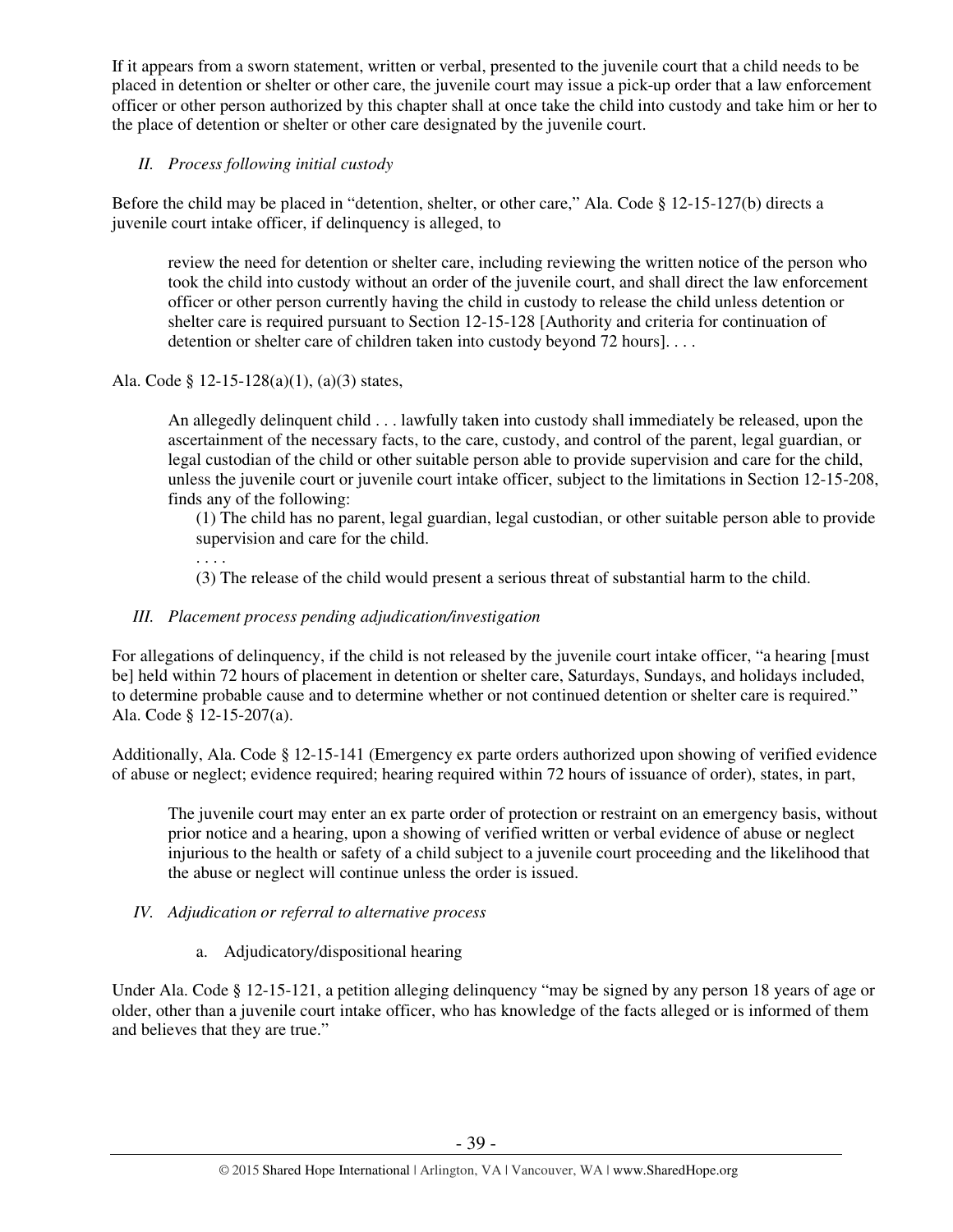If the juvenile court finds, "beyond a reasonable doubt," that a child is a delinquent child, under Ala. Code § 12- 15-215(a) (Disposition of delinquent children or children in need of supervision generally) it considers "whether the child is in need of care or rehabilitation." Under Ala. Code § 12-15-215(a),

In the absence of evidence to the contrary, a finding that the child has committed an act which constitutes a felony is sufficient to sustain a finding that the child is in need of care or rehabilitation. If the juvenile court finds that the child is not in need of care or rehabilitation, it shall dismiss the proceedings and discharge the child from any detention or other temporary care theretofore ordered. If the juvenile court finds that the child is in need of care or rehabilitation, it may make any of the following orders or dispositions, subject to the limitations and prohibitions on secure custody contained in Section 12-15-208:

(1) Permit the child to remain with the parent, legal guardian, or other legal custodian of the child, subject to the conditions and limitations the juvenile court may prescribe.

(2) Place the child on probation pursuant to conditions and limitations the juvenile court may prescribe.

(3) Transfer legal and physical custody to any of the following:

a. The Department of Youth Services, with or without an order to a specific institution. b. In the case of a child in need of supervision, the Department of Youth Services, or the Department of Human Resources . . . .

c. A local, public, or private agency, organization, or facility willing and able to assume the education, care, and maintenance of the child and which is licensed or otherwise authorized by law to receive and provide care for children.

d. During the term of supervision, a relative or other individual who is found by the juvenile court to be qualified to receive and care for the child.

. . . .

b. Diversion or alternative process

Pursuant to Ala. Code § 12-15-211(a) (Suspension of proceedings and continuation of cases under terms and conditions agreed to by parties),

The juvenile court may suspend delinquency . . . proceedings pursuant to a consent decree. . . . The consent decree shall be entered at any time after the filing of a delinquency . . . petition and before the entry of an adjudication order.

Ala. Code § 12-15-211 (c) states,

A consent decree shall remain in force for six months unless the child is discharged sooner by the juvenile court. Upon application of a juvenile probation officer or other department or agency supervising the child, made before the expiration of the six-month period, a consent decree may be extended by the juvenile court for an additional six months.

However, Ala. Code § 12-15-211(d) states,

If prior to discharge by the juvenile probation officer or expiration of the consent decree, a new delinquency or child in need of supervision petition is filed against the child, or the child otherwise fails to fulfill express terms and conditions of the decree, the petition under which the child was continued under supervision may be reinstated after a hearing and the case may proceed to adjudication.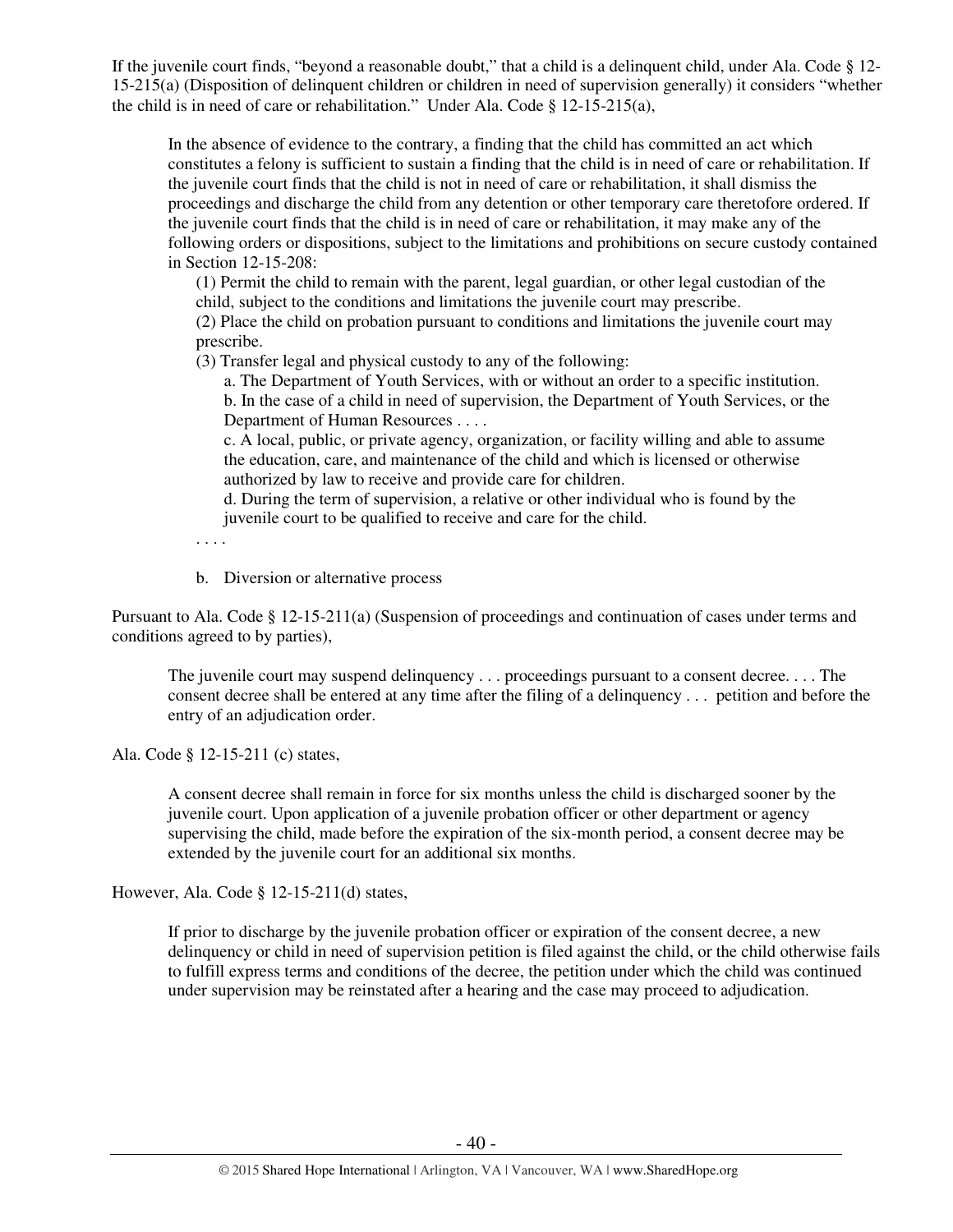#### V. Outcomes

Ala. Code § 12-15-208(a)(1), (3), (4) (Facilities to be used for detention or shelter care of children generally) enumerates certain categories of children who may not be contained in secure custody, $\frac{71}{1}$  including

(1) Status offenders.<sup>72</sup> Effective October 1, 2009, status offenders, as defined in this article, shall not be detained or confined in secure custody, except that a status offender who is charged with or who commits a violation of a valid court order may be detained in secure custody in a juvenile detention facility for up to 72 hours in any six-month period, provided that all conditions set forth in subdivision (3) of subsection (b) are satisfied. Short-term secure custody of accused status offenders may be necessary, such as detention in a juvenile detention facility for a brief period, not exceeding 24 hours, prior to formal juvenile court action, for investigative purposes, for identification purposes, or for the purpose of allowing return of a status offender to the parent, legal guardian, or legal custodian. Detention for a brief period of time pursuant to juvenile court authority may also be necessary in order to arrange for appropriate shelter care placement. . . .

. . . .

(3) Nonoffenders.<sup>73</sup> Nonoffenders, as defined in this article, shall not be detained or confined in secure custody.

(4) Children 10 years of age and younger shall not be detained or confined in secure custody, unless the children are charged with offenses causing death or serious bodily injury to persons or offenses that would be classified as Class A felonies if committed by adults. Children 11 or 12 years of age may only be detained or confined in secure custody by orders of juvenile courts, unless the children are charged with offenses causing death or serious bodily injury to persons or offenses that would be classified as Class A felonies if committed by adults.

Moreover, pursuant to Ala. Code § 12-15-208(c), no child under 18 years of age can be detained in an adult jail unless one of the following exceptions applies:

(1) A child may be detained in a jail or lockup for adults for up to six hours while processing the case of the child.

(2) A child transferred for criminal prosecution pursuant to Section 12-15-203 [Transfer of cases from juvenile court] may be detained in a jail or lockup for adults.

(3) A person charged pursuant to Section 12-15-204 [Acts for which person who has attained 16 shall be charged, arrested, and tried as an adult; removal of a person from jurisdiction of juvenile court] may be detained in jail or lockup for adults.

- d. Beyond control.
- . . . .

 $\overline{a}$ <sup>71</sup> Secure custody includes, "with regard to juvenile detention facilities and the Department of Youth Services ... residential facilities with construction features designed to physically restrict the movements and activities of persons in custody such as locked rooms and buildings . . . ." Ala. Code § 12-15-102(24).

 $72$  Ala. Code § 12-15-201(4) (Definitions) defines a "status offender" to include minors who have been charged with or adjudicated for conduct that would not, pursuant to the law of the jurisdiction in which the offense was committed, be a crime if committed by an adult. . . . Status offenses include, but are not limited to, the following:

a. Truancy.

b. Violations of municipal ordinances applicable only to children.

c. Runaway.

 $73$  A "nonoffender" is "[a] child who is subject to the jurisdiction of the juvenile court for reasons other than the legally prohibited conduct of the child." Ala. Code § 12-15-201(3).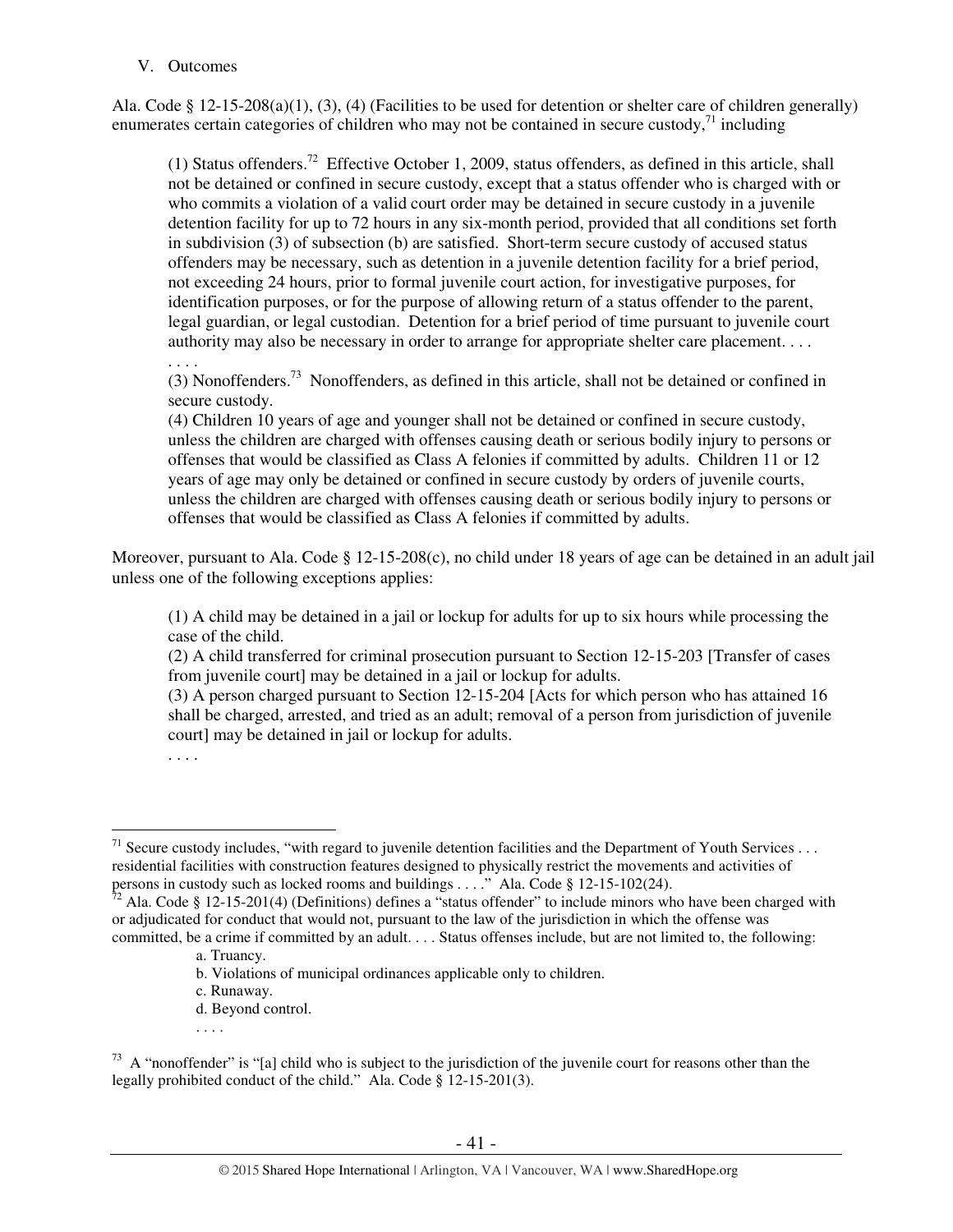Even in those circumstances in which a child may be confined in an adult jail or lockup, additional protections apply to ensure that the children do not have contact with adult inmates. Ala. Code § 12-15-  $208(d)$ .

- 5.4.1 Recommendation: Enact a mandatory protective response for juvenile sex trafficking victims that provides an avenue to specialized services outside detention.
- *5.5 Commercial sexual exploitation is identified as a type of abuse and neglect within child protection statutes.*

Sexual exploitation is included within the definition of abuse within Alabama's child protection statutes. "Abuse" is defined in Ala. Code § 12-15-301(2) (Definitions) as

[h]arm or the risk of harm to the emotional, physical health, or welfare of a child. Harm or the risk of harm to the emotional, physical health, or welfare of a child can occur through nonaccidental physical or mental injury, sexual abuse, or attempted sexual abuse or sexual exploitation or attempted sexual exploitation.

Ala. Code § 12-15-301(12) defines "sexual abuse" as including the following:

[T]he employment, use, persuasion, inducement, enticement, or coercion of any child to engage in, or having a child assist any person to engage in, any sexually explicit conduct or any simulation of the conduct for the purpose of producing any visual depiction of the conduct. Sexual abuse also includes rape, molestation, prostitution, or other forms of sexual exploitation or abuse of children . . . as those acts are defined in this article or by Alabama law.

The term "sexual exploitation" is defined as "allowing, permitting, or encouraging a child to engage in prostitution and allowing, permitting, encouraging, or engaging in the obscene or pornographic photographing, filming, or depicting of a child." Ala. Code  $\S$  12-15-301(13).

The term "neglect" is defined as "[n]egligent treatment or maltreatment of a child, including, but not limited to, the failure to provide adequate food, medical treatment, supervision, education, clothing, or shelter." Ala. Code § 12-15-301(7).

- 5.5 Recommendation: Amend Ala. Code § 12-15-301 (Definitions) to include Ala. Code § 13A-6- 152(a)(2) (Human trafficking in the first degree) in the list of offenses within "sexual exploitation."
- *5.6 The definition of "caregiver" or another related term in the child welfare statutes is not a barrier to a sex trafficked child accessing the protection of child welfare.*

The definition of "caregiver" or another related term is not broad enough to cover many situations in which a trafficker could be in custody of a child. Ala. Code § 12-15-301(3) (Definitions) defines "caregiver" in the article on Dependency and Termination of Parental Rights to mean

[a]n individual 21 years of age or older, other than a parent, legal guardian, or legal custodian of a child who is an approved foster parent and who is a relative of the child and has been providing care and support for the child while the child has been residing in the home of the caregiver for at least the last six consecutive months while in the legal custody of the Department of Human Resources.

Only individuals who are "legally related to the child by blood, marriage, or adoption within the fourth degree of kinship" are considered to be the child's "relative." Ala. Code § 12-15-301(11).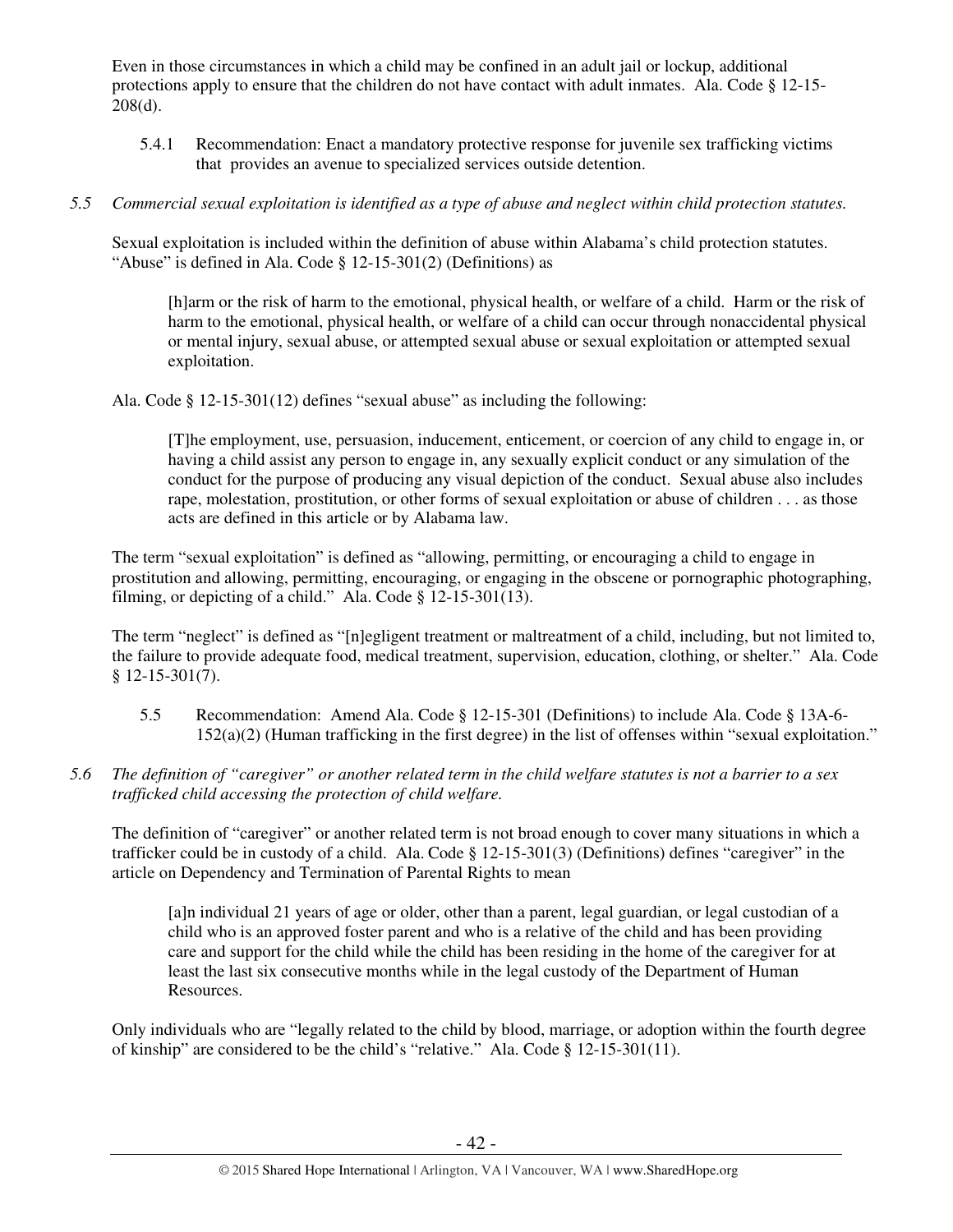- 5.6.1 Recommendation: Amend Ala. Code § 12-15-301(3) (Definitions) to allow child welfare protection for juvenile sex trafficking victims irrespective of the perpetrator of the abuse.
- *5.7 Crime victims' compensation is specifically available to a child victim of sex trafficking or commercial sexual exploitation of children (CSEC) without regard to ineligibility factors.*

The Alabama Crime Victims Compensation Act contains certain ineligibility criteria that could operate to exclude victims of domestic minor sex trafficking from receiving crime victims' compensation. For the Act, a "victim" means "[a] person who suffered serious personal injury or death as a result of criminally injurious conduct." Ala. Code § 15-23-3(3). "Criminally injurious conduct" is defined in part as "[a]n act occurring or attempted within the geographical boundaries of this state which results in serious personal injury or death to a victim for which punishment by fine, imprisonment, or death may be imposed." Ala. Code § 15-23-3(2)(a). A victim may receive compensation from the Alabama Crime Victims Compensation Commission if the commission is "satisfied by a preponderance of the evidence that the requirements for compensation have been met." Ala. Code § 15-23-8(a).

To the extent domestic minor sex trafficking victims meet the definition of victim, they may be eligible for compensation; however, several requirements for compensation could present difficulties for victims of domestic minor sex trafficking. Pursuant to Ala. Code § 15-23-12(a) (Grounds for denial―reduction of award),

Compensation shall not be awarded in any of the following circumstances:

(1) A claim has been filed with the commission later than one year after the injury or death upon which the claim is based, unless the commission finds there was good cause for the failure to file within that time.

(2) To a claimant who was the offender, or an accomplice of the offender, or who encouraged or in any way participated in the criminally injurious conduct.

(3) If the award would unjustly benefit the offender or accomplice of the offender.

(4) The criminally injurious conduct resulting in injury or death was reported to a law enforcement officer later than 72 hours after its occurrence, unless the commission finds there was good cause for the failure to report within that time.

Nothing expressly exempts domestic minor sex trafficking victims from these requirements or explains what constitutes good cause for the failure to report the crime or file a claim within the statutory timeframes.

- 5.7.1. Recommendation: Amend Ala. Code § 15-23-12 (Grounds for denial—reduction of award) to provide exceptions to the ineligibility factors in Ala. Code § 15-23-12(a) for victims of domestic minor sex trafficking.
- *5.8 Victim-friendly procedures and protections are provided in the trial process for minors under 18.*

Some victim-friendly criminal justice procedures and protections are afforded to minor victims of commercial sexual exploitation, but other critical protections, such as a rape shield law that protects victims from retraumatizing cross-examination, are not available.

Alabama law provides special protections for children under the age of 16 who are victims in criminal prosecutions for sexual offenses or sexual exploitation. For example, pursuant to Ala. Code § 15-25-2 (Videotaped deposition) the court may allow victims of sexual offenses under the age of 16 to give videotaped depositions in criminal prosecutions while having a "person whose presence . . . contributes to the well-being of the child and who has dealt with the child in a therapeutic setting regarding the abuse" present during the deposition. Ala. Code § 15-25-2(c). Notably, the defendant's attorney, but not the defendant, may be present during the deposition. Ala. Code § 15-25-2(c). The videotaped deposition may be entered into evidence "in lieu of the direct testimony of the alleged victim or witness" unless "the court determines that its introduction . . . will unfairly prejudice the defendant." Ala. Code § 15-25-2(d).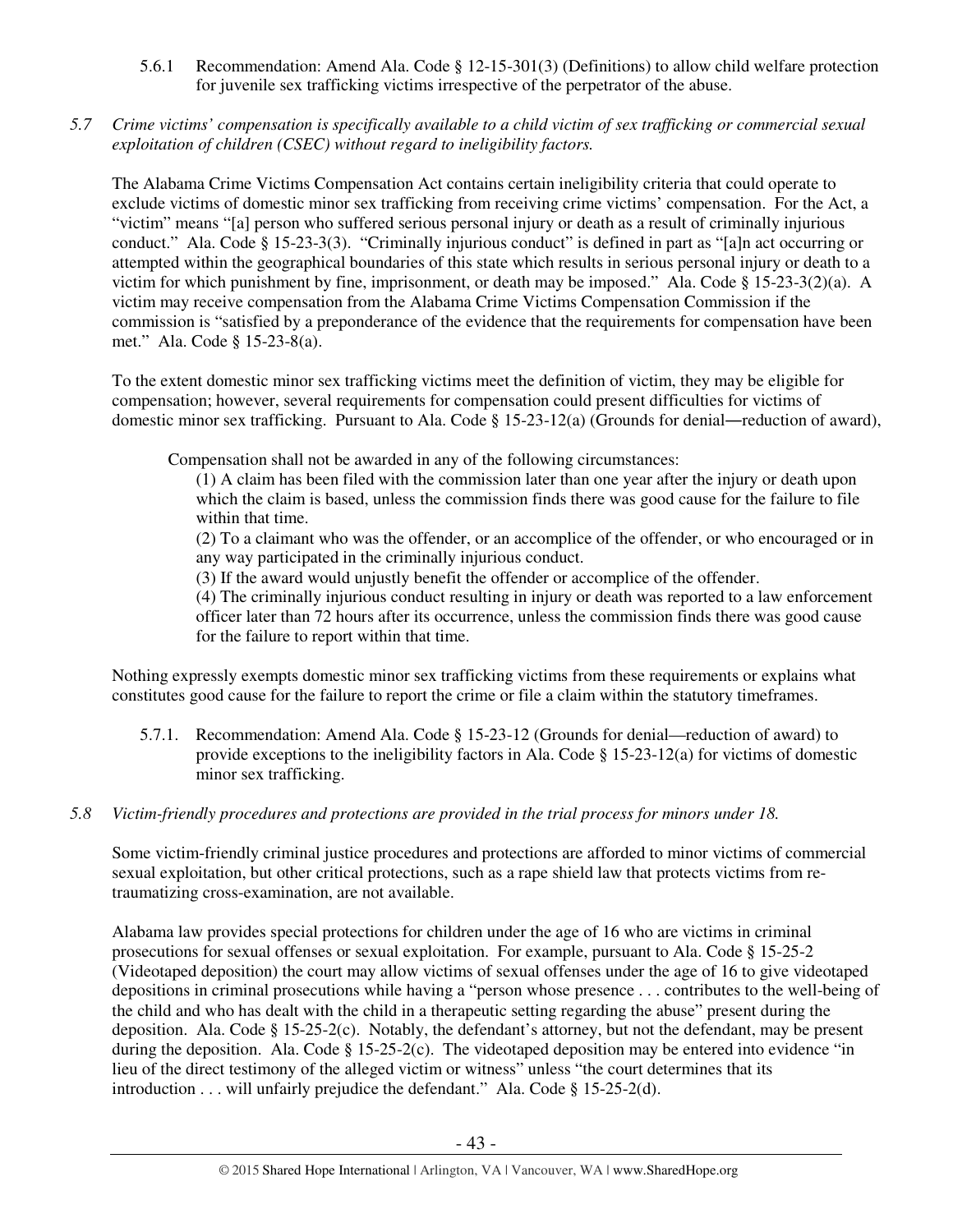Alternatively, pursuant to Ala. Code § 15-25-3(b) (Closed circuit examination of victim), a court may permit a victim of a sexual offense or sexual exploitation under the age of 16 to give testimony via closed circuit equipment, which "shall be taken outside the courtroom in the judge's chambers or in another suitable location designated by the judge." Pursuant to Ala. Code § 15-25-3(c),

Examination and cross-examination of the alleged child victim or witness shall proceed as though he or she were testifying in the courtroom. Present in the room with the child during his or her testimony shall be the prosecuting attorney, the attorney of the defendant, and a person whose presence, in the judgment of the court, contributes to the well-being of the child and who has dealt with the child in a therapeutic setting regarding the abuse. Additional persons, such as the parent or parents or legal guardian, except the defendant, may be admitted into the room in the discretion of the court.

Ala. Code § 15-25-3(g) states, "Only the court, the prosecuting attorney and the attorney for the defendant may question the child."

Other child-friendly victim provisions applicable in criminal prosecutions for sexual offenses include the "use of anatomically correct dolls or mannequins to assist an alleged victim or witness who is under the age of 10 in testifying on direct and cross-examination at trial, or in a videotaped deposition as provided in this article" pursuant to Ala. Code § 15-25-5 (Use of dolls or mannequins), a speedy trial "to minimize the length of time the child must endure the stress of involvement in the proceedings" pursuant to Ala. Code § 15-25-6 (Speedy trial), and "reasonable limits on the number of interviews a victim of sexual abuse or exploitation, who is under 12 years of age, must submit to" in order to protect the victim from psychological harm pursuant to Ala. Code § 15-1-2(a) (Child sexual abuse victims; protection from repeated interrogation; sealed court records).

Interviews of younger minor victims may be limited and records of any minor victims should be kept confidential pursuant to Ala. Code § 15-1-2 (Limits on interviews of victims of sexual abuse or exploitation under 12 years of age; confidentiality of court records of victims under 18 years of age), which states,

(a) The presiding judge of a judicial circuit, after consultation with the district attorney for the judicial circuit may provide for reasonable limits on the number of interviews a victim of sexual abuse or exploitation, who is under 12 years of age, must submit to for law enforcement or other purposes. The judge shall, to the extent possible, protect the victim from the psychological damage of repeated interrogation while preserving the rights of the public, the victim, and the person charged with the violation.

(b) The court records of a child under the age of 18 years who is a victim of sexual abuse or exploitation shall not be open to the public, but shall be kept in the same manner as juvenile offender records are kept.

However, vital protections under rape shield laws are not provided for juvenile sex trafficking or CSEC victims. Regardless of the age of the victim, pursuant to Ala. Code § 12-21-203(b)–(c) (Rape shield),

(b) In any prosecution for criminal sexual conduct<sup>74</sup> or for assault with intent to commit, attempt to commit or conspiracy to commit criminal sexual conduct, evidence relating to the past sexual behavior<sup>75</sup> of the complaining witness<sup>76</sup> . . . shall not be admissible, either as direct evidence or on

 $\overline{a}$ <sup>74</sup> "Criminal sexual conduct" is defined in Ala. Code § 12-21-203(a)(2) as "[s]exual activity, including, but not limited to, rape, sodomy, sexual misconduct, sexual abuse or carnal knowledge."

<sup>&</sup>lt;sup>75</sup> "Evidence relating to past sexual behavior," according to Ala. Code § 12-21-203(a)(3) "includes, but is not limited to, evidence of the complaining witness's marital history, mode of dress and general reputation for promiscuity, nonchastity or sexual mores contrary to the community standards."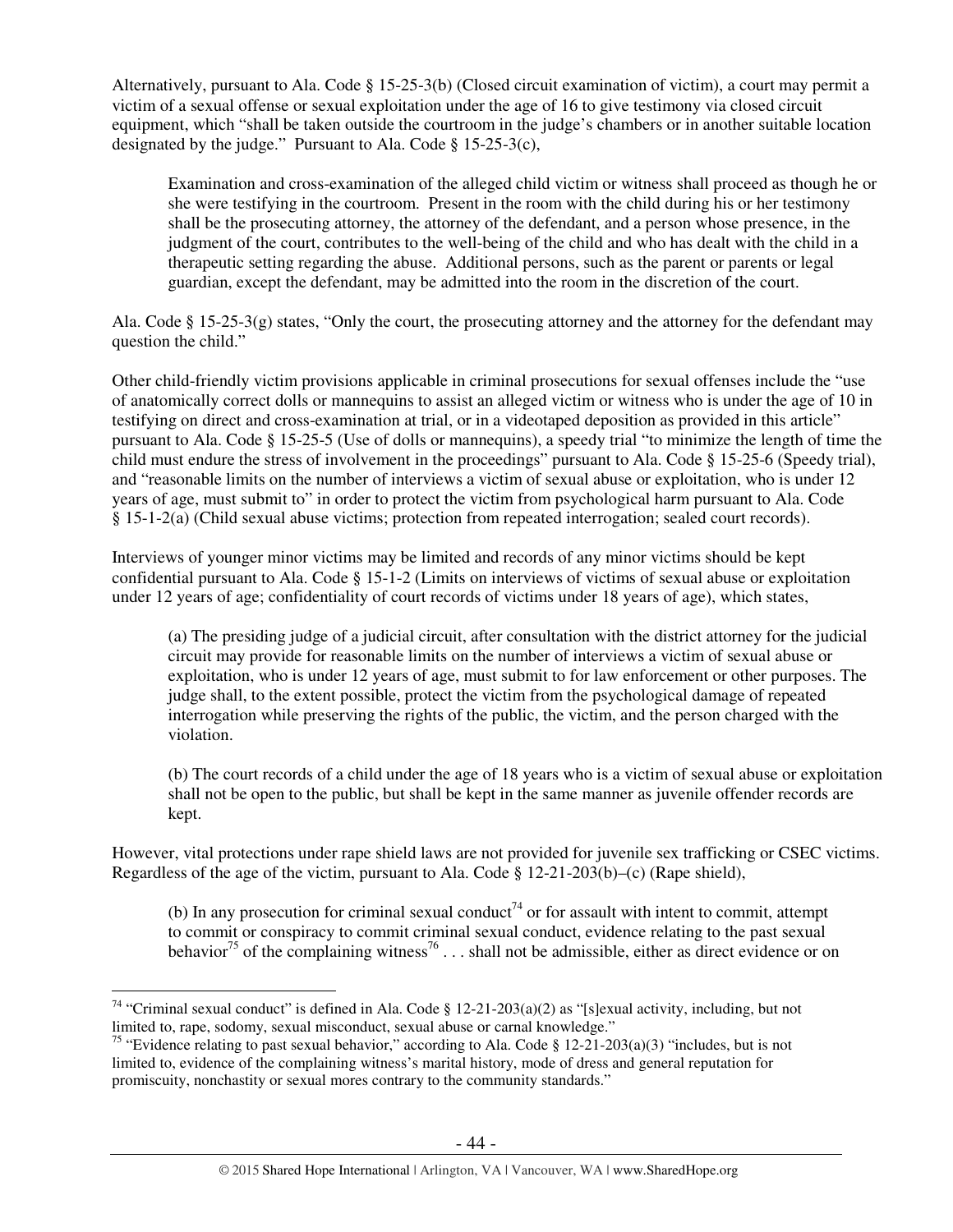cross-examination of the complaining witness or of other witnesses, except as otherwise provided in this section.

(c) In any prosecution for criminal sexual conduct, evidence relating to the past sexual behavior of the complaining witness shall be introduced if the court following the procedure described in subsection (d) of this section . . . finds that such past sexual behavior directly involved the participation of the accused.

- 5.8.1 Recommendation: Amend the definition of "criminal sexual conduct" in Ala. Code § 12-21- 203(a)(2) (Rape shield) to include human trafficking and CSEC offenses.
- *5.9 Expungement or sealing of juvenile delinquency records resulting from arrests or adjudications for prostitution-related offenses committed as a result of, or in the course of, the commercial sexual exploitation of a minor is available within a reasonable time after turning 18.*

Alabama law allows for the sealing and destruction of juvenile records. Under Ala. Code § 12-15-136(a) (Proceedings for sealing legal and social files and records of courts, pertaining to certain persons and effect thereof),

(a) On motion of a person who has been the subject of a delinquency or child in need of supervision petition, the juvenile court may order the sealing of the legal and social files and records of the juvenile court pertaining to the person if it finds that:

(1) Two years have elapsed since the final discharge of the person from legal custody or supervision or two years after the entry of any other order of the juvenile court not involving custody or supervision; and

(2) The person has not been convicted or adjudicated delinquent or a youthful offender of any felony or a misdemeanor involving sexual offenses, drugs, weapons, or violence, or threats of violence, prior to the filing of the motion and no proceeding is pending seeking the conviction or adjudication.

However, under Ala. Code § 12-15-136(e), "Any adjudication of delinquency or youthful offender or conviction of a felony or misdemeanor involving sexual offenses, drugs, weapons, or violence, or threats of violence, subsequent to sealing shall have the effect of nullifying the sealing order."

A minor may obtain a destruction order pursuant to Ala. Code  $\S$  12-15-137(a), (b) (Proceedings for destruction of legal and social files and records of juvenile courts pertaining to certain persons and effect thereof), which states,

(a) A person who has been the subject of a delinquency petition and has met the conditions stipulated in subdivision (2) of subsection (a) of Section 12-15-136, five years after reaching the age of majority, may file a motion requesting the destruction of all records pertaining to his or her case. If the juvenile court grants the motion, copies of the order shall be sent to all offices, departments, or agencies that are repositories of the records, and all the offices, departments, and agencies shall comply with the order.

(b) Upon the entry of a destruction order, all references including arrest, complaints, referrals, petitions, reports, and orders shall be removed from all department or agency official and institutional files and destroyed.

5.9 Recommendation: Amend Ala. Code § 12-15-136 (Proceedings for sealing legal and social files and records of courts, pertaining to certain persons and effect thereof) to make

 $\overline{a}$ <sup>76</sup> "Complaining witness" is defined in Ala. Code § 12-21-203(a)(1) as "[a]ny person alleged to be the victim of the crime charged, the prosecution of which is subject to the provisions of this section."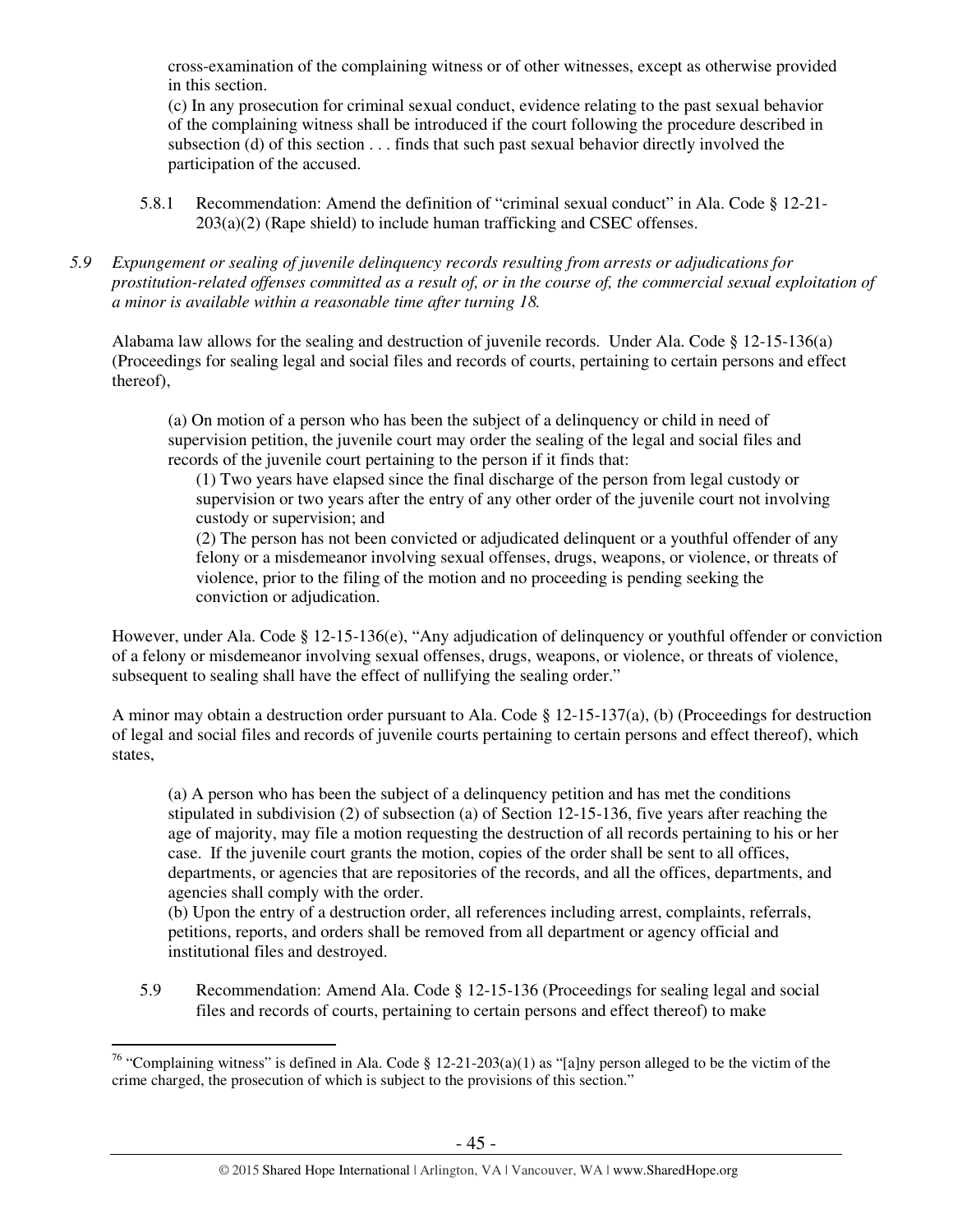expungement available to juvenile sex trafficking or CSEC victims promptly upon turning 18 or upon completion of disposition.

*5.10 Victim restitution and civil remedies for victims of domestic minor sex trafficking or commercial sexual exploitation of children (CSEC) are authorized by law.* 

Individuals convicted of human trafficking offenses are required to pay mandatory restitution to victims. Ala. Code § 13A-6-155(a) (Mandatory restitution) states,

A person or entity convicted of any violation of this article shall be ordered to pay mandatory restitution to the victim, prosecutorial or law enforcement entity, with the proceeds from property forfeited under Section 13A-6-156 applied first to payment of restitution. Restitution under this section shall include items covered under Article 4A, commencing with Section 15-18-65 [Legislative intent] of Chapter 18 of Title 15 of the Code of Alabama 1975, and any of the following:

(1) Costs of medical and psychological treatment, including physical and occupational therapy and rehabilitation, at the court's discretion.

(2) Costs of necessary transportation, temporary housing, and child care, at the court's discretion.

(3) Cost of the investigation and prosecution, attorney's fees, and other court-related costs such as victim advocate fees.

(4) The greater of a. the value of the human trafficking victim's labor as guaranteed under the minimum wage and overtime provisions of the Fair Labor Standards Act (FLSA); or b. the gross income or value to the defendant of the victim's labor servitude or sexual servitude engaged in by the victim while in the human trafficking situation.

(5) Return of property, cost of damage to property, or full value of property if destroyed or damaged beyond repair.

(6) Expenses incurred by a victim and any household members or other family members in relocating away from the defendant or his or her associates, including, but not limited to, deposits for utilities and telephone service, deposits for rental housing, temporary lodging and food expenses, clothing, and personal items. Expenses incurred pursuant to this section shall be verified by law enforcement to be necessary for the personal safety of the victim or household or family members, or by a mental health treatment provider to be necessary for the emotional well-being of the victim.

(7) Any and all other losses suffered by the victim as a result of any violation of this article.

Restitution is available more generally to victims of other crimes pursuant to Ala. Code § 15-18-67 (Hearings), which provides that

[w]hen a defendant is convicted of a criminal activity or conduct which has resulted in pecuniary damages<sup>77</sup> or loss to a victim, the court shall hold a hearing to determine the amount or type of restitution due the victim or victims of such defendant's criminal acts. Such restitution hearings shall be held as a matter of course and in addition to any other sentence which it may impose, the court shall order that the defendant make restitution or otherwise compensate such victim for any pecuniary damages. The defendant, the victim or victims, or their representatives or the administrator of any victim's estate as well as the district attorney shall have the right to be present and be heard upon the issue of restitution at any such hearings.

 $\overline{a}$ 

<sup>77</sup> *See supra* note 23.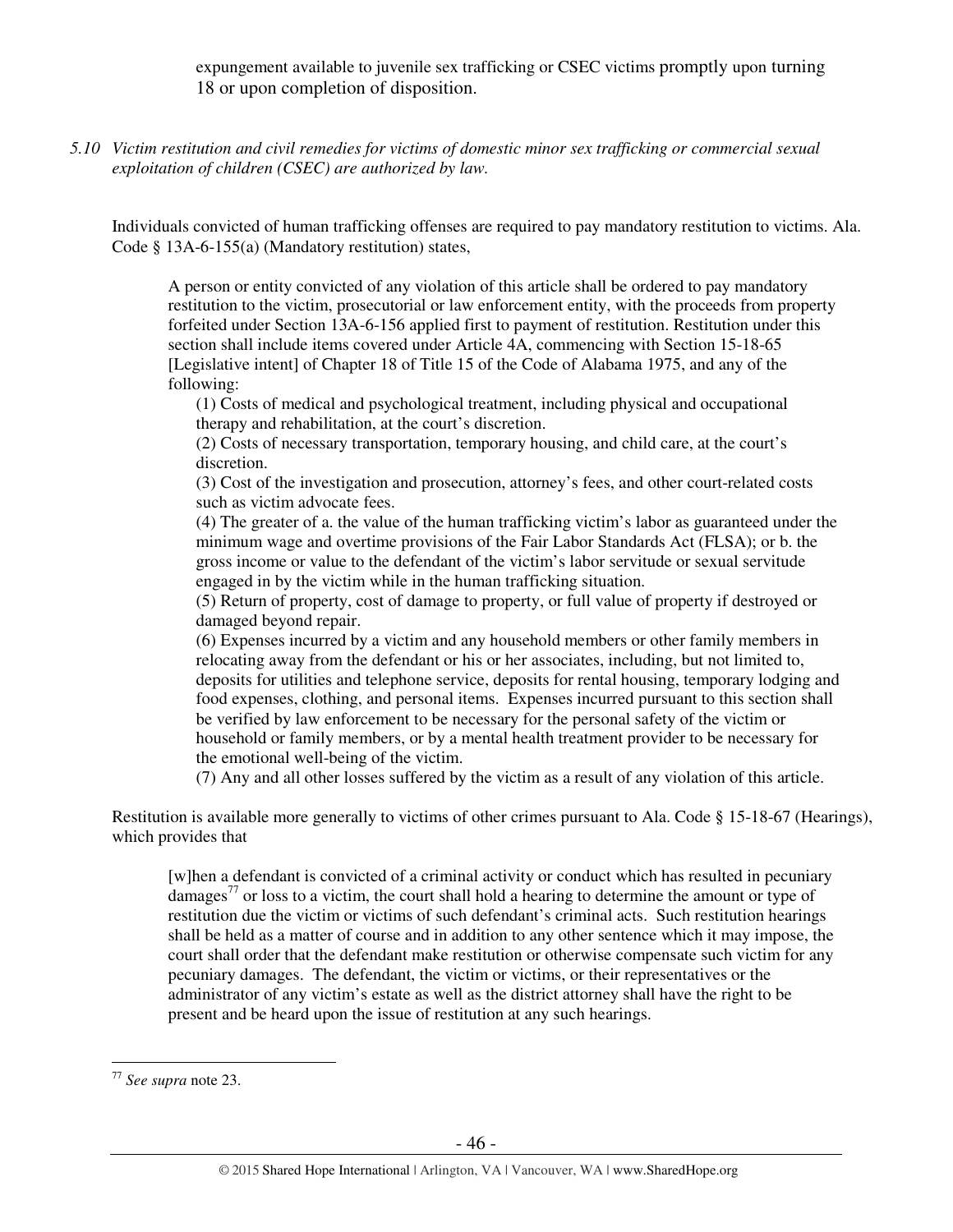Pursuant to Ala. Code § 15-18-68(a) (Determination of amount),

In determining the manner, method, or amount of restitution to be ordered, the court may take into consideration all of the following:

(1) The financial resources of the defendant and the victim and the burden that the manner or method of restitution will impose upon the victim or the defendant.

(2) The ability of the defendant to pay restitution on an installment basis or on other conditions to be fixed by the court.

(3) The anticipated rehabilitative effect on the defendant regarding the manner of restitution or the method of payment.

(4) Any burden or hardship upon the victim as a direct or indirect result of the defendant's criminal acts.

(5) The mental, physical, and financial well-being of the victim.<sup>78</sup>

Civil remedies are also available to human trafficking victims. Ala. Code § 13A-6-157 (Civil action by victims; relief awarded) provides that human trafficking victims

may bring a civil action in the appropriate state court. The court may award actual damages, compensatory damages, punitive damages, injunctive relief, and any other appropriate relief. A prevailing plaintiff shall also be awarded attorney's fees and costs. Treble damages shall be awarded on proof of actual damages where defendant's acts were willful and malicious.

Pursuant to Ala. Code § 13A-6-156 (Forfeiture of profits or proceeds and interest in property),

A person who commits the offense of human trafficking in the first degree or human trafficking in the second degree shall forfeit to the State of Alabama any profits or proceeds and any interest in property that he or she has acquired or maintained that the sentencing court determines to have been acquired or maintained as a result of committing human trafficking in the first degree or human trafficking in the second degree. Any assets seized shall first be used to pay restitution to trafficking victims and subsequently to pay any damages awarded to victims in a civil action. Any remaining assets shall go toward the cost of the investigation and prosecution and the remaining assets shall be remitted to funding the Alabama Crime Victims Compensation Fund.

*5.11 Statutes of limitations for civil and criminal actions for child sex trafficking or commercial sexual exploitation of children (CSEC) offenses are eliminated or lengthened sufficiently to allow prosecutors and victims a realistic opportunity to pursue criminal action and legal remedies.* 

Pursuant to Ala. Code § 15-3-1 (Felonies generally), all felonies "except those specified in Sections 15-3-3 [Conversion of public revenues] and 15-3-5 [Offenses having no limitation]" are subject to a 3-year statute of limitations. Ala. Code § 15-3-5(a)(1)–(4) eliminates the statute of limitations for a prosecution for

(1) Any capital offense;

 $\overline{a}$ 

<sup>&</sup>lt;sup>78</sup> Ala. Code § 15-18-68(b)(2) (Criteria for determining restitution) adds,

When a defendant has been convicted of the following offenses after February 1, 2009, the court may consider the factors enumerated in subsection (a) and shall order restitution to be paid as follows:

 <sup>. . . .</sup>  (2) When a defendant has been convicted of rape in the first degree under Section 13A-6-61 [Rape in the first degree] and the person has one or more prior convictions under Section 13A-6-61, the court shall order restitution for an amount not less than ten thousand dollars (\$10,000) for each conviction under Section 13A-6-61.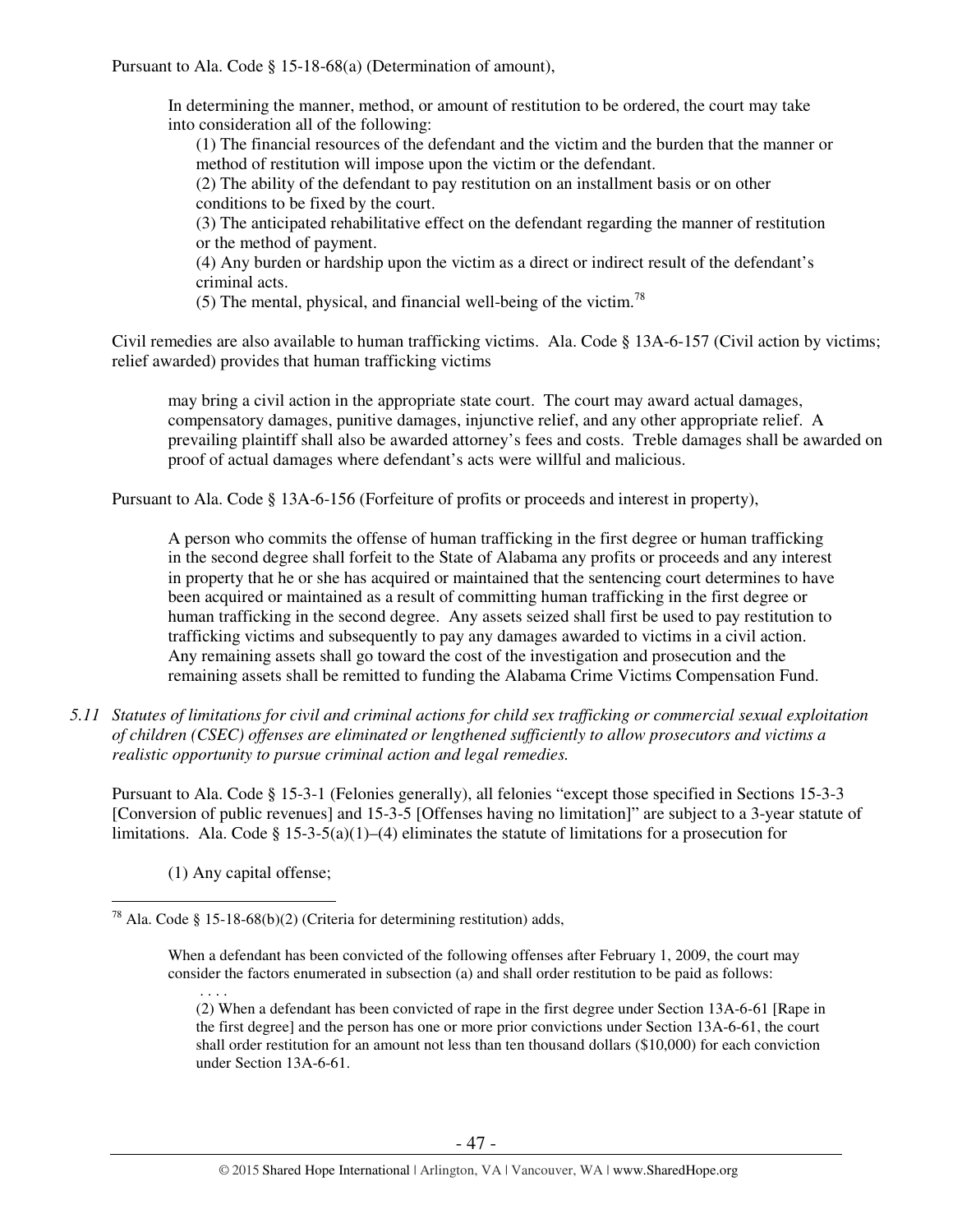(2) Any felony involving the use, attempted use, or threat of, violence to a person;

(3) Any felony involving serious physical injury or death of a person;

(4) Any sex offense involving a victim under 16 years of age, regardless of whether it involves force or serious physical injury or death

. . . .

 $\overline{a}$ 

For civil actions under Ala. Code § 13A-6-157 (Civil action by victims; relief awarded), Ala. Code § 13A-6-158 (Limitation period) states,

(a) (1) An action for an offense defined by this article where the victim is not a minor shall be brought within five years<sup>79</sup> from the date the victim was removed or escaped from the human trafficking situation.

 (2) Any statute of limitations that would otherwise preclude prosecution for an offense involving the trafficking of a minor, or the physical or sexual abuse of a minor, shall be tolled until such time as the victim has reached the age of 18 years.

 (3) The running of the statute of limitations shall be suspended where a person entitled to bring a claim of an offense defined by this article could not have reasonably discovered the crime due to circumstances resulting from the human trafficking situation, such as psychological trauma, cultural and linguistic isolation, and the inability to access services.

(b) Any statute of limitation period imposed for the filing of a civil action under this article will not begin to run until the plaintiff discovers both that the sex trade act occurred and that the defendant caused, was responsible for, or profited from the sex trade act.

 (1) If the plaintiff is a minor, then the limitation period will not commence running until he or she has reached the age of majority.

 (2) If the plaintiff is under a disability at the time the cause of action accrues, so that it is impossible or impractical for him or her to bring an action, then the time of the disability is not part of the time limited for the commencement of the action. Disability includes, but is not limited to, insanity, imprisonment, or other incapacity or incompetence.

 (3) If the plaintiff's injury is caused by two or more acts that are part of a continuing series of sex trade acts by the same defendant, then the limitation period will not commence running until the last sex trade act in the continuing series occurs.

 (4) If the plaintiff is subject to threats, intimidation, manipulation, or fraud perpetrated by the defendant or by any person acting in the interest of the defendant, then the time when these acts occur will not be part of the time limited for the commencement of this action.

5.11 Recommendation: Amend Ala. Code § 15-3-5(a) (Offenses having no limitation) to clearly eliminate the statute of limitations for prosecutions for trafficking and CSEC offenses.

<sup>&</sup>lt;sup>79</sup> Pursuant to Ala. Code § 6-2-38 (Commencement of actions - Two years), generally actions for personal injury are subject to a two year statute of limitations.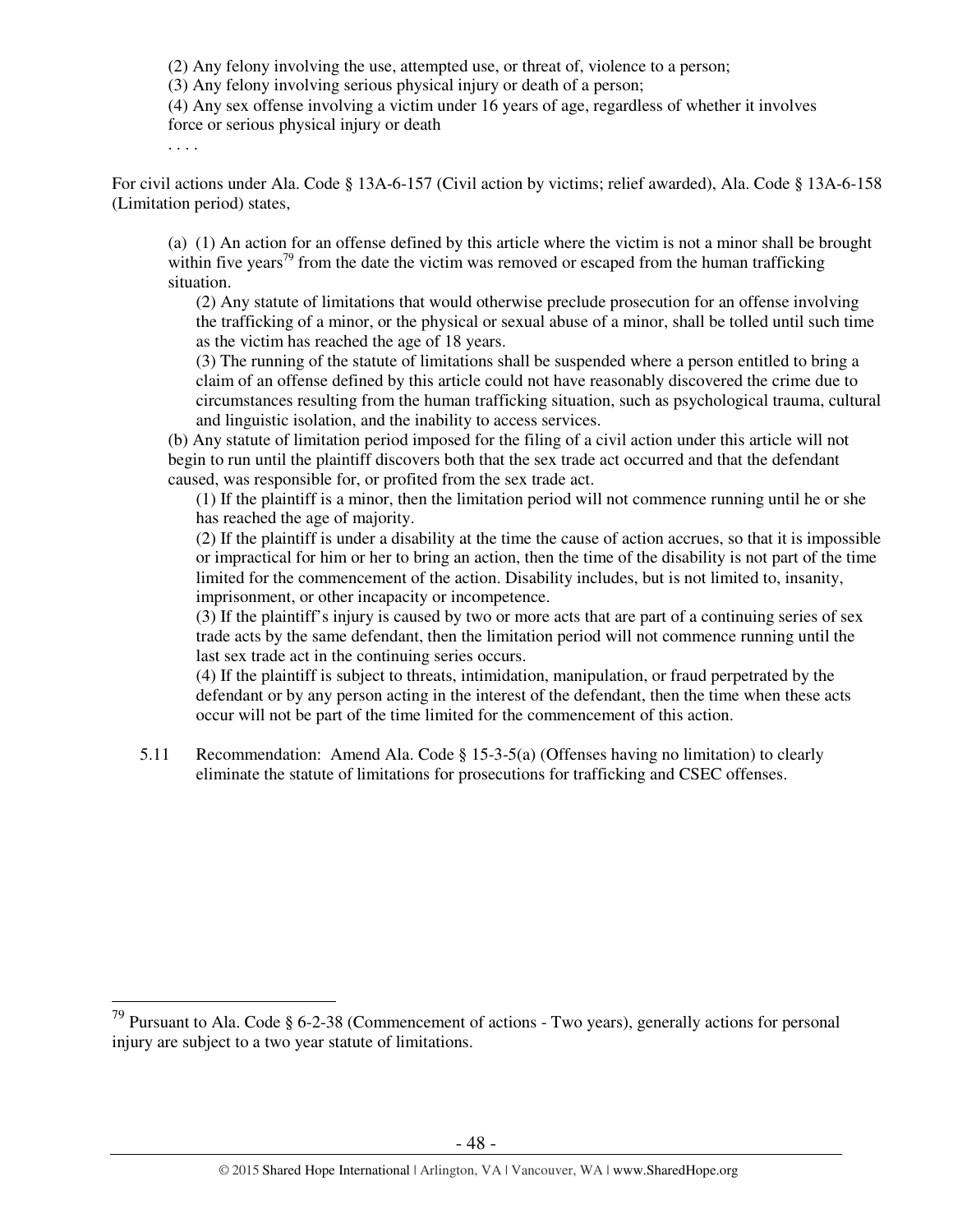#### **FRAMEWORK ISSUE 6: CRIMINAL JUSTICE TOOLS FOR INVESTIGATION AND PROSECUTIONS**

#### *Legal Components:*

- *6.1 Training on human trafficking and domestic minor sex trafficking for law enforcement is statutorily mandated or authorized.*
- *6.2 Single party consent to audio-taping is permitted in law enforcement investigations.*
- *6.3 Wiretapping is an available tool to investigate domestic minor sex trafficking.*
- *6.4 Using a law enforcement posing as a minor to investigate buying or selling of commercial sex acts is not a defense to soliciting, purchasing, or selling sex with a minor.*
- *6.5 Using the Internet or electronic communications to investigate buyers and traffickers is a permissible investigative technique.*
- *6.6 Law enforcement and child welfare agencies are mandated to promptly report missing and recovered children. \_\_\_\_\_\_\_\_\_\_\_\_\_\_\_\_\_\_\_\_\_\_\_\_\_\_\_\_\_\_\_\_\_\_\_\_\_\_\_\_\_\_\_\_\_\_\_\_\_\_\_\_\_\_\_\_\_\_\_\_\_\_\_\_\_\_\_\_\_\_\_\_\_\_\_\_\_\_\_\_\_\_\_\_\_\_\_\_\_\_\_\_\_\_*

# *Legal Analysis:*

*6.1 Training on human trafficking and domestic minor sex trafficking for law enforcement is statutorily mandated or authorized.* 

The Alabama Peace Officers' Standards and Training Commission (APOSTC) has the authority to, among other things, "adopt and promulgate standards relating to the physical, mental, and moral fitness of any applicant for or appointee as a law enforcement officer," to "make recommendations for improving [law enforcement training] schools, curriculum, and courses," and to "encourage the establishment of law enforcement training schools and courses on law enforcement in existing institutions of learning." Ala. Code § 36-21-45(3)–(5). Law enforcement officer applicants must complete a required training course as established by APOSTC. Ala. Code  $\S 36-21-46(a)(3)$ . While law enforcement officers must meet continuing education requirements, APOSTC rules do not specifically mandate or authorize training for law enforcement officers regarding human trafficking or the sexual exploitation of children.<sup>80</sup>

However, Ala. Code § 26-19-4(3), (14) (Alabama Center for Missing and Exploited Children; functions) requires the Alabama Center for Missing and Exploited Children (ACMEC) to, among other things, "provide training to law enforcement officers, other professionals, and medical examiners, when available, on issues relating to missing persons, exploited children, and unidentified bodies" and "[t]o operate a resource center of information regarding prevention of abduction and sexual exploitation of children." As a result, resources and training regarding exploited children, including sexually exploited children, currently should be available for use by law enforcement in Alabama.

# *6.2 Single party consent to audiotaping is permitted in law enforcement investigations.*

Single party consent to audio-recording and interception of oral communications is permitted in Alabama. Ala. Code § 13A-11-31(a) (Criminal eavesdropping) makes it unlawful if a person "intentionally uses any device to eavesdrop." However, "eavesdrop" is defined as "[t]o overhear, record, amplify or transmit any part of the private communication of others without the consent of at least one of the persons engaged in the communication, except as otherwise provided by law." Ala. Code § 13A-11-30(1). Therefore, when one party to the communication consents to audiotaping, the conduct is not considered "eavesdropping" and does not violate Ala. Code § 13A-11-31.

 $\overline{a}$ <sup>80</sup> Ala. Admin. Code r. 650-X-12-.02(1) (2011).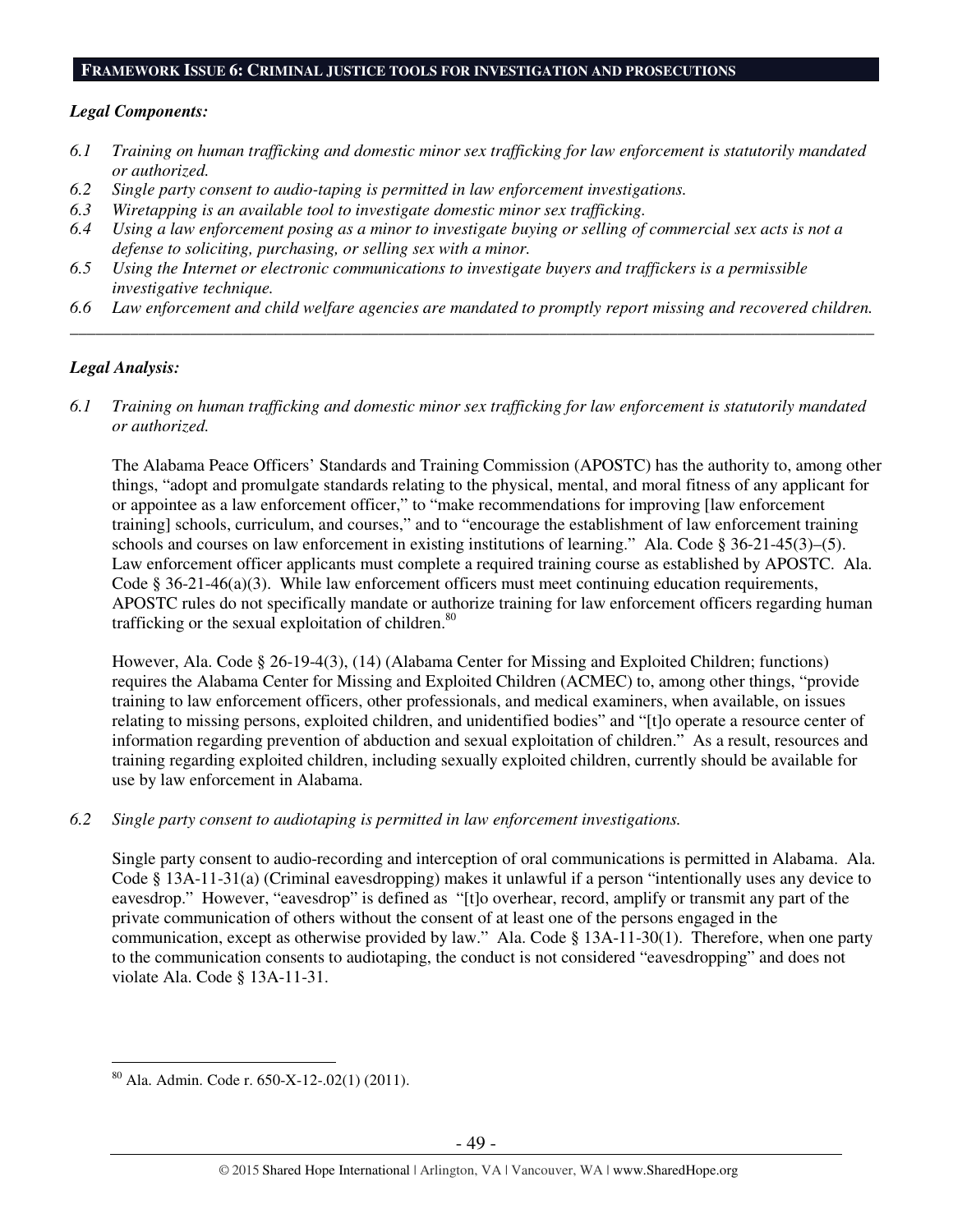# *6.3 Wiretapping is an available tool to investigate domestic minor sex trafficking.*

Court cases in Alabama refer to wiretapping only within the context of an officer wearing a wire and do not set forth specific procedures allowing law enforcement to apply for a warrant to wiretap. Pursuant to Ala. Code § 13A-11-36(a) (Exceptions), "(a) A person does not commit a crime under this article if: (1) He was a peace officer engaged in the lawful performance of his duties; or . . . (3) He relies in good faith on a lawful court order or legislative authorization."

However, neither Ala. Code § 13A-11-31 (Criminal eavesdropping) nor § 13A-11-36(a) has any procedures to allow for Alabama to authorize wiretapping.

*6.4 Using a law enforcement posing as a minor to investigate buying or selling of commercial sex acts is not a defense to soliciting, purchasing, or selling sex with a minor.* 

The use of a decoy by law enforcement in certain investigations of child sex trafficking appears to be permissible under certain CSEC provisions of Alabama law. Ala. Code § 13A-6-127(a)(1) (Defenses) states,  $\cdot$ <sup>4</sup>(a) It shall not be a defense to prosecution under this article<sup>81</sup>: (1) That an undercover operative or law enforcement officer was involved in the detection and investigation of an offense."

*6.5 Using the Internet or electronic communications to investigate buyers and traffickers is a permissible investigative technique.* 

Ala. Code § 13A-6-122 (Electronic solicitation of a child) states in part,

[A] person who, knowingly, with the intent to commit an unlawful sex act, entices, induces, persuades, seduces, prevails, advises, coerces, lures, or orders, or attempts to entice, induce, persuade, seduce, prevail, advise, coerce, lure, or order, by means of a computer, on-line service, Internet service, Internet bulletin board service, weblog, cellular phone . . . or any other electronic communication or storage device, a child who is at least three years younger than the defendant, or another person believed by the defendant to be a child at least three years younger than the defendant to meet with the defendant or any other person for the purpose of engaging in sexual intercourse, sodomy, or to engage in a sexual performance, obscene sexual performance, or sexual conduct for his or her benefit or for the benefit of another, is guilty of electronic solicitation of a child. . . .

The standard of "believed by the defendant to be a child at least three years younger than the defendant" appears to allow for a law enforcement officer to use the Internet to pose as a minor in investigating this offense. Moreover, Ala. Code § 13A-6-127(a)(1) (Defenses) states, "(a) It shall not be a defense to prosecution under this article [Solicitation of Children by Electronic Means]<sup>82</sup>: (1) That an undercover operative or law enforcement officer was involved in the detection and investigation of an offense."

 $\overline{a}$ <sup>81</sup> The following offenses are listed under this article: Section 13A-6-121 Facilitating solicitation of unlawful sexual conduct with a child: §13A-6-122 (Electronic solicitation of a child), §13A-6-123 (Facilitating the on-line solicitation of a child), §13A-6-124 (Traveling to meet a child for an unlawful sex act), §13A-6-125 (Facilitating the travel of a child for an unlawful sex act).

 $82$  The following offenses are listed under this article: Section 13A-6-121 Facilitating solicitation of unlawful sexual conduct with a child: §13A-6-122 (Electronic solicitation of a child), §13A-6-123 (Facilitating the on-line solicitation of a child), §13A-6-124 (Traveling to meet a child for an unlawful sex act), §13A-6-125 (Facilitating the travel of a child for an unlawful sex act).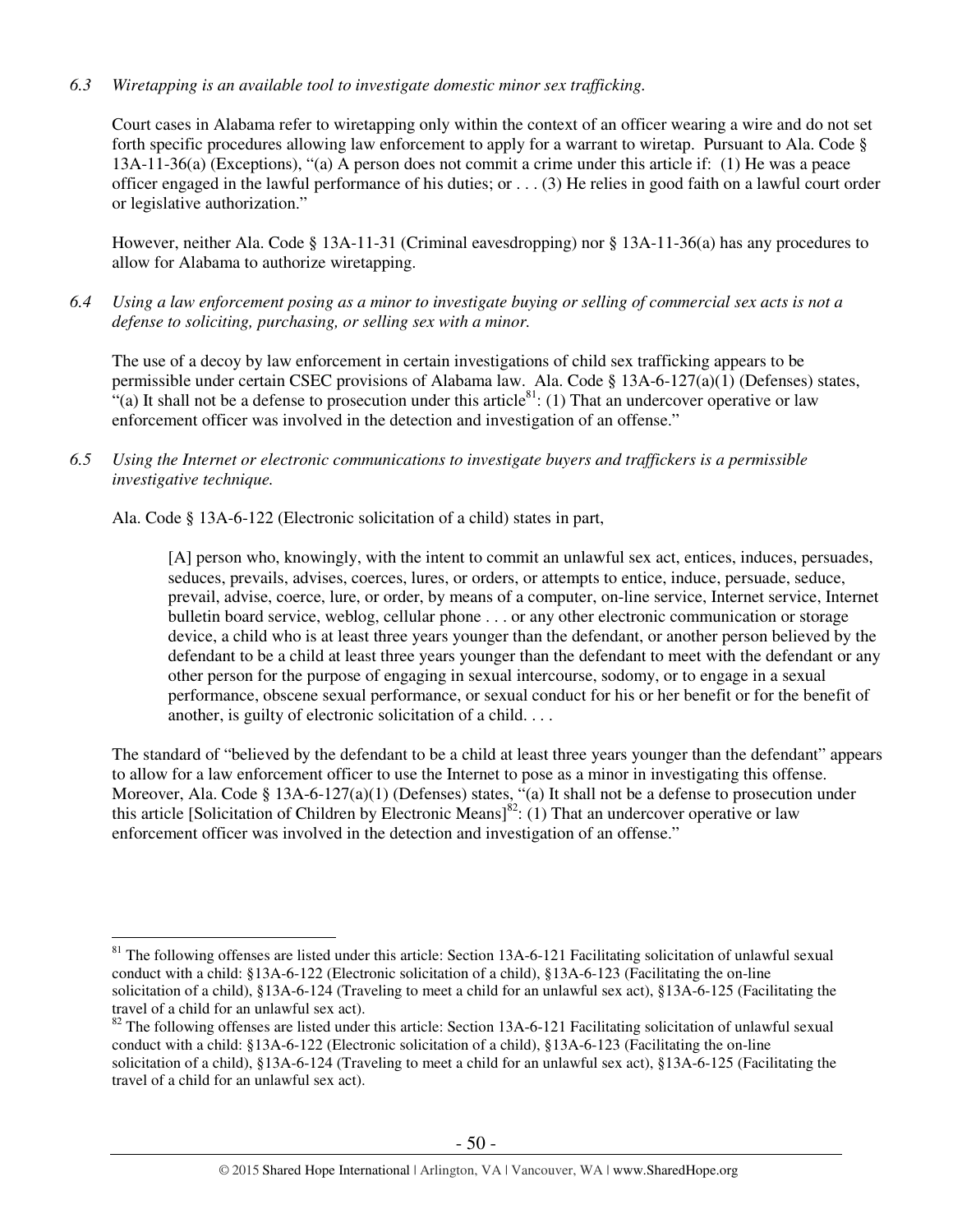# *6.6 Law enforcement and child welfare agencies are mandated to promptly report missing and recovered children.*

Pursuant to Ala. Code § 26-19-5 (Missing person reports), "Any law enforcement agency in this state in which a complaint of a missing person has been filed shall prepare and send a report to [the Alabama Center for Missing and Exploited Children] ACMEC immediately on any missing person or unidentified deceased person." Ala. Code § 26-19-6 (Missing person reports; dissemination) requires the law enforcement agency to then forward a copy of the report to the following:

(1) All law enforcement agencies having jurisdiction of the location in which the missing person lives or was last seen.

(2) All law enforcement agencies considered to be potentially involved by the law enforcement agency filing the report.

(3) All law enforcement agencies which the complainant requests the report to be sent to, if the request is reasonable in light of the information contained in the report.

(4) Any law enforcement agency requesting a copy of the missing person report.

Additionally, Ala. Code § 26-19-4(1), (2) (Alabama Center for Missing and Exploited Children; functions) requires ACMEC

(1) To receive and promptly enter into the Department of Public Safety's computer system all reports of law enforcement agencies, and other persons and agencies, of missing children and adults, exploited children . . . and all pertinent information submitted by the person or agency reporting which is contained in any investigation or investigations conducted pursuant to the report. ACMEC shall promptly enter the information in the NCIC computer network. If a missing person is subsequently found or if an unidentified deceased person is subsequently identified, and the information is reported to the ACMEC, ACMEC shall maintain, as necessary, the data for law enforcement purposes only. (2) To coordinate with and provide assistance to state and local public and private nonprofit agencies, including those of other states and the federal government, in investigating cases of missing persons, exploited children, and unidentified bodies and to conduct appropriate investigations.

Finally, Ala. Code § 13A-13-8 (Failure to report missing child) requires a child's custodian to report a missing child and a custodian who fails to report is subject to criminal punishment.

Ala. Code § 13A-13-8(b)(3) defines "custodian" as

a child's father or mother, whether biological or adoptive, a child's legally appointed guardian, or the spouse of a child's father, mother, or legally appointed guardian. In the case where only one parent has legal custody, the term means the parent with legal custody or his or her spouse.

Ala. Code § 13A-13-8(c) states,

A child's custodian shall report, or cause a report to be made, to a law enforcement officer or agency that the child is missing when the child's whereabouts are unknown to the custodian and the custodian knows, believes, or has substantial reason to believe any of the following:

(1) That the child's whereabouts are unknown to any person under whose temporary supervision the custodian placed the child.

(2) That the child is the victim of an abduction or the victim of serious bodily harm, abuse, or sexual exploitation.

(3) That the child is a lost or runaway child.

(d) The report required under subsection (c) shall be made verbally, either by telephone or direct communication, followed by a written report as requested by a law enforcement official.